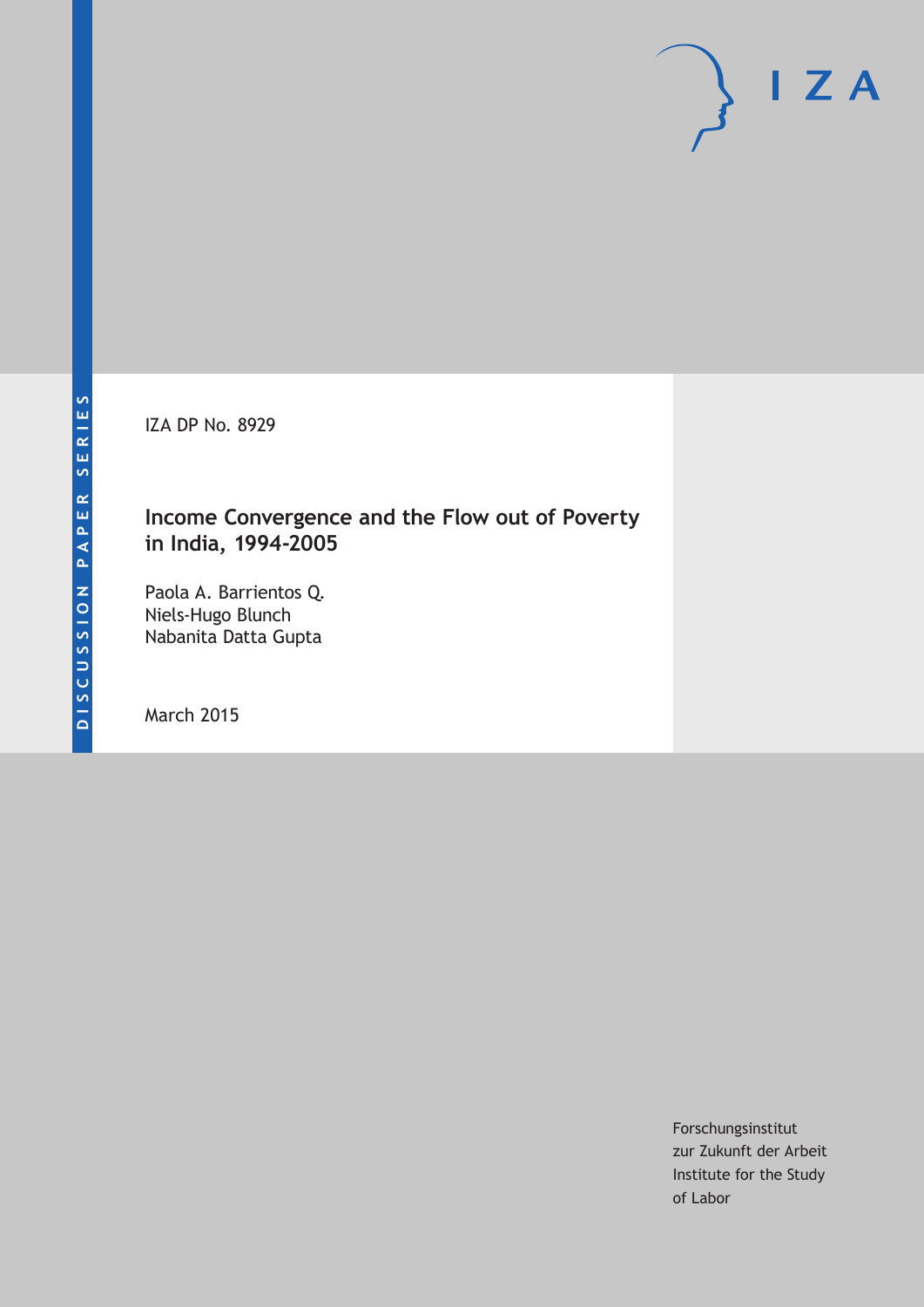# **Income Convergence and the Flow out of Poverty in India, 1994-2005**

# **Paola A. Barrientos Q.**

*Aarhus University*

# **Niels-Hugo Blunch**

*Washington and Lee University and IZA*

# **Nabanita Datta Gupta**

*Aarhus University and IZA*

Discussion Paper No. 8929 March 2015

IZA

P.O. Box 7240 53072 Bonn **Germany** 

Phone: +49-228-3894-0 Fax: +49-228-3894-180 E-mail: iza@iza.org

Any opinions expressed here are those of the author(s) and not those of IZA. Research published in this series may include views on policy, but the institute itself takes no institutional policy positions. The IZA research network is committed to the IZA Guiding Principles of Research Integrity.

<span id="page-1-0"></span>The Institute for the Study of Labor (IZA) in Bonn is a local and virtual international research center and a place of communication between science, politics and business. IZA is an independent nonprofit organization supported by Deutsche Post Foundation. The center is associated with the University of Bonn and offers a stimulating research environment through its international network, workshops and conferences, data service, project support, research visits and doctoral program. IZA engages in (i) original and internationally competitive research in all fields of labor economics, (ii) development of policy concepts, and (iii) dissemination of research results and concepts to the interested public.

IZA Discussion Papers often represent preliminary work and are circulated to encourage discussion. Citation of such a paper should account for its provisional character. A revised version may be available directly from the author.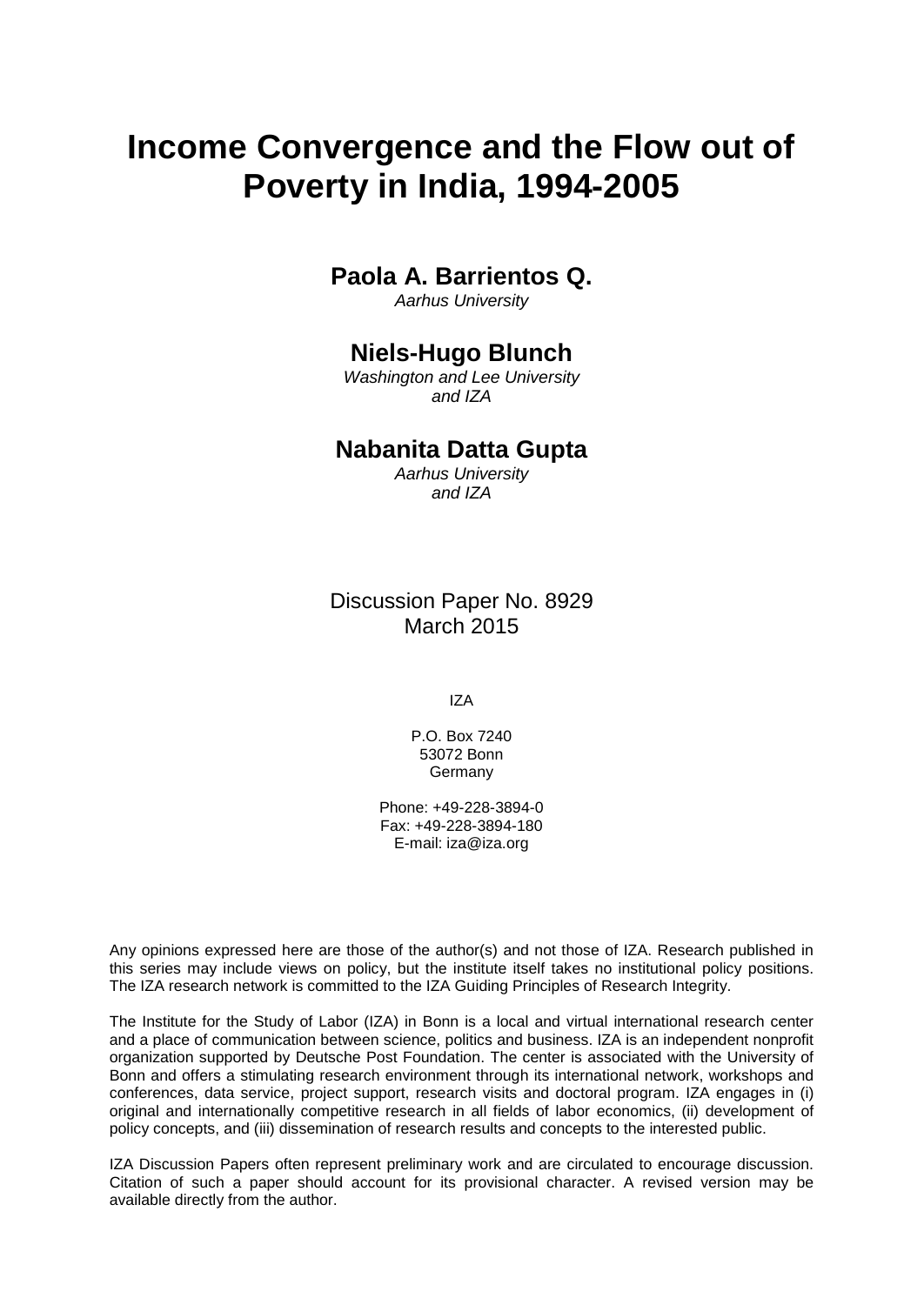IZA Discussion Paper No. 8929 March 2015

# **ABSTRACT**

# **Income Convergence and the Flow out of Poverty in India[\\*](#page-1-0)**

This paper explores the dynamics of income and poverty of rural Indian households, 1994- 2005. The estimation strategy consists of convergence analysis to test whether poor households are catching-up in terms of income, followed by transition analysis to test whether poor households are more likely to exit poverty than to remain poor. The identification strategy explicitly addresses issues pertaining to the potential endogeneity and measurement error of initial income and poverty. We find evidence of income convergence and a higher probability of exiting poverty than of remaining poor. The key variables driving these results are education, occupation and asset ownership.

JEL Classification: O12, O47, O53

Keywords: income convergence, poverty transition, endogeneity, measurement error, IHDS & HDPI data

Corresponding author:

Nabanita Datta Gupta Department of Economics and Business Aarhus University Fuglesangs Allé 4 8210 Aarhus V Denmark E-mail: [ndg@econ.au.dk](mailto:ndg@econ.au.dk)

These results are based on the India Human Development Survey, 2004-05, and the Human Development Profile of India 1993-94. The IHDS survey was jointly organised by researchers at the University of Maryland and the National Council of Applied Economic Research. The data collection was funded by grants R01HD041455 and R01HD046166 from the National Institutes of Health to the University of Maryland. Part of the IHDS sample represents a resurvey of households initially interviewed in the course of the Human Development Profile of India 1993-94 conducted by NCAER. The authors would like to thank participants of the 9<sup>th</sup> Annual Conference on Economic Growth and Development in New Delhi, the Center for Studies in Social Sciences-Calcutta Seminar Series, the 55<sup>th</sup> Annual Conference of the Indian Society of Labour Economics, the 2<sup>nd</sup> annual IHDS User's Conference, and workshops at Washington and Lee University and Aarhus University for their helpful comments and suggestions which have improved the paper.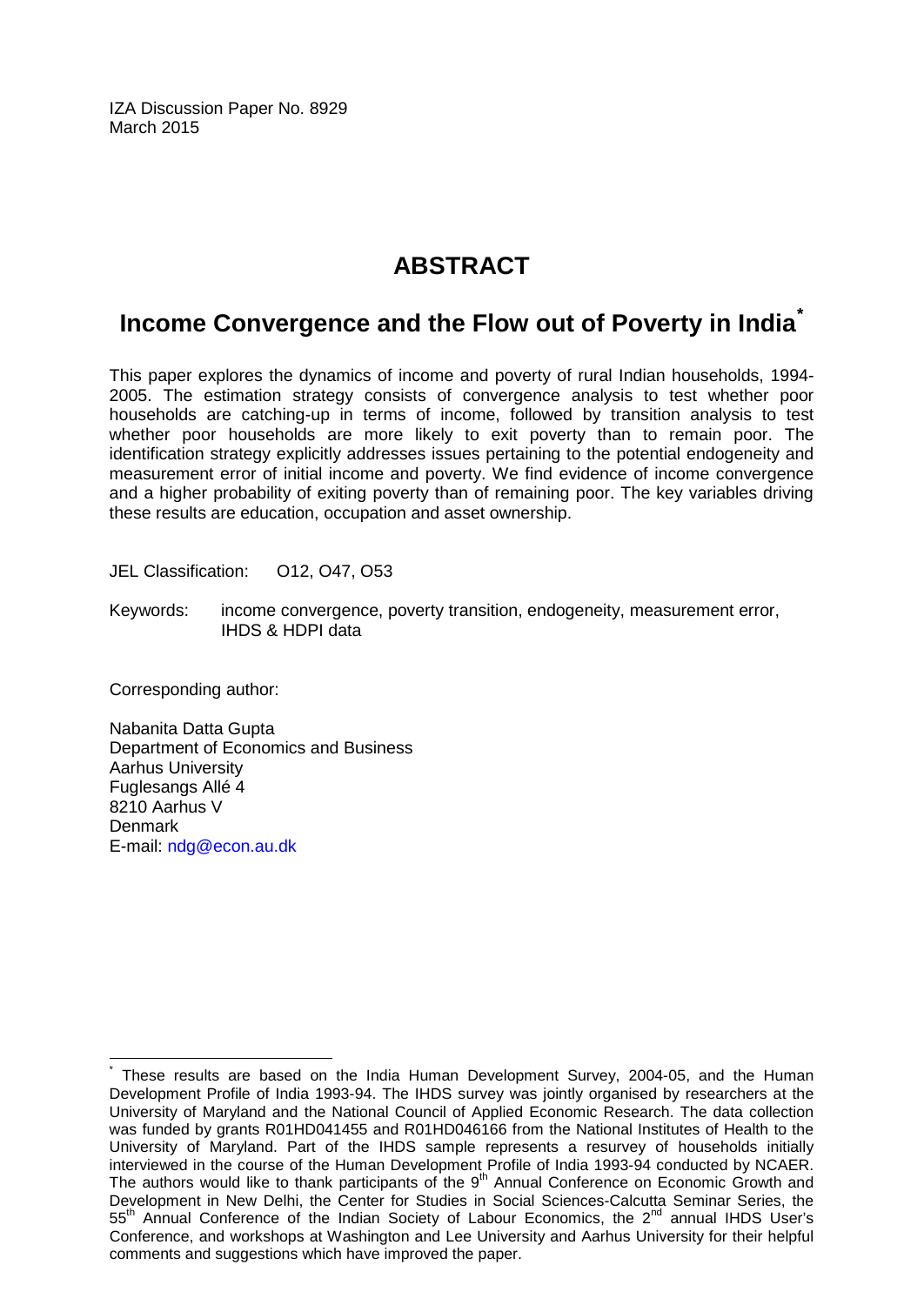### 1 Introduction

This paper explores the dynamics of income convergence and the flow out of poverty of Indian rural households, 1994-2005. The concept of convergence has been typically used to evaluate inequalities among incomes of different countries or regions with aggregated data. Recent research, however, has used household data as well, which allows for a broader perspective of convergence. Ravallion (2012) uses household data to study not only income but also poverty convergence among 100 developing countries. He claims that income convergence should lead to poverty convergence: poorer families grow faster and catch-up in terms of their incomes, which makes them less poor and thus they also catch-up with respect to their poverty levels with higher proportionate rates of poverty reduction. Nevertheless he finds that there is income but not poverty convergence under the argument that poverty itself restricts poverty convergence, also known as "poverty traps".

In this context, India is a country characterised by its high growth rates but also by its widespread inequalities, hinting at the possibility of the presence of poverty traps. India's high growth rates are attributed to its liberalisation reforms undertaken since the 1990s, which are associated with an expansion of capital and skill-intensive exports (e.g. software and business services, pharmaceuticals, vehicles, auto parts, and steel, among others). This pattern of development contrasts sharply with the Chinese case which has been more manufacturingcentred (Bardhan, 2007).

The kind of development path which India has followed seems to have been mainly benefited the urban sectors up to now, and in fact, earlier research has shown that the liberalisation

2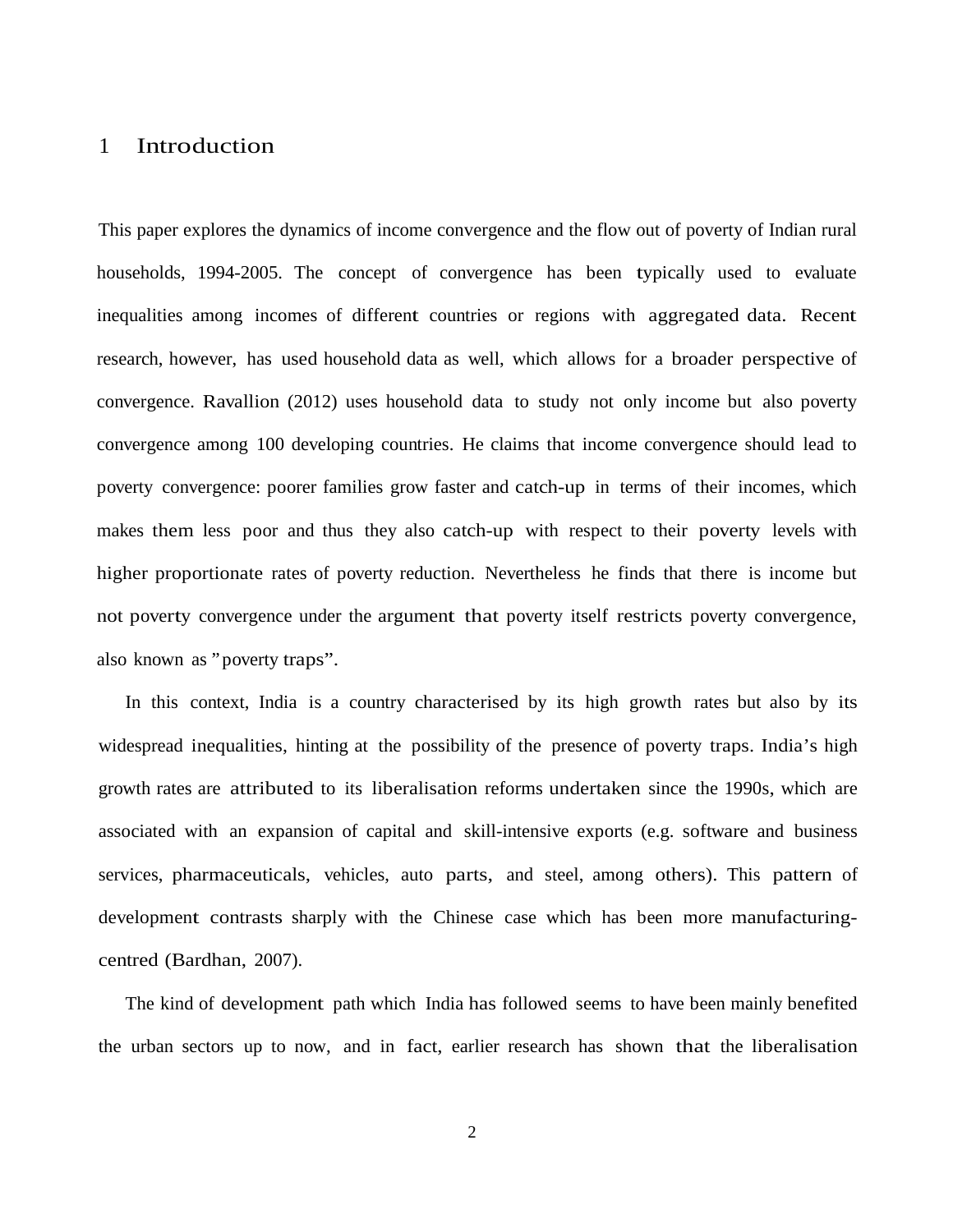process exacerbated regional disparities between urban and rural areas (Deaton and Dreze, 2002). Thus, despite the strong economic growth that India has experienced, the results for welfare have not been successful (Deaton and Dreze, 2002). Recent studies show that the poverty decline in India has been slower than in other LDCs (Lenagala and Ram,  $2010$  $2010$  $2010$ )<sup>1</sup>. The main explanation seems to be the nature of the development path, which has benefited mostly high-skilled people that live in urban areas rather than the majority of people who live in the rural areas and work in the agricultural sector (Cain et al., 2010). In China and other Asian countries, on the other hand, the manufacturing-intensive growth pattern adopted there benefited a much larger share of the population (Kotwal et al., 2011).

Over time, however, the process of liberalisation may have generated some positive externalities for rural areas. Kotwal et al. (2011) mentions that a major contribution of the liberalisation process to agricultural growth is likely to be a diversification effect as rising incomes lead to greater urban demand for higher-valued edible oils, milk, fruits and vegetables than staple food cereals in the longer run. Another positive spillover acts through remittances to rural households from family members migrating to urban areas (Parida and Madheswaran, 2010).

Traditionally, inequality has been linked to the rigid stratification of Indian society according to caste and socioreligious background<sup>[2](#page-42-1)</sup>. In fact, both Singh (2010) and Desai and Dubey (2011) find that the caste system generates inequalities. Singh (2010) decomposes net farm income inequality and finds that caste explains a substantial part of it. Similarly, Desai and Dubey (2011) find persistent caste disparities in education, income, and social networks.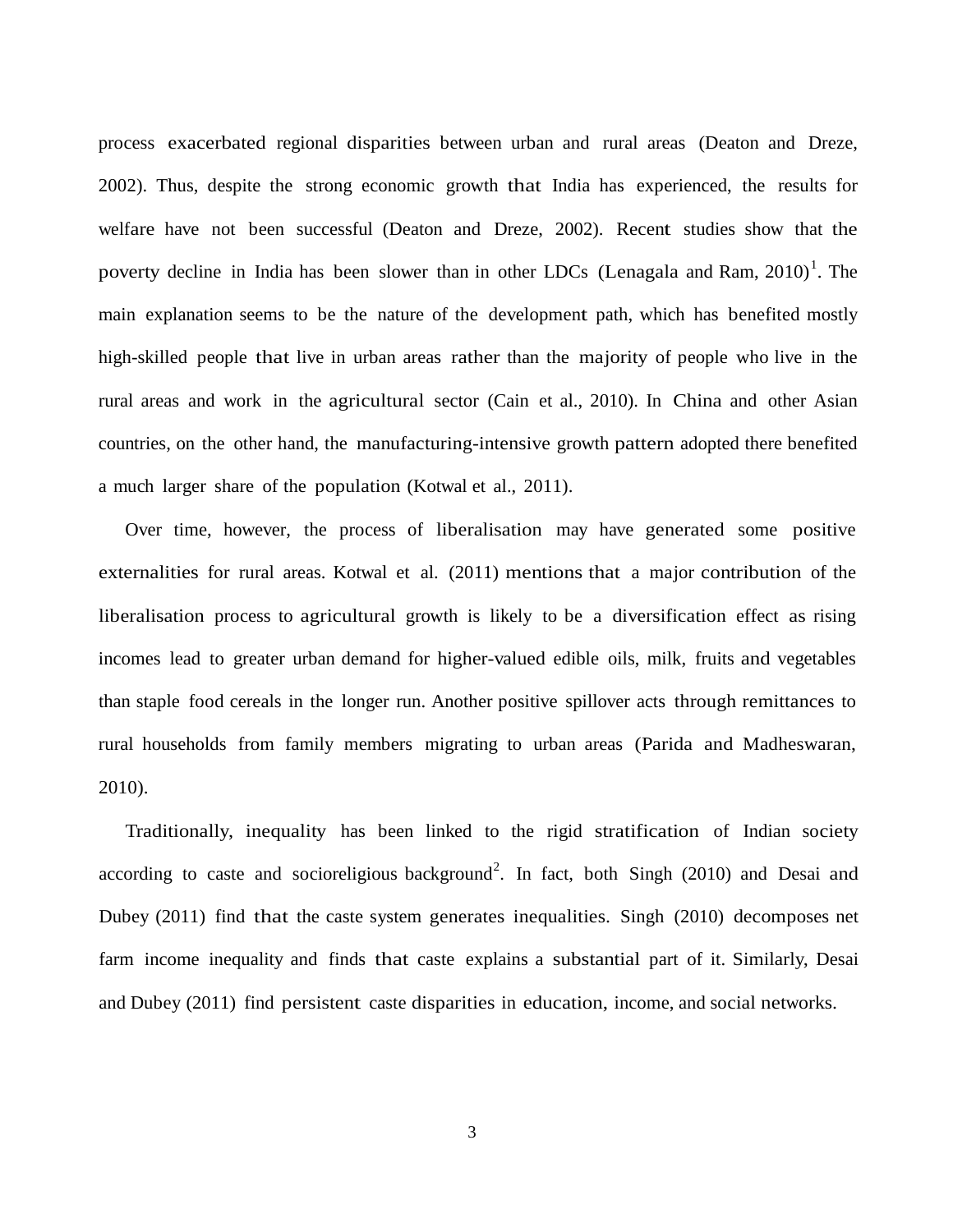Other research shows, however, that intergenerational social mobility can occur despite the caste system. Hnatkovska et al. (2013) use the household level National Sample Survey (NSSO) data from 1983-2005 to examine the economic progress of sons compared to their fathers in terms of income, education, and occupation. They find that when comparing the most disadvantaged groups, namely the Dalits (SCs) and Adivasis (STs) to the most advantaged, there is significant intergenerational mobility in all of these dimensions, including significant occupational upgrading by sons as compared to their fathers. Examining a longer time-period Azam and Bhatt (2012) find that there has been significant improvement in educational mobility across generations in India (since the 1940s) at the aggregate level, across social groups, and across states.

As a result, several questions arise, what has happened in welfare terms in rural areas in the decade following liberalisation? Are rural households worse off in terms of income inequality and poverty reduction or did they actually benefit from the liberalisation process? Are there signs of poverty traps? What is the role of socioreligious grouping, if any?

Two earlier papers have attempted to answer some of these questions. A recent article by Jha et al. (2013) models the vulnerability to poverty by using panel data for rural India for the period 1999-2006 (3,628 observations in both years). They find evidence for the existence of a poverty trap in the sense that ex ante vulnerability of being poor in 1999 translates into ex post poverty in 2006. Instead, we use a much larger data set and compare income to poverty outcomes. On the other hand, Krishna and Shariff (2011) examine the same data studied here and compare those households that exit poverty to the ones that enter poverty, treating them as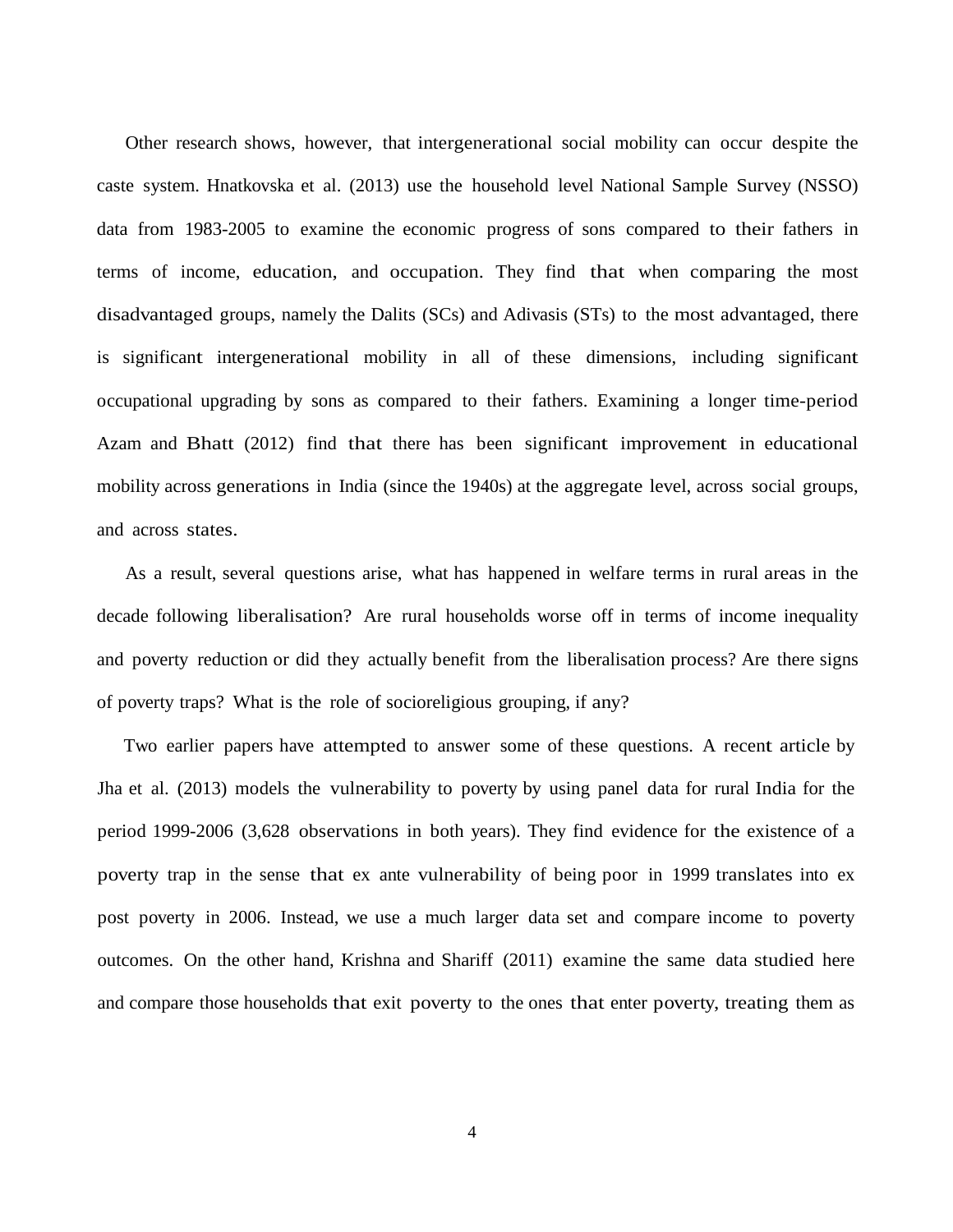two different independent samples. We do not split the sample, rather we use the whole sample for our calculations.

We intend to answer all the questions raised above, by using a unique panel data set of Indian rural households (more than 13,000 households) observed during 1993-1994 and 2004- 2005. This allows us to trace economic welfare over time in the rural sector, paying particular heed to how vulnerable low caste and religious minority households have fared over time compared to the high castes. Thus, we are able to provide rich micro-data based evidence on the longer run effects of liberalisation at the level of the household taking the dynamics into account in a conditional analysis.

We assess inequalities and poverty traps, by studying poverty transitions and income convergence, which take into account the potential effect of initial conditions on catching-up in income/exiting poverty. Simultaneously we establish the main income growth determinants at the household level as well as the determinants of poverty outcomes. We focus on the role of caste (separating Dalits, Adivasis, OBCs and High-castes) but also on the role of religion. According to the 2006 Sachar Committee Report, Muslims are also a disadvantaged group in India, and there is no reservation policy<sup>[3](#page-42-2)</sup> for this group currently. Moreover, we explore whether we capture different welfare concepts when using a continuous variable for income as compared to the binary variable for poverty.

The paper is organised as follows. We first describe the dataset and the most important variables in our models. Then we present our empirical strategy. After that we discuss our findings and finally, we present the conclusions, discuss policy implications, and provide suggestions for future research.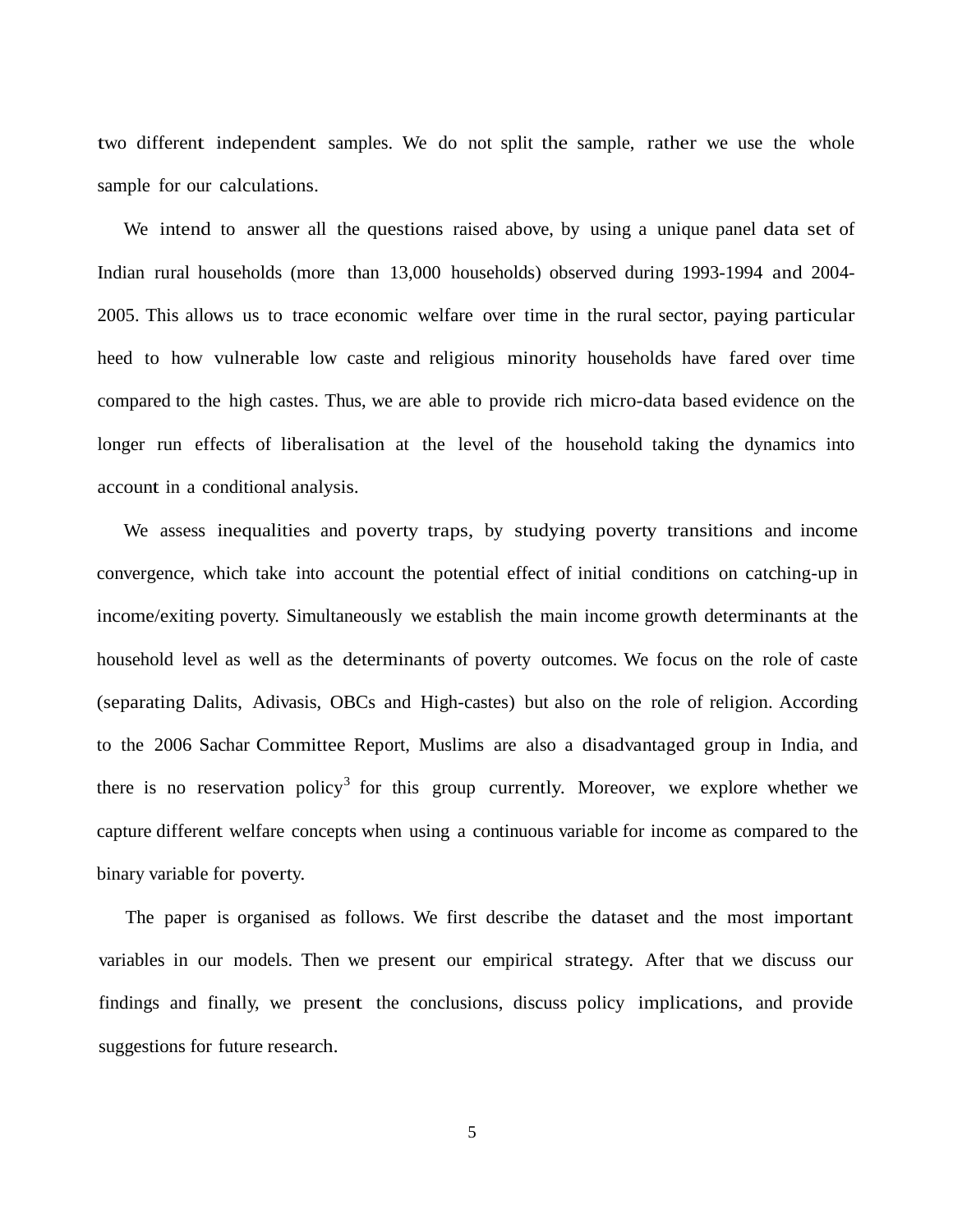#### 2 Data

#### 2.1 Data description

Our data set is based on 13,081 households that were interviewed in two different waves. During the year 1993 to 1994, the survey known as "Human Development Profile of India" (HDPI), carried out by the National Council of Applied Economic Research (NCAER), consisted of 33,230 households in rural areas only. Later, during 2004 and 2005, the survey denoted "India Human Development Survey (IHDS)" collected information for a total of 41,554 households situated both in rural and urban areas; this survey was conducted by NCAER and the University of Maryland (Desai et al., 2009). From the first survey, a random sample was selected to be reinterviewed in the second survey. However, the original 1993-1994 survey was not randomly selected. With that concern, a new random sample was chosen from rural areas to be compared to the re-interviewed sample in order to determine whether the re-interviewed sample was overrepresented among certain segments of the society. The comparisons suggest that on most variables of interest such as caste, religion, education, and economic status, the re-interviewed sample does not differ substantially from the fresh sample (see Table 1).

The re-interviewed sample consists of a total of 13,081 households, from which 82%, or 10,791 households, were contactable for re-interview and the rest, 2,290 households, had separated from the original household but were still living in the same village, so they were contacted for an interview, as well.

(Table 1 here)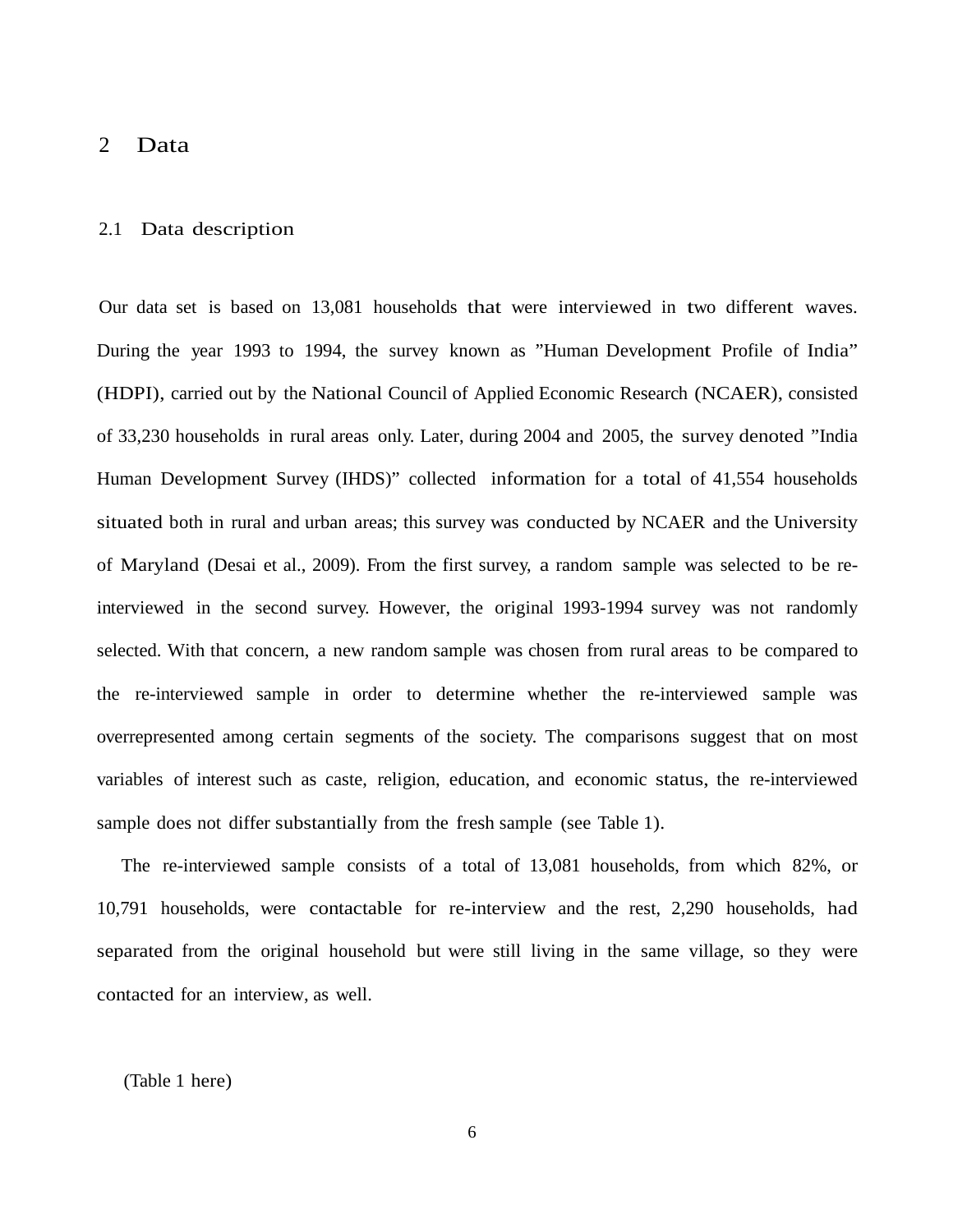A main characteristic of the IHDS survey is that the household income variable is built from 50 different separate components. Although the disaggregation in detail is available only for 2005, the total income of households is comparable across waves, Shariff (2009). The 50 components can be aggregated into fewer components, as follows. Farm income: IHDS asked about crop production and prices, usage of crop residues, animal ownership and homeproduced animal and crop products, expenditures on a variety of farm inputs, and net payments on agricultural rents; wage and salary income: consist of all wages in the household, meals, housing benefits, and bonuses; remittances; non-farm business income, government benefits: include scholarships, pensions, maternity scheme, NGO or other assistance, and other government transfers; and others: include income from rental property, interest, pensions and other income.

In 2005, some households from our sample reported negative incomes, more specifically, farming income. These households reported crop failures and high farm expenses. The survey designers confirm that the negative numbers are correct but they advise working with positive incomes higher than 1000 Rs (Desai and Vanneman, 2008). Therefore, our sample is reduced to 12,352 households. In terms of the household composition in our sample, 59% are adults, 7% older people and 34% are children. As much as 95% of household heads are male and 60% of them are below 30 years of age, 52% are illiterate and 48% are engaged in agriculture (additional descriptive statistics can be found in Table A.1).

#### 2.2 Variables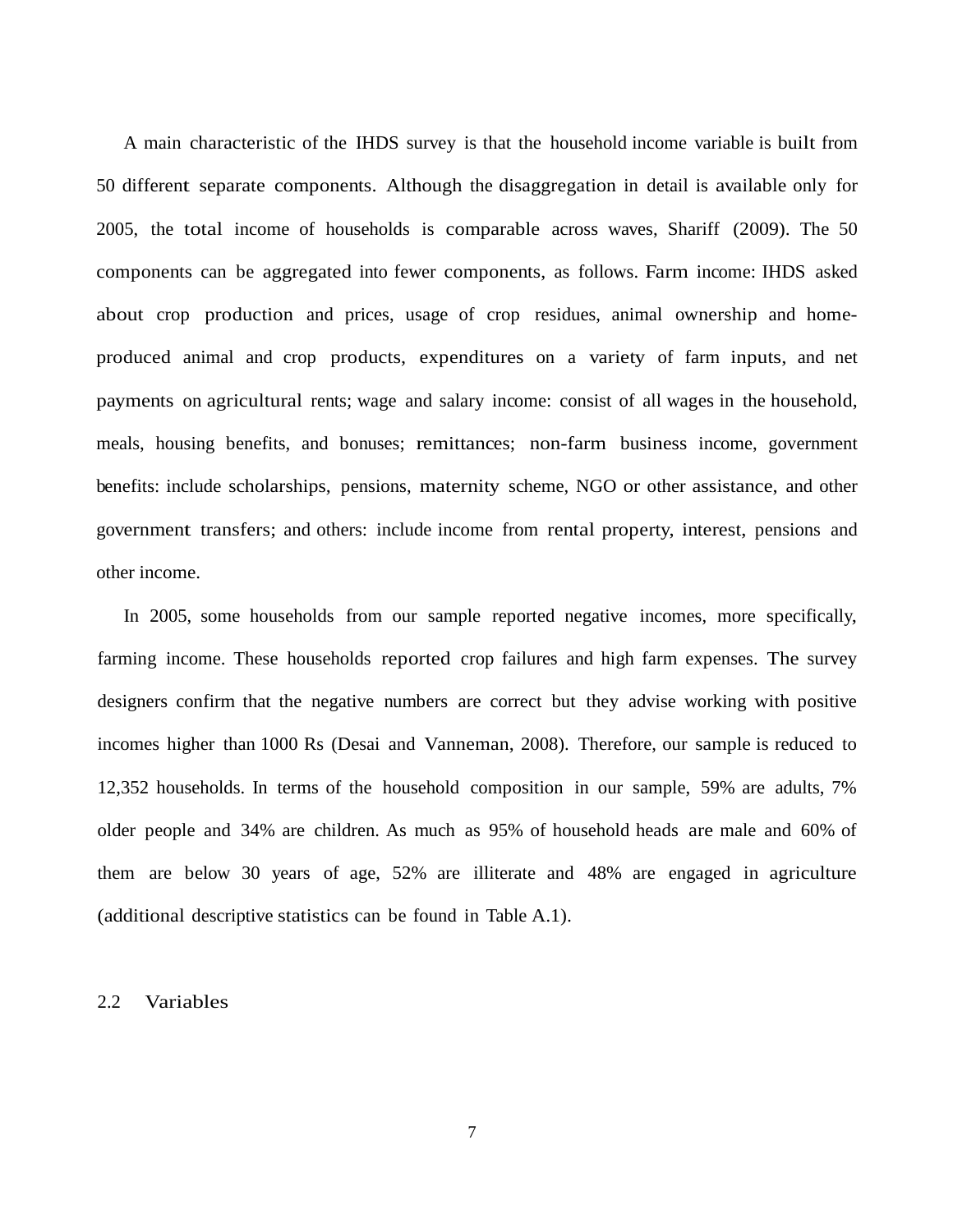We are interested in measuring the financial situation of households in rural areas. We have at our disposal the variable income, which is directly related to financial position, at least in theory. However, in practice, income may be incorrectly measured due to a variety of reasons (more on this in Section 3.1). Therefore we use food consumption expenditures as a proxy for income, as well.

Figure (1) shows the household per capita income distribution for both waves<sup>[4](#page-42-3)</sup>. The distributions look roughly similar for both years. The 2005 income distribution is somewhat smoother at the top and also somewhat wider. This is confirmed by the higher standard deviation in 2005 as compared to 1994 (see Table A.1 in the Appendix). This is a sign of increasing inequality, since it implies that the distribution became more unequal over time. However, we have to remember that these are the unconditional distributions without controlling for other factors.

As for income, also the standard deviation of consumption expenditure has increased from 1994 to 2005. Figure (1) shows the distribution of food consumption as compared to income. As expected, the distribution of food consumption is narrower, since people tend to fulfil their food needs first<sup>[5](#page-42-4)</sup>.

#### (Figure 1 here)

Turning next to the explanatory variables, our household level variables consist mainly of characteristics of the head of the household<sup>[6](#page-42-5)</sup>. We include education, age, occupation, gender, and reported caste of the head and asset ownership. Finally, regional (geographic)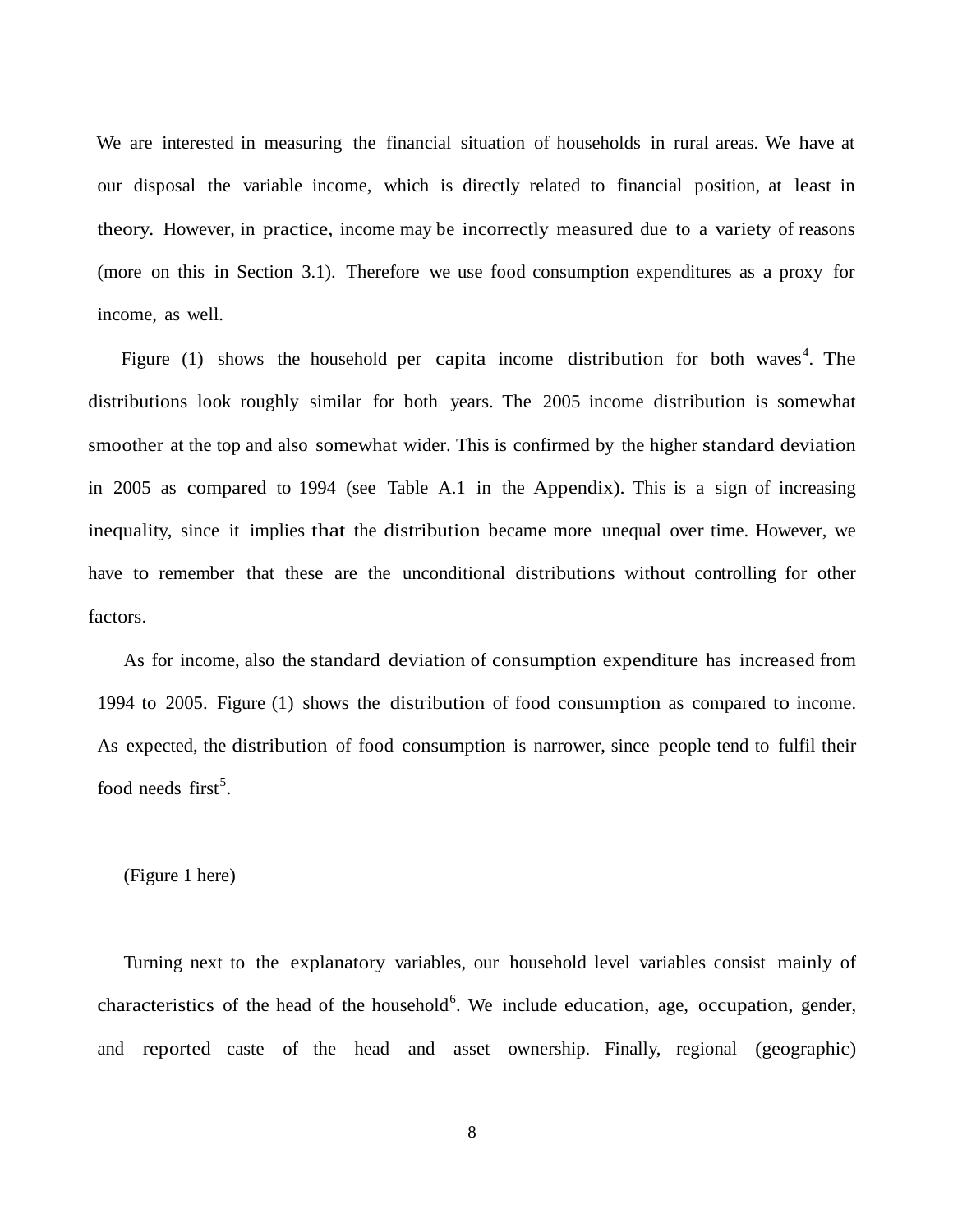characteristics are captured via dummies for each of the states. These variables capture, among other things, political and job reservations as well as locally economic conditions pertaining to the state in question.

To calculate poverty estimates<sup>[7](#page-42-6)</sup>, we use the national poverty lines provided by the Planning Commission of India which in contrast to the World Bank's 1.25 US dollar a day for any country give different lines for each state and for rural and urban areas. As Krishna and Shariff (2011), we do not deflate income from 1994. Instead, we compare current income with the official poverty line year by year<sup>[8](#page-43-0)</sup>. As mentioned in Krishna and Shariff (2011), the results are not directly comparable with other estimates that are based on consumption<sup>[9](#page-43-1)</sup>.

According to our population estimates of poverty incorporating IHDS design weights, poverty has increased from 37% in 1994 to 41% in 2005 (see Table 2). This does not mean that all households were worse off in 2005 compared to 1994. For example, about 22% of the households managed to leave poverty, and 41% stayed non poor. The results are driven by those that entered poverty, 18%, and by those 19% that remained poor throughout the entire period. Note that the finding of a poverty increase over this period is not unusual (Deaton and Kozel, 2005).

(Table 2 here)

We can also examine poverty flows in terms of socioreligious group. The Brahmin and Forward castes (jointly denoted as High caste) had greater positive outcomes than negative ones: 56% remained non poor and 19% left poverty. The minorities had a similar pattern: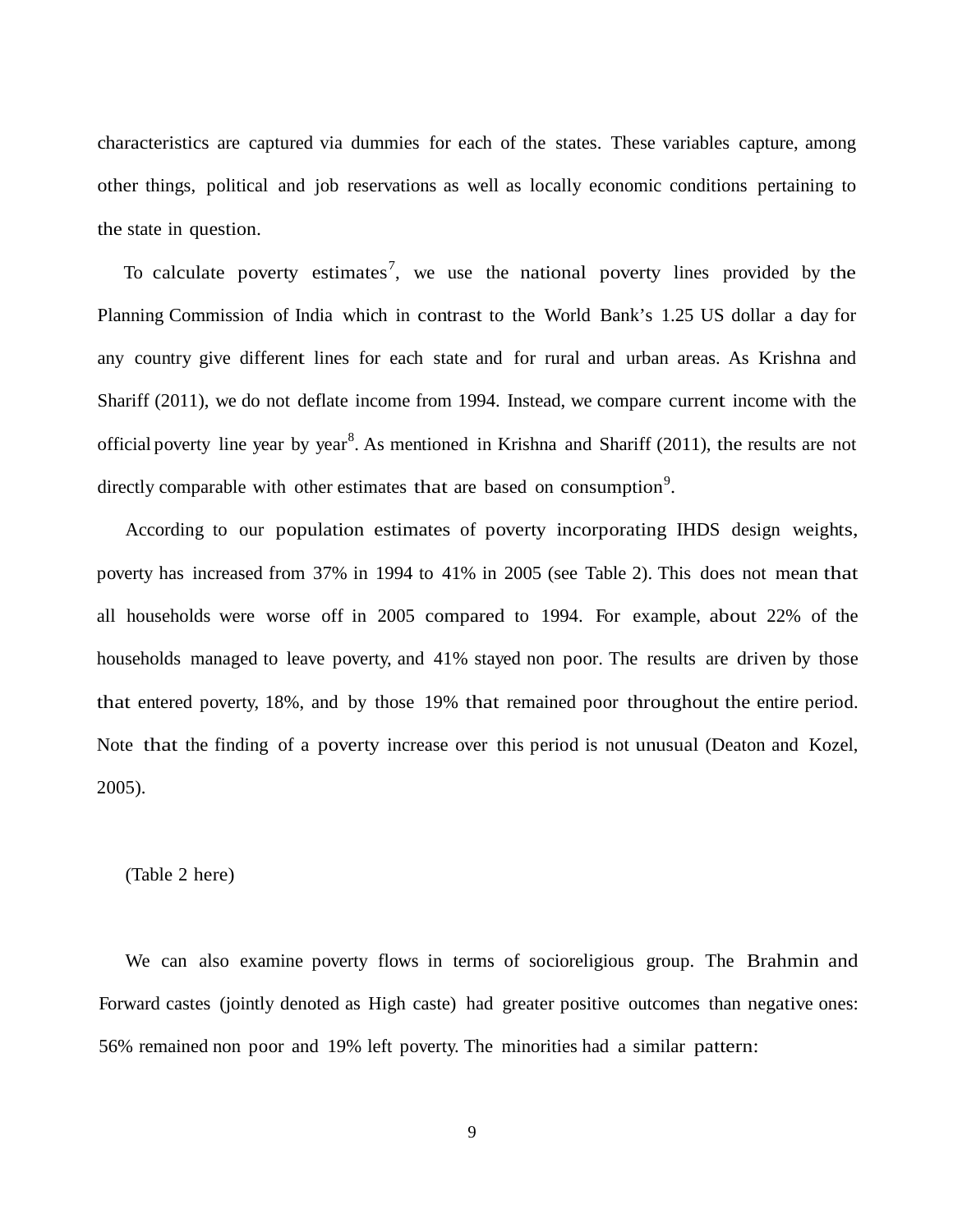63% stayed non poor and 14% left poverty. In contrast, 32% of the Adivasis entered poverty, and 22% stayed poor. The numbers are similar for the Dalits and Muslims (Table 3).

(Table 3 here)

In regional terms we also have contrasting outcomes. The Northern, Western and Southern regions perform better than the rest of the regions. For example, 56% of the households in the Northern region remain non poor in both years, while in the Upper Central Region, only 32% are non-poor in both years.

# 3 Empiricalstrategy

#### 3.1 Income convergence

We study the dynamics of income by examining income growth and its determinants by considering the following equation:

$$
g_{y_i} = x'_i \alpha_y + \beta_y \cdot y_{0_i} + \varepsilon_{y_i}
$$

(1)

$$
\varepsilon_{y} \sim N(0, \sigma_{y})
$$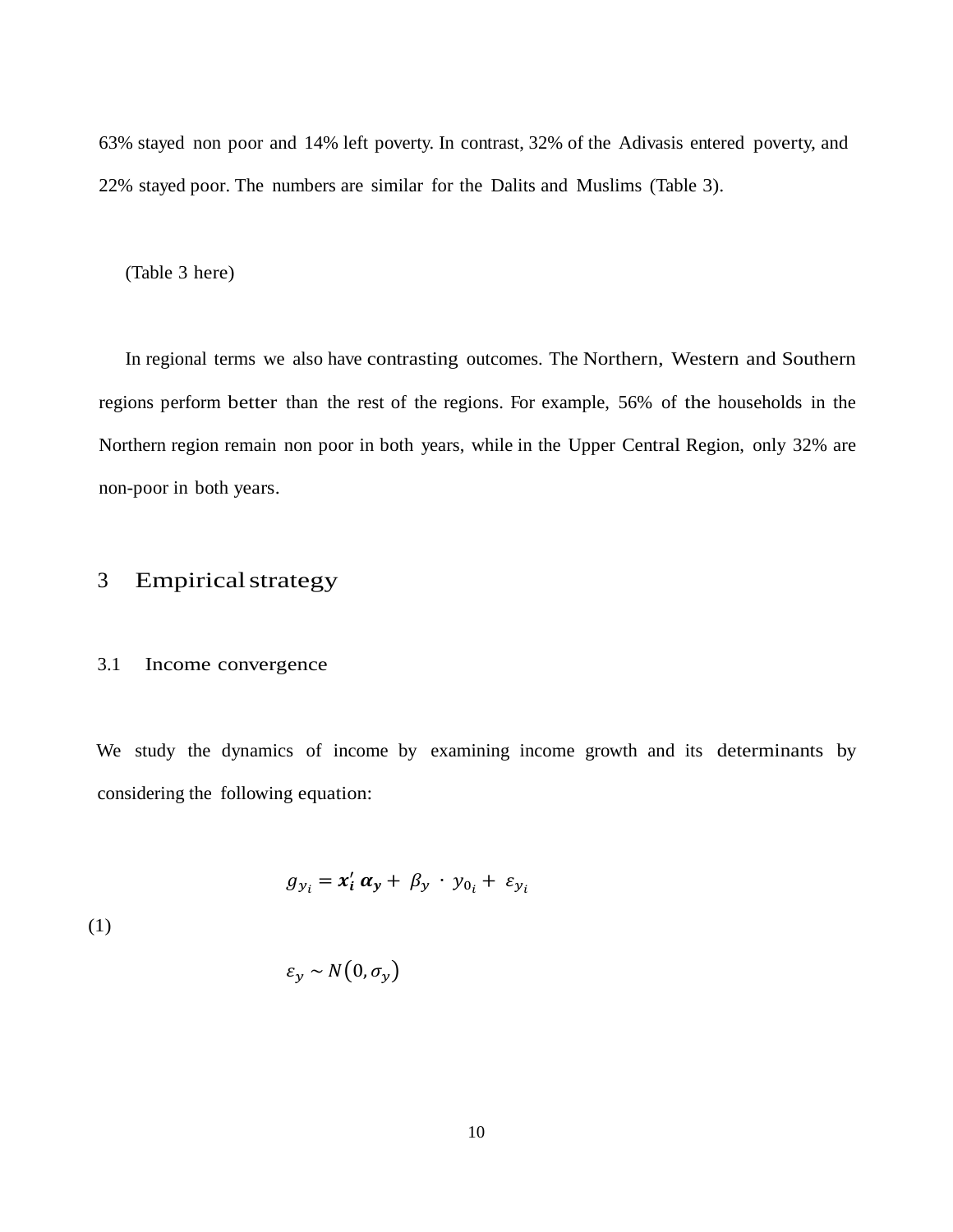where gy<sub>i</sub> is the annual growth rate of income of household i during the period 0 to  $\tau$ ; y<sub>0</sub><sup>i</sup> is the income at the beginning of the period measured in logarithms; the vector **xi** includes a constant and all the controls (education, occupation, caste, gender and age of the head plus age composition of the household, assets, state dummies and the split dummy to control for the households that split from the first survey). Finally  $\varepsilon$ y is the error term and is assumed to be normally distributed.

The coefficient  $\beta$ <sub>V</sub> measures the relationship between initial income and growth, after controlling for household and geographic characteristics. When βy is negative, the poorer the household the more it will grow in comparison to the richer households, holding everything else constant.

Some of the explanatory variables in Equation (1) are predetermined, such as caste, gender and age of the head of the household. However, other variables such as occupation and education of the head may be simultaneously determined or create some reverse causation with respect to income growth. Therefore, in order to avoid simultaneous relations, we include all our explanatory variables observed at the beginning of the period<sup>[10](#page-43-2)</sup>.

On the other hand, we know that our income variable has potential measurement error problems. Measurement error in self-reported surveys is well known and documented. It may be that the persons interviewed are not able to report the precise value of income. One could argue that the misreport is caused by age, education, or some other characteristic of the individual being interviewed, which will necessarily introduce a bias (specifically, attenuation bias, see Wooldridge, 2002). Additionally, measurement error is also a potential concern for rural households, for which it is potentially difficult to derive an accurate report of the value of produce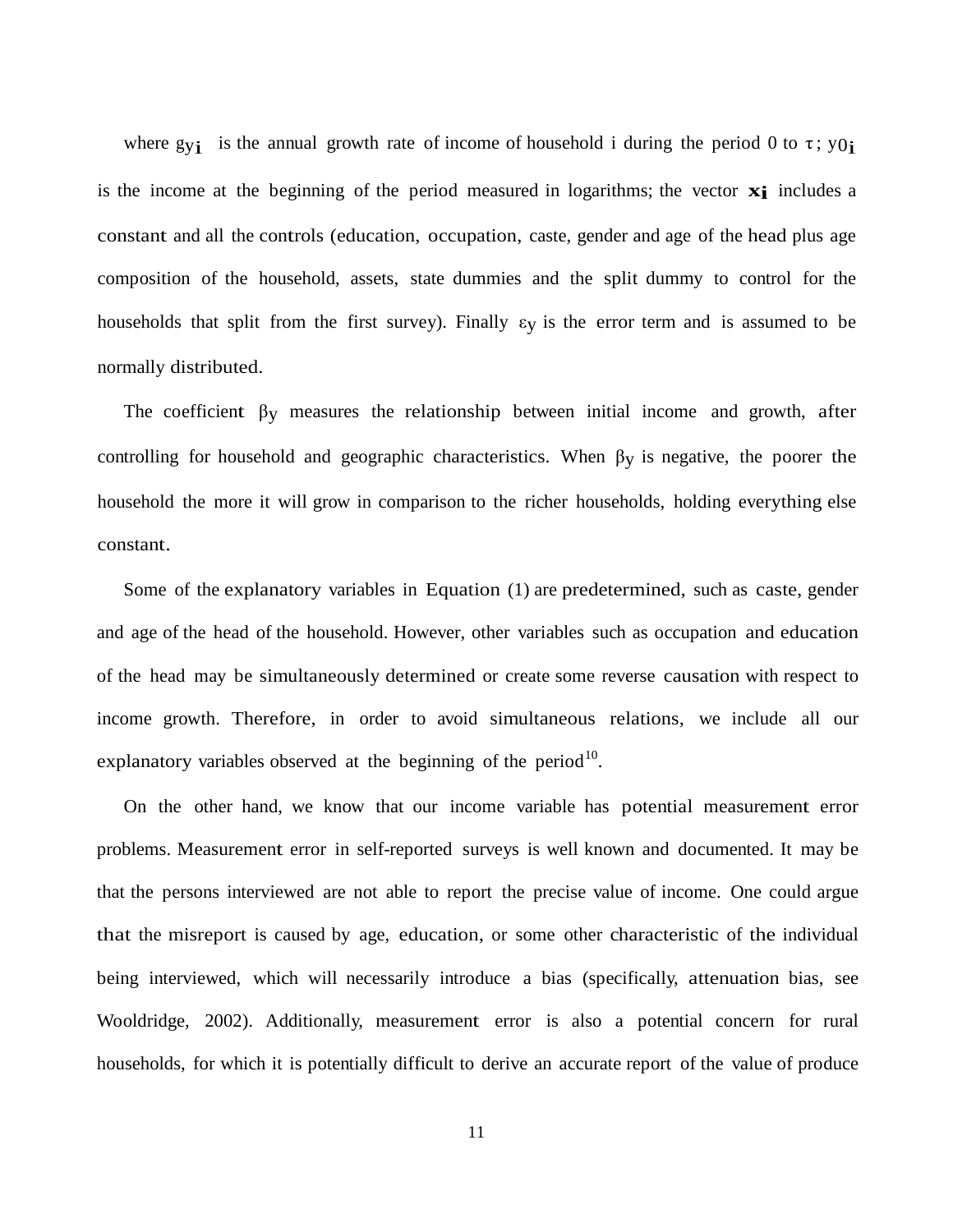from subsistence farming. Many studies argue for using household expenditures instead of household income as the measure of welfare. The reasons for this are several. First, expenditures are measured more accurately than income (Glewwe, 1991) as it is easier to recall expenditures on consumption than income. Second, following the permanent income hypothesis, it may reflect longer term economic status better (Appleton, 2001). If we see a similar convergence pattern employing consumption, we are more convinced that is not just a transitory shock that is driving the finding. This is especially the case if additionally stratifying by caste and religion produces similar results. Therefore, we use a subset of household expenditures as a proxy for income and estimate our growth equation in terms of consumption expenditure as well,

$$
g_{c_i} = x'_i \alpha_c + \beta_c \cdot c_{0_i} + \varepsilon_{c_i}
$$

(2)

$$
\varepsilon_{\rm c} \sim N(0,\sigma_{\rm c})
$$

which is identical to (1), except that instead of household income, y, we are now modelling household consumption, c.

#### 3.2 Poverty flows

To confirm our results on income convergence, we estimate a model of poverty transition<sup>[11](#page-43-3)</sup>. Since our poverty measure is a binary variable we choose not to work with a growth model because its interpretation is not as straightforward. Instead we choose to work with probit models, which yield more intuitive results, in terms of poverty probabilities<sup>12</sup>. We start with a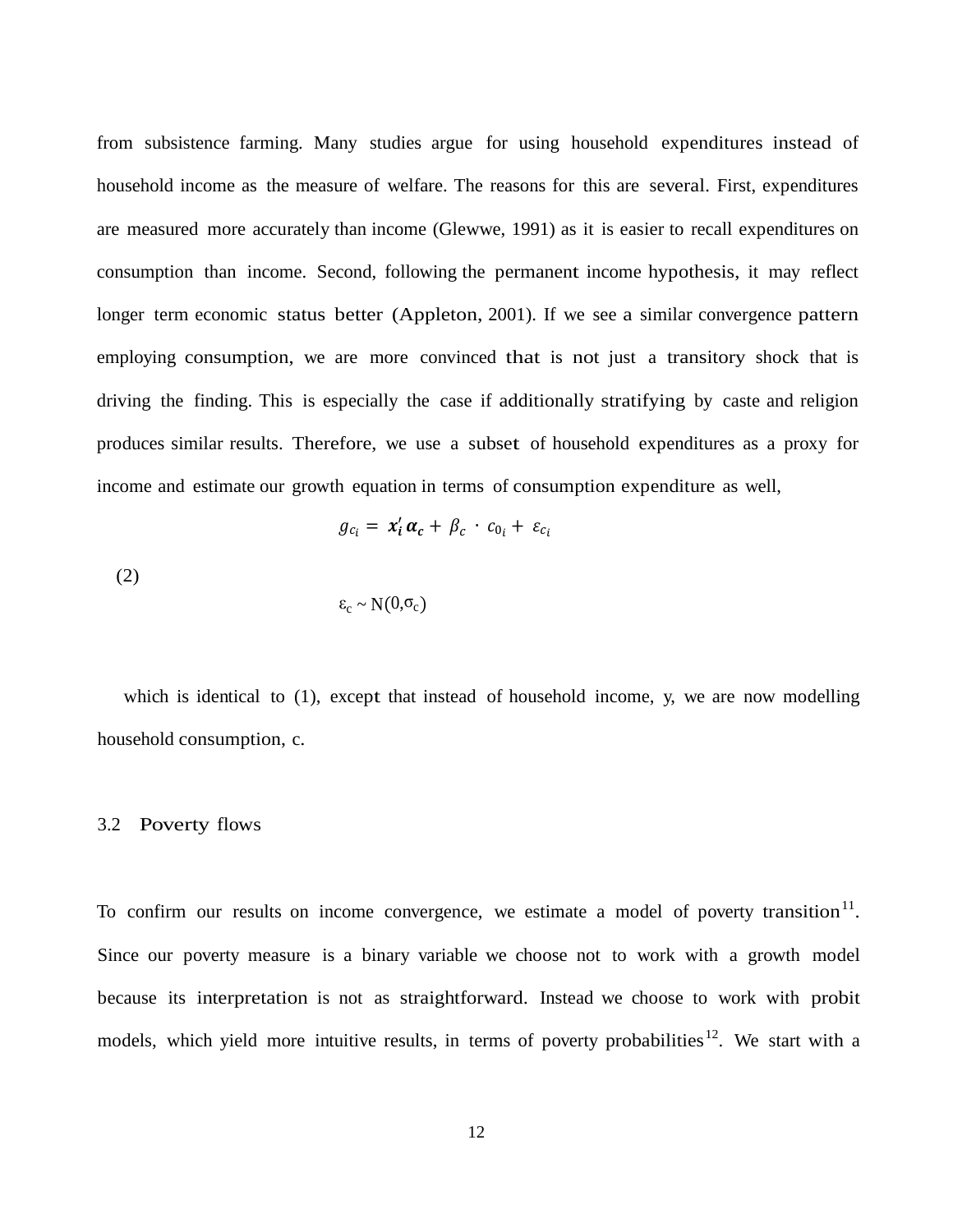simple probit model that accounts for initial poverty status as an explanatory variable for final poverty status,

$$
p_{\tau_i} = \mathbf{1}(x_i' \alpha_p + \beta_p \cdot p_{0_i} + \varepsilon_{pi} > 0)
$$

(3)

$$
\varepsilon_p \sim N(0,1)
$$

where  $p_{\tau i}$  is our poverty dummy variable, being 1 when poor (below the poverty line) and 0 when non-poor in the last year of the period, and  $p_0$  is the poverty dummy variable in the initial year. As before, the vector **xi** includes <sup>a</sup> constant and all the controls.

We also estimate a recursive biprobit model<sup>13</sup>, where initial poverty status becomes endogenous and is determined by the same explanatory variables plus land,

$$
p_{\tau_i} = \mathbf{1} \left( x_i' \alpha_{\tau_p} + \beta_{\tau_p} \cdot p_{0_i} + \epsilon_{\tau_{pi}} > 0 \right)
$$
  

$$
p_{0_i} = \mathbf{1} \left( x_i' \alpha_{0_p} + \delta_{0_p} \cdot \text{land}_i + \epsilon_{0_{pi}} > 0 \right)
$$

(4)

$$
E\left[\epsilon_{\tau_{pi}}\right] = E\left[\epsilon_{0_{pi}}\right] = 0
$$

$$
Var\left[\epsilon_{\tau_{pi}}\right] = Var\left[\epsilon_{0_{pi}}\right] = 1
$$

$$
Cov\left[\epsilon_{\tau_{pi}}, \epsilon_{0_{pi}}\right] = \rho
$$

where  $\rho$  is the correlation coefficient of the unobservables of each of the equations. The objective is to account for the correlation between the error terms of the two individual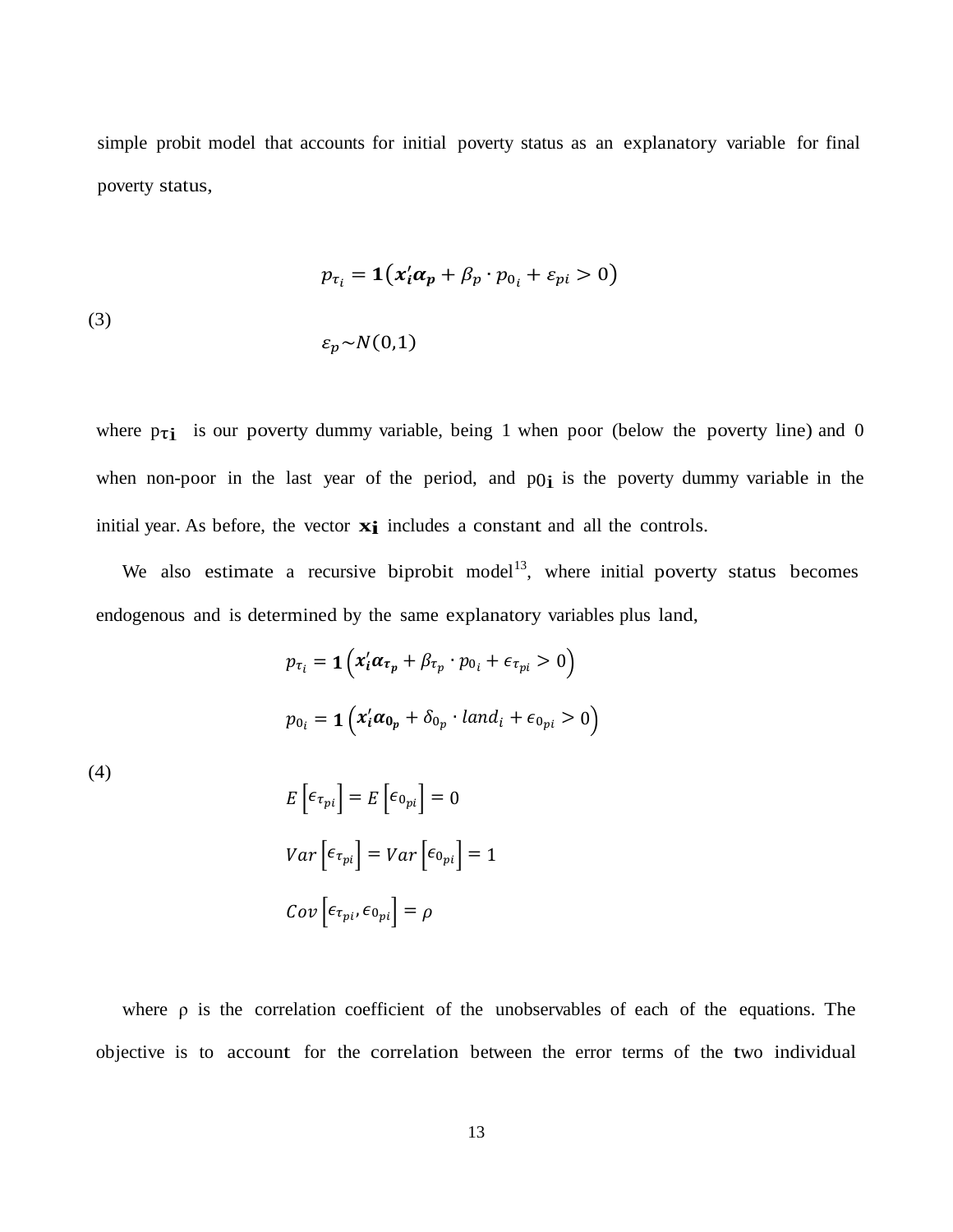equations and, thus, to infer the importance and direction of the unobservables as drivers of the two individual equations/poverty statuses in the two periods. In comparison to the normal probit model, the bivariate probit analyses can yield useful estimates such as conditional probabilities (e.g., the probability of being non poor in 2005 given that one was poor in 1994). For identification purposes, we restrict the variable land to enter only through the initial poverty variable due to its pre-determinedness. This approach in fact resembles an IV procedure where land is the instrument for initial poverty. We discuss the assumption of having land ownership as instrument in Section 4.1.1.

We compare poverty outcomes given equal initial conditions. There is a flow out of poverty when the probability of ending non-poor is higher than ending poor in 2005 given that one was poor in  $1994^{14}$  $1994^{14}$  $1994^{14}$ :

$$
Pr(p_{\tau} = 0 | p_0 = 1) > Pr(p_{\tau} = 1 | p_0 = 1)
$$

### 4 Results

#### 4.1 Income convergence

Table 4 reports the estimated results from Equations (1) and (2) in columns 1 and 2 respectively. We first analyse the determinants of income/consumption growth and later we analyse the convergence parameters.

For both income and consumption growth, education is very important. The education coefficients are higher for income than consumption. All socioreligious groups, compared to high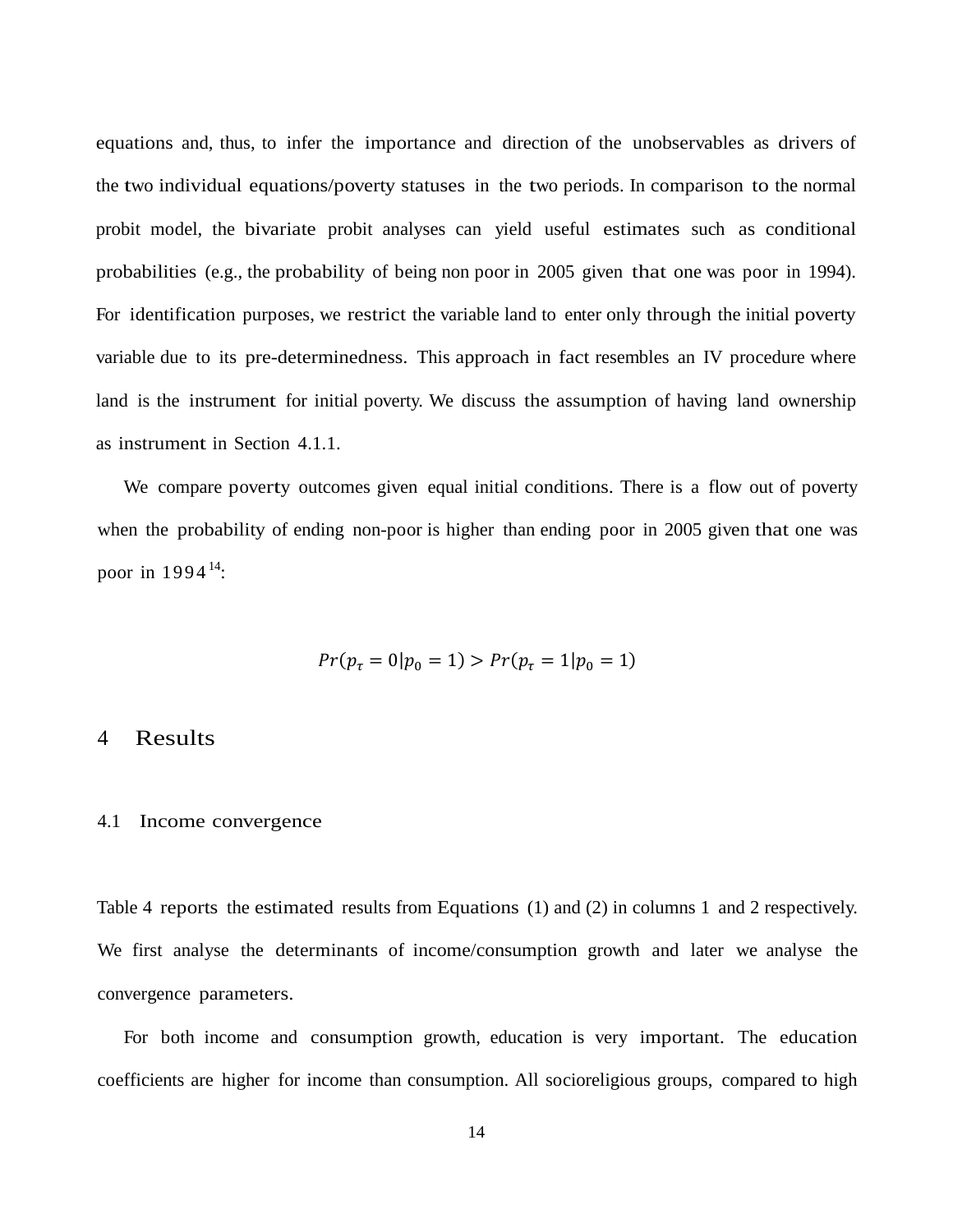caste, appear to have both statistically and substantively significant negative effects on income and consumption growth, except for minorities. Again, the importance of socioreligious grouping is more negative for income than consumption, and the worst off are Muslims. In a similar fashion assets seem to have a higher impact on income than consumption. None of the occupations, in comparison to an occupation in agriculture, are important for food consumption while all of them are important for income, especially when the head of the household owns his or her own business. In contrast, the household's annual expenditures on education seem to be relevant only for income growth.

#### (Table 4 here)

Regarding the beta convergence coefficients, they are very similar,  $\beta y = 7.6\%$  and  $\beta_c$  = 7.9%, and imply a half-life of 9 years, see Table A.3. The fact that both speeds of convergence are so similar can hint at two different things. First, that measurement error in income is not as bad as expected so that food consumption is a good proxy for income. Or, second, that there is measurement error both in initial income and in consumption compared to the final outcomes, which when captured by the β parameter makes the speeds of convergence similar. Furthermore, measurement error in the initial variable can lead to high speeds of convergence. For example, when initial income is below its true value, the growth rate will appear higher than it should be, showing convergence. Therefore, we now examine the second possibility.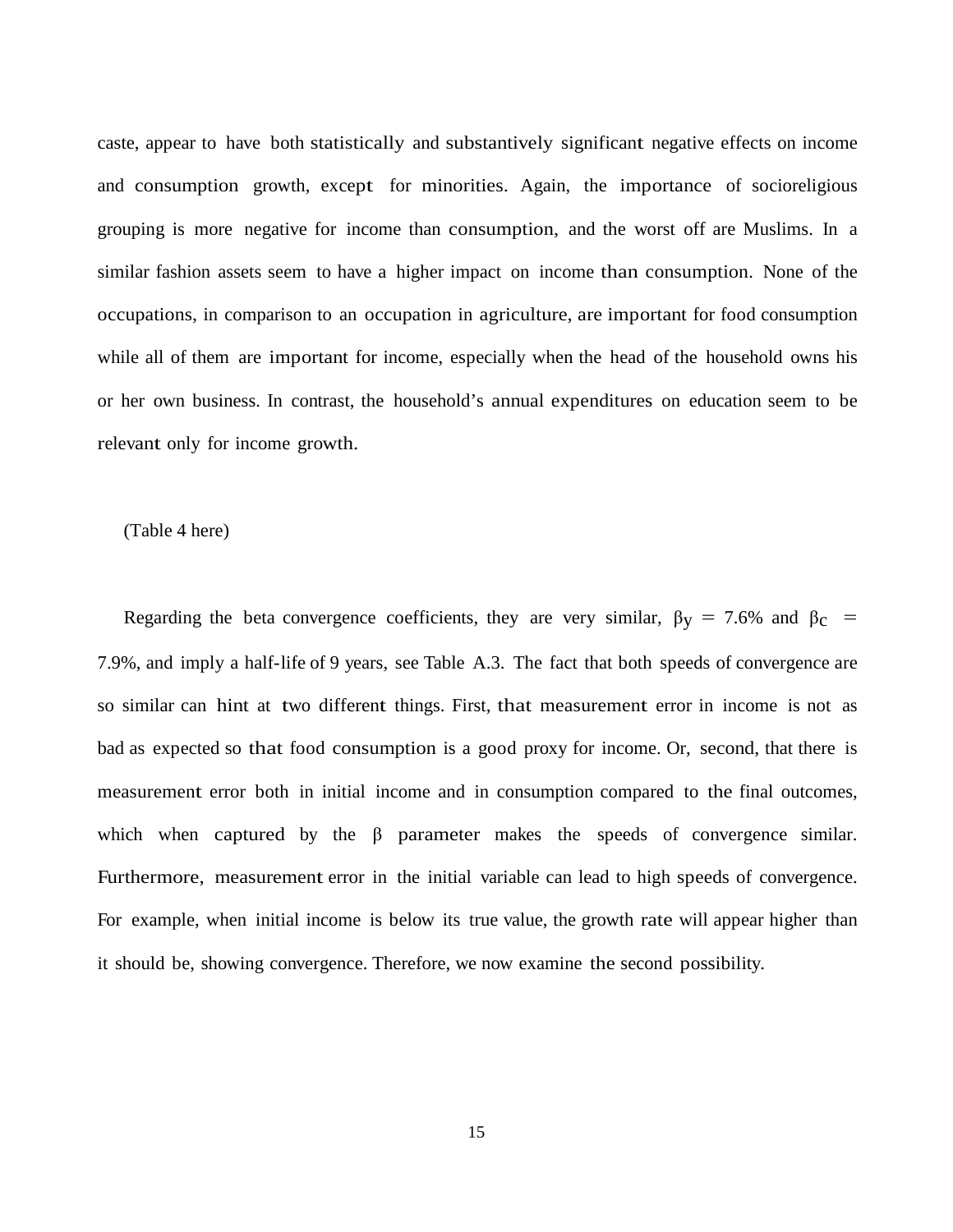#### 4.1.1 Sensitivity analysis

Initial income may be endogenously determined because the measurement error that it may contain may be related to the error term in the growth model since initial income enters also in the RHS. We re-write Equation 1 in levels<sup>[15](#page-43-7)</sup>:

$$
y_{\tau_{y_i}} = x'_i \alpha_{\tau y} + \beta_{\tau y} \cdot y_{0_i} + \varepsilon_{\tau y_i}
$$

(5)

$$
\varepsilon_{\tau y} \sim N(0, \sigma_{y_\tau})
$$

Equation (5) can be estimated instead of Equation (1) without loss of generality, the only difference is that the parameters are scaled in a different way. We recover the original growth parameters by dividing by  $\tau$ , except the  $y_0$  parameter, which needs to be subtracted by one and then divided by  $\tau$ .

Then we instrument our potentially endogenous variable, initial income, with land ownership. Land ownership is often inherited and therefore exogenously determined (Glewwe, 1991). The land market in India is very tight or even almost non-existent due to inheritance and ownership rules<sup>[16](#page-43-8)</sup>. Morris (2002) points out that the land markets are highly distorted and inefficient; land records are inaccurate, outdated, and incomprehensible and transaction costs are high by international standards, all of which have discouraged formal land transactions.

We suggest that it is reasonable to assume that land ownership is exogenous to income growth, that it is predetermined and cannot, therefore, be simultaneously determined with income growth. However, it could be related to growth through unobservable variables such as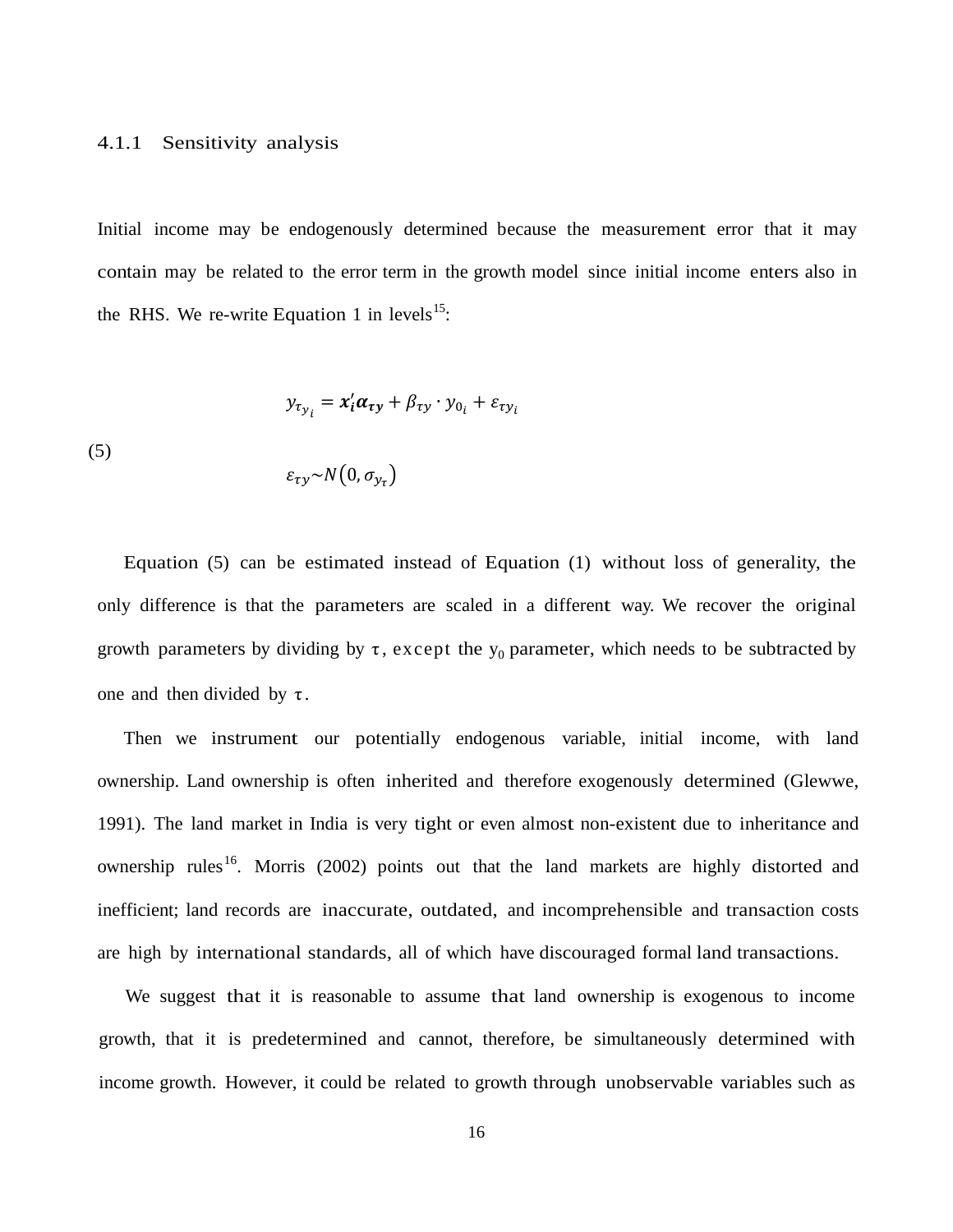changes in international food prices. An increase in food prices, while keeping land constant, increases household income. In our case, a change in international food prices between our two points in time would be the same for all households. Therefore, we suggest that this is captured by the constant. Another possible omitted variable could be land efficiency which we suggest is captured by our asset variable which includes productive assets. However, of course we realise that ultimately land matters for income. Therefore we also assume that land is related to initial income rather than to growth, which implies that land explains growth only via initial income<sup>[17](#page-43-9)</sup>.

The results are shown in Table 5 and column 3 shows the re-calculated growth parameters. Regarding the determinants of income growth, we can see that after using our instrument, the impact of the most important determinants has decreased a bit. However the same variables are still statistically significant. Surprisingly the  $\beta_y$  remains close to the previous results:  $\beta_y$  =  $6.9\%$ <sup>[18](#page-43-10)</sup>. Therefore, we are confident that our previous results are robust, especially given that no other instrument is available. It is worth noting that the exogeneity tests indicate that initial income is indeed exogenous (see Table A.3).<sup>[19](#page-43-11)</sup>

(Table 5 here)

#### 4.2 Poverty flows

Next, we examine the results of our probit and biprobit models (Equations (3) and (4), respectively). In the first case, initial poverty is restricted to be exogenous and in the second case,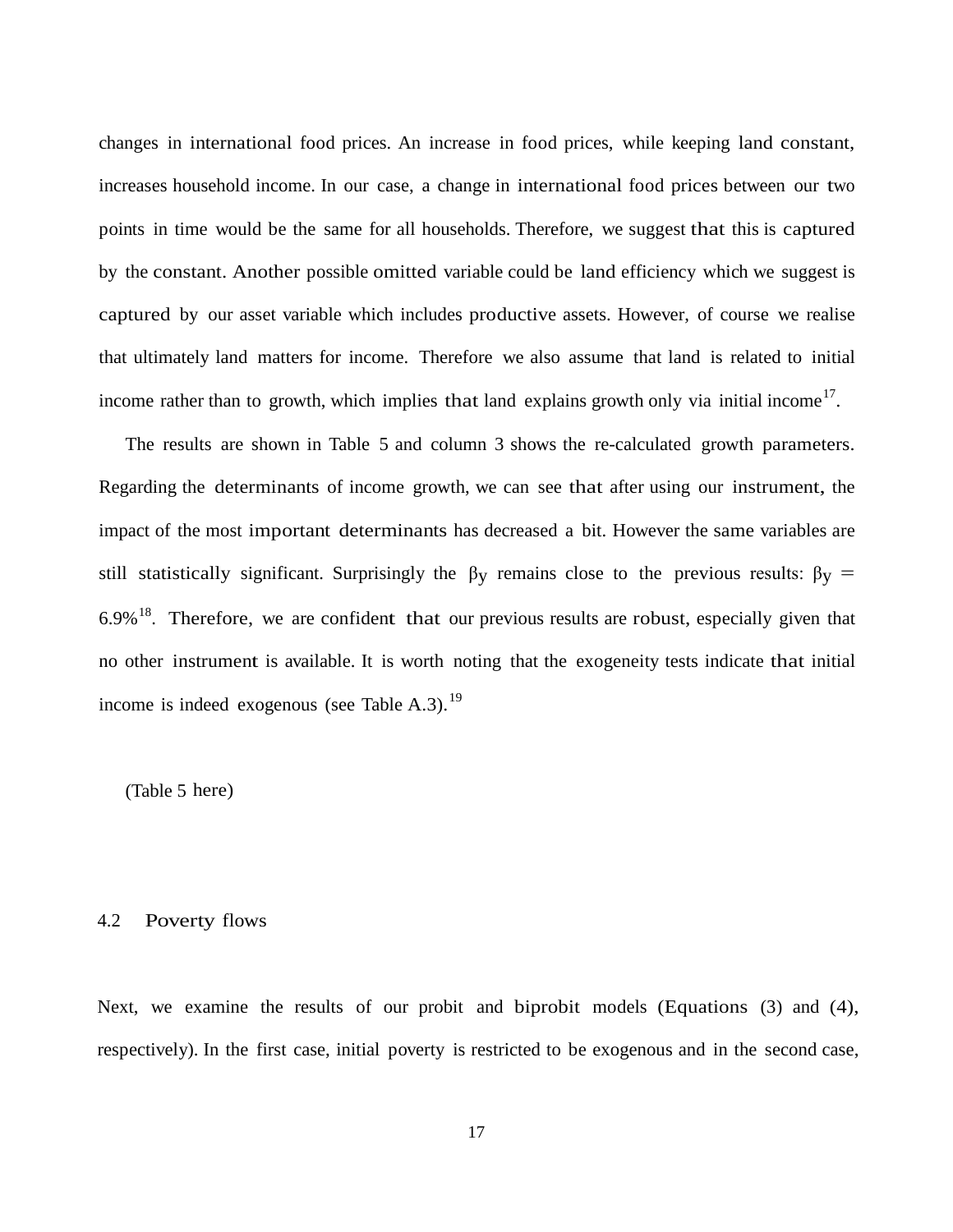initial poverty is allowed to be endogenous. In both cases, the original estimations are presented in the Appendix (Table A.4). It is not intuitive to interpret the coefficients from Table A.4 directly. Therefore, we calculate the average marginal effects. For the probit case the average marginal effect of each explanatory variable is evaluated at the outcome of Pr(poor2005=1) while for the biprobit case, the average marginal effect is evaluated at the conditional probability of Pr(poor2005=1|poor1994=1), which we call "conditional probability of poverty". We choose to work with conditional probabilities instead of joint probabilities because they resemble regression coefficients by showing the effect of different explanatory variables of the conditional mean, i.e. slopes of conditional expectations (Greene, 2008). The results are shown in Table 6.

#### (Table 6 here)

The estimated parameters are very similar for both probit and biprobit models. Actually the Wald test of ρ, that indicates whether the correlation of unobservables is zero, suggests that we should accept the null (last line in Table A.4). However, we still continue with the biprobit analysis in order to obtain the conditional probabilities. In the end, the results are not wrong, and imply just that we are using a more general model than needed as it takes into account the potential correlation of unobservables and the potential influence of land ownership.

Regarding the determinants of the conditional probability of remaining in poverty, we find that primary and middle education levels reduce such a probability. Regarding occupation, professional and own business jobs lower such a probability too. Being from OBC, SC, ST or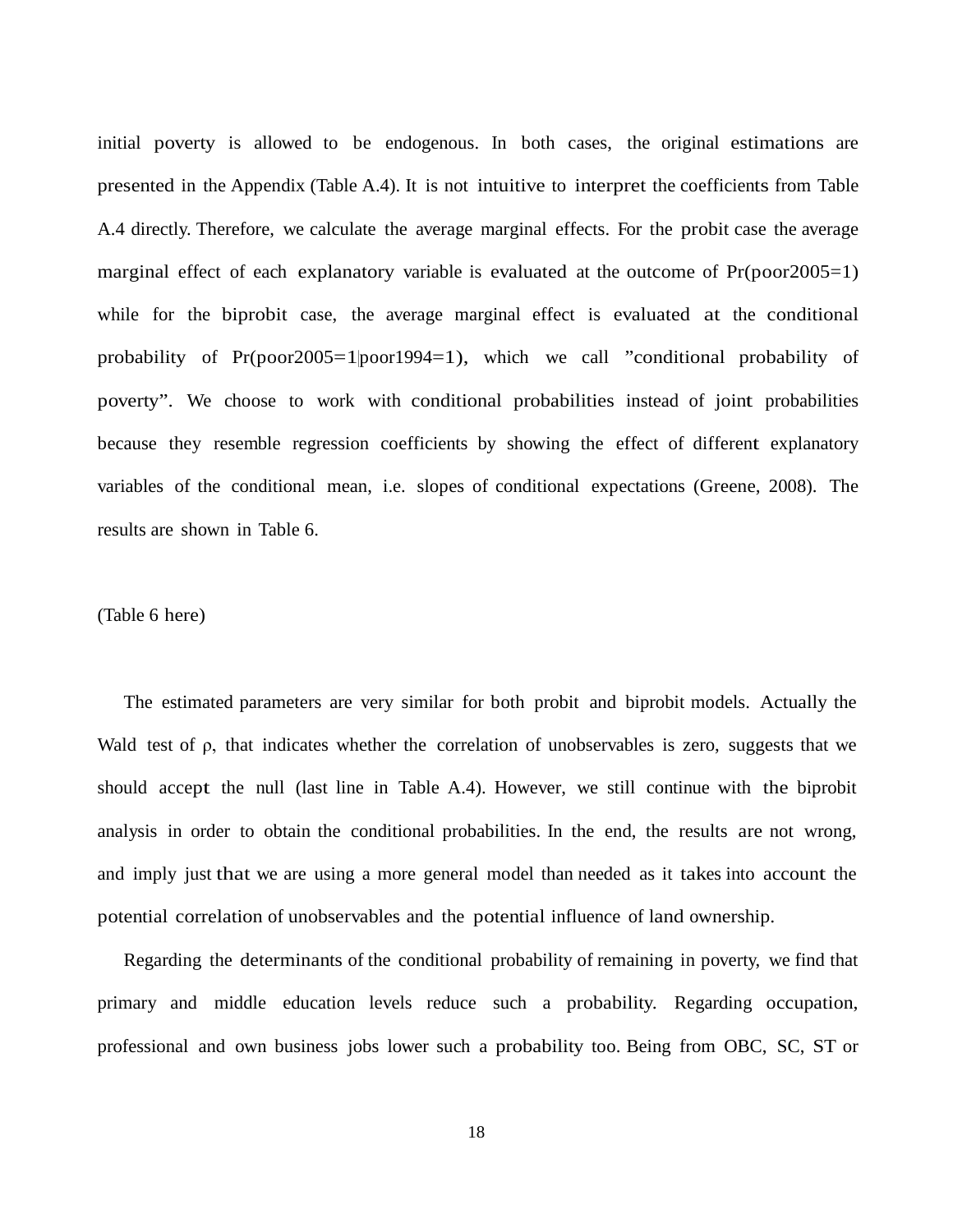being Muslim increases the conditional probability of poverty, with the Muslims faring the worst. Further, Table 7 shows the joint and conditional predicted probabilities for the total sample, for each of the socioreligious groups and regions.

(Table 7 here)

We suggest that it is potentially interesting to examine the conditional probability of exiting poverty, Pr(poor2005=0 | poor1994=1). The joint probability instead, Pr(poor2005=0, poor1994=1) is just indicative but not as interesting in our case. To make our point, we can see that the joint probability of exiting poverty is 20% and by socioreligious group, it looks like the most disadvantaged groups (Dalit, Adivasi and Muslim) have a higher probability of exiting poverty (24%, 22% and 22%, respectively). However, if we consider instead the conditional probability of exiting poverty, we see that for the total sample, it is 63%. By examining the estimated probabilities by socioreligious group, we see that the High caste and minorities have the highest conditional probabilities of exiting poverty (75% and 86%, respectively). Thus the conditional probability is taking into account the previous state of poverty, which, we argue, is the correct thing to do when allowing for the existence of poverty traps.

Considering regional variation, the conditional probability of exiting poverty is highest for the Northern (78%) and for the Southern region (73%). By contrast it is lowest for the Upper Central (54%) region. Similarly the conditional probability of staying non-poor,  $Pr(poor2005=0$ poor1994=0), is the highest for the Northern (75%) and Southern (70%).

19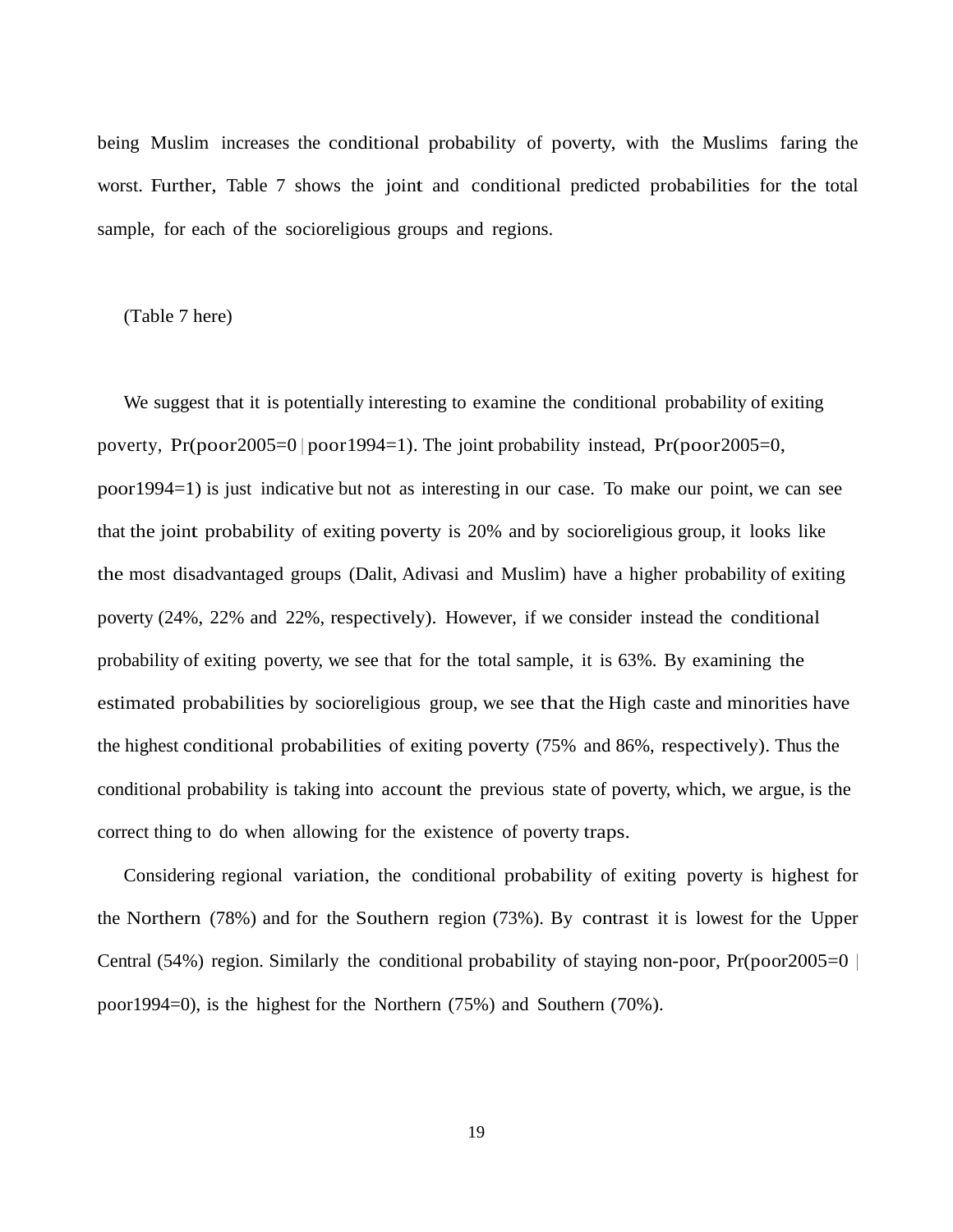Regarding our poverty results, when conditioned on initial poverty, the probability of ending non-poor is higher than ending poor:

$$
Pr(p_{\tau} = 0 | p_0 = 1) = 63\% > Pr(p_{\tau} = 1 | p_0 = 1) = 37\%
$$

We find the same relation within all socioreligious groups, namely that the probability of exiting is higher than the probability of remaining in poverty. However for the Adivasis and Muslims the difference is not as high. In general, we find no evidence of poverty traps and instead we find that poverty is declining and, thus, the poor will not stay poor.

# 5 Discussion

#### 5.1 Comparison with previous research

The main difference between our analysis and that in Krishna and Shariff (2011) is that even though they separate their sample by the household's poverty situation in 1994, it is not the same as conditioning on the initial poverty status (as we do). They essentially re-sample their analysis. First, they choose those households that were poor in 1994 and non-poor in 2005 and then they choose households that were not poor in 1994 and poor in 2005. Instead we work with the whole sample and with conditional outcomes. Regarding the explanatory variables, they include community characteristics, and we do not, out of a concern for endogeneity due to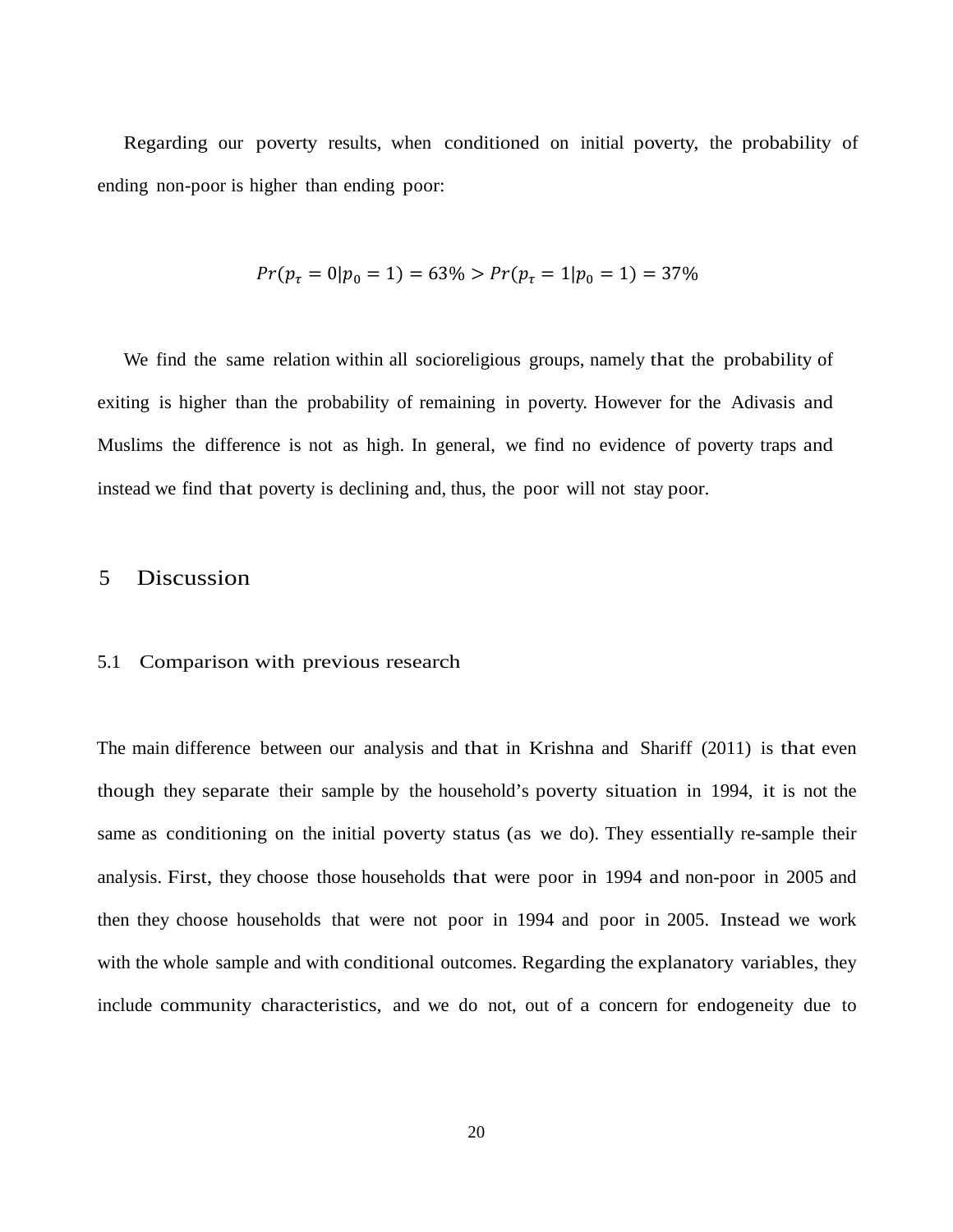location choice. Plus, they include variables from 2005, which we try to avoid due to potential simultaneity.

Although the methodology in Jha et al. (2013) is very different, we try to compare our findings with some of their results. To begin with, they measure the vulnerability of being poor as the probability of entering poverty and staying poor. Later, they include their vulnerability measure in their initial year in a multinomial logit to obtain outcomes of different combinations. From all those results combined we think the result that is most comparable to our conditional probability would be the poor-poor result. They find that education is very important just as we do. However, the other variables are defined differently and hence difficult to compare.

#### 5.2 Migration

In the introduction we mentioned that although rural India has not gained from the skill biased pattern of development since the 1990s, studies show that the rural sector has indirectly benefited from rural-urban migration, in particular, from remittances. Data from the NSSO 64th round (2007-2008) show that the average yearly consumption expenditures for rural households receiving remittances was Rs. 41,000 as compared to Rs. 38,000 for rural households not receiving remittances, and that 36.5% of rural households received such remittances (Parida and Madheswaran, 2010). Remittances, therefore, are an important source of income and consumption-smoothing for certain rural households and this may have had consequences for rural incomes and poverty in recent years.

Unfortunately our sample of households only includes those families who have actually stayed in the rural areas in the period under study. This means that our sample is restricted to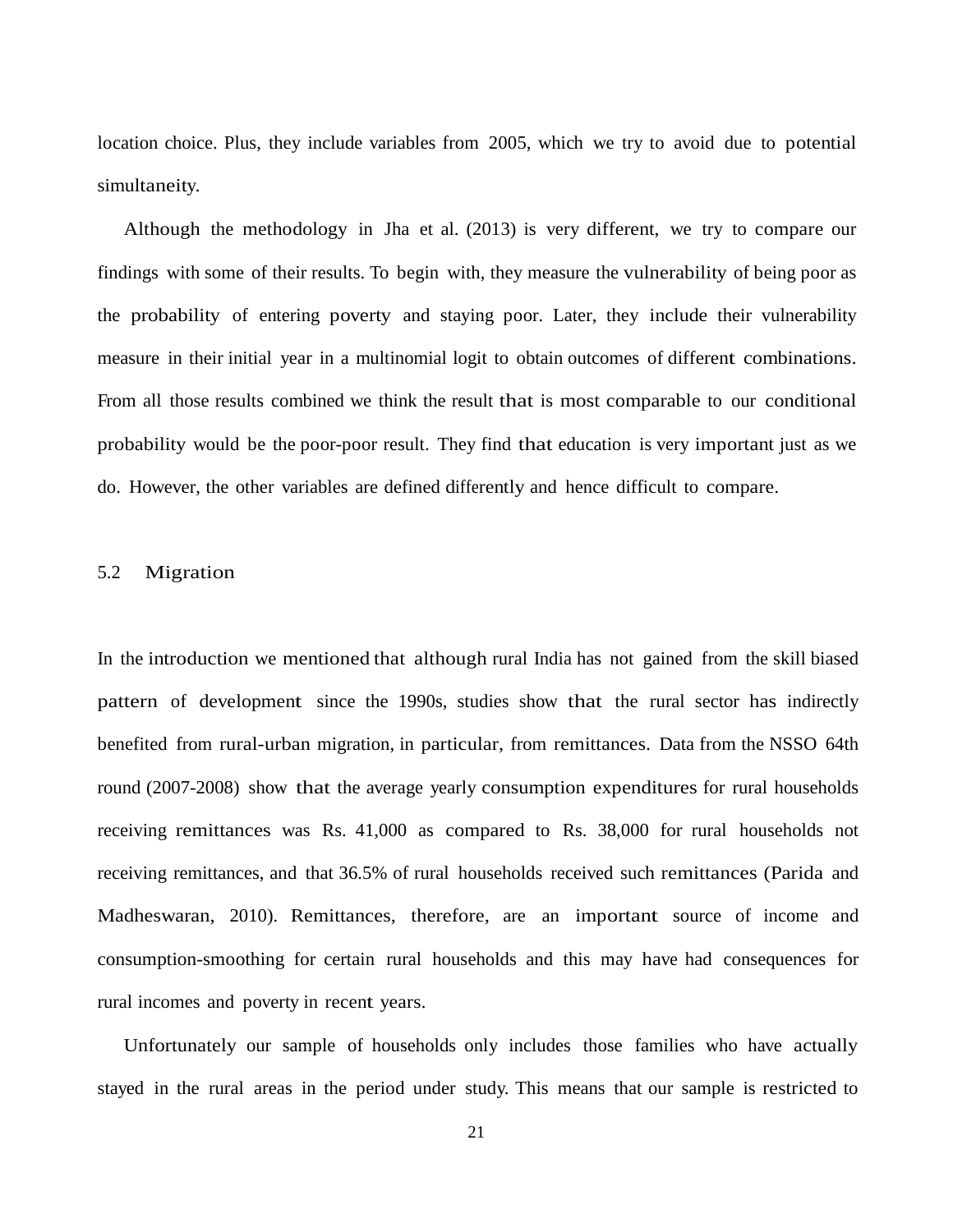the households that have not migrated. However, one or more family members may have migrated. We do not have information on whether or not a member has migrated in 1994 but our total household income measure includes remittances in any case.

In the literature migrants are generally found to be positively self-selected in terms of both observables and unobservables. However, their economic performance after migration could vary depending on job availability in urban areas and many could actually be worse-off after migrating if they do not possess the skills demanded in urban labour markets in India which have experienced skill-biased technological change in recent times. Therefore the potential selection bias could go in either direction.

A drawback of our data is that we cannot separate remittances from the total income in the survey in 1994 but only in 2005; furthermore we do not have detailed information on remittances. Therefore we exploit only the information on household total remittances in 2005 to analyse its effects on convergence.

Only 6% of our sample received remittances in 2005 (not as many as claimed by Parida and Madheswaran, 2010). We augment the convergence and poverty analysis by now including a dummy for those households that received remittances in  $2005^{20}$  $2005^{20}$ . The results show no significant differences from the ones discussed previously<sup>21</sup>.

### 6 Conclusions

This paper explores the dynamics of income in rural Indian households over the period from 1994 to 2005, when India underwent several liberalisation reforms, by examining the timeconditional inequality measures of income convergence and flows out of poverty. The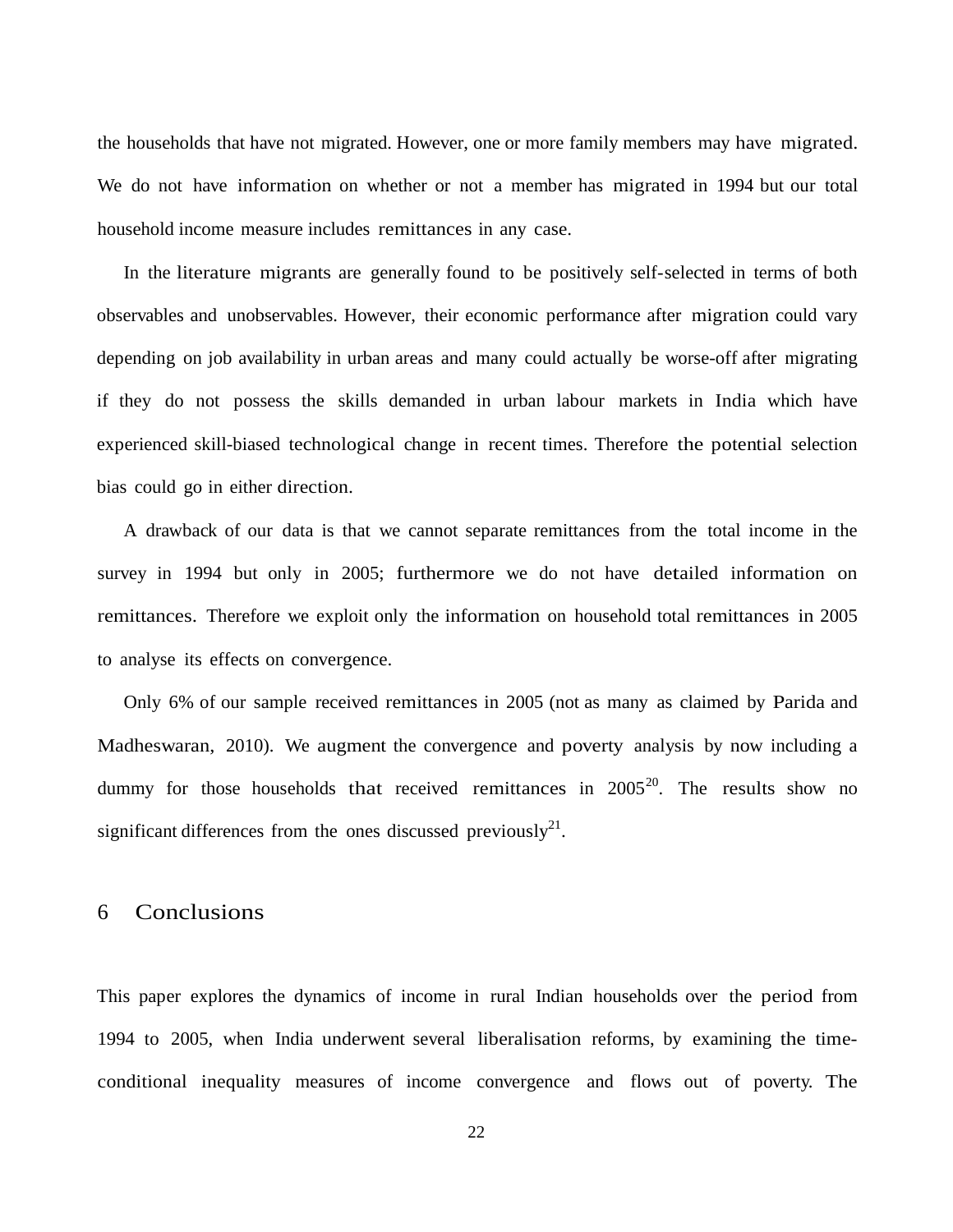identification strategy explicitly addresses issues pertaining to the potential measurement error in income and the potential measurement error in initial income and poverty.

Despite the fact that the raw data shows increasing inequality in income and increased poverty rates over this period, we find that there is evidence of income and poverty convergence which indicates that poverty traps are escapable and that poor households are indeed catching up to the rich households.

Among the most important results we find that education, occupation (in particular selfemployment) and asset ownership are crucial for income accumulation and also for poverty reduction. One policy recommendation would be to provide access to productive assets to families and at the same time increase public expenditures on education in rural areas, perhaps emphasizing training in usage of such assets to promote entrepreneurship.

Another robust finding running through income to poverty convergence is that the lower castes (Dalits and Adivasis as well as OBCs) as well as Muslims, show less income growth and slower poverty convergence than the High castes and Minorities. This is the case despite decades of reservation policies for Dalits and Adivasis, suggesting that these groups require further attention in future inequality reducing measures and so do OBCs and Muslims.

Extensions could consider incorporating the effects of migration and searching for alternative instruments (within the confines of the previously mentioned issues regarding these issues). In the future the survey will be conducted again which will allow us to exploit one more wave of data to confirm our currents results on income convergence and poverty transition for households in rural India.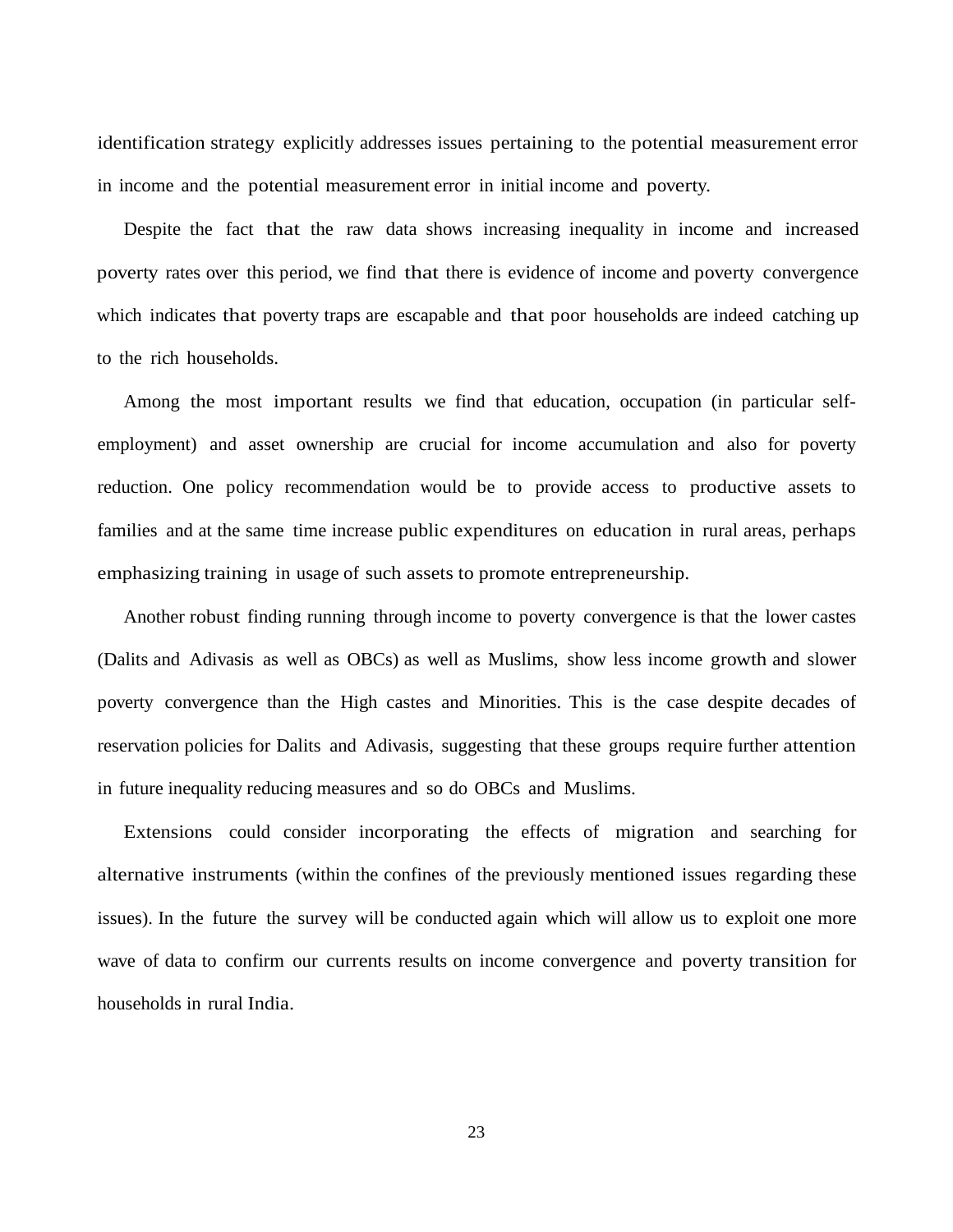### References

- Appleton, S. (2001). The rich are just like us, only richer: Poverty functions or consumption functions? *Journal of African Economies 10(4),* 433–469.
- Azam, M. & Bhatt V. (2012, May). *Like father, like son? Intergenerational education mobility in India* (IZA Discussion Paper No. 6549), Bonn: IZA.
- Banerjee, A. & Iyer L. (2005). History, institutions, and economic performance: The legacy of colonial land tenure systems in India. *American Economic Review 95(4)*, 1190–1213.
- Bardhan, P. (2007). Poverty and inequality in China and India: Elusive link with globalisation. *Economic and Political Weekly 42*, 3849–3852.
- Cain J. S., Hasan, R. Magsombol, R. & Tandon A. (2010, March). Accounting for inequality in India: Evidence from household expenditures. *World Development 38(3),* 282–297.
- Deaton, A. & Dreze J. (2002, September). *Poverty and inequality in India: A re-examination* (Working Papers No. 184). Princeton University: Woodrow Wilson School of Public and International Affairs, Research Program in Development Studies.
- Deaton, A. & Kozel V. (2005). *The great Indian poverty debate*. Macmillan.
- Desai, S. & Dubey A. (2011). Caste in 21st century India: Competing narratives. *Economic and Political Weekly 46(11)*, 40–49.
- Desai, S., Dubey, A., Joshi, B.L., Sen, M., Shariff, A., & Vanneman R. (2009). *India human development survey: design and data quality*. IHDS technical paper (1).
- Desai, S. & Vanneman R. (2008). *India human development survey (IHDS)* (Working paper) Inter-university Consortium for Political and Social Research.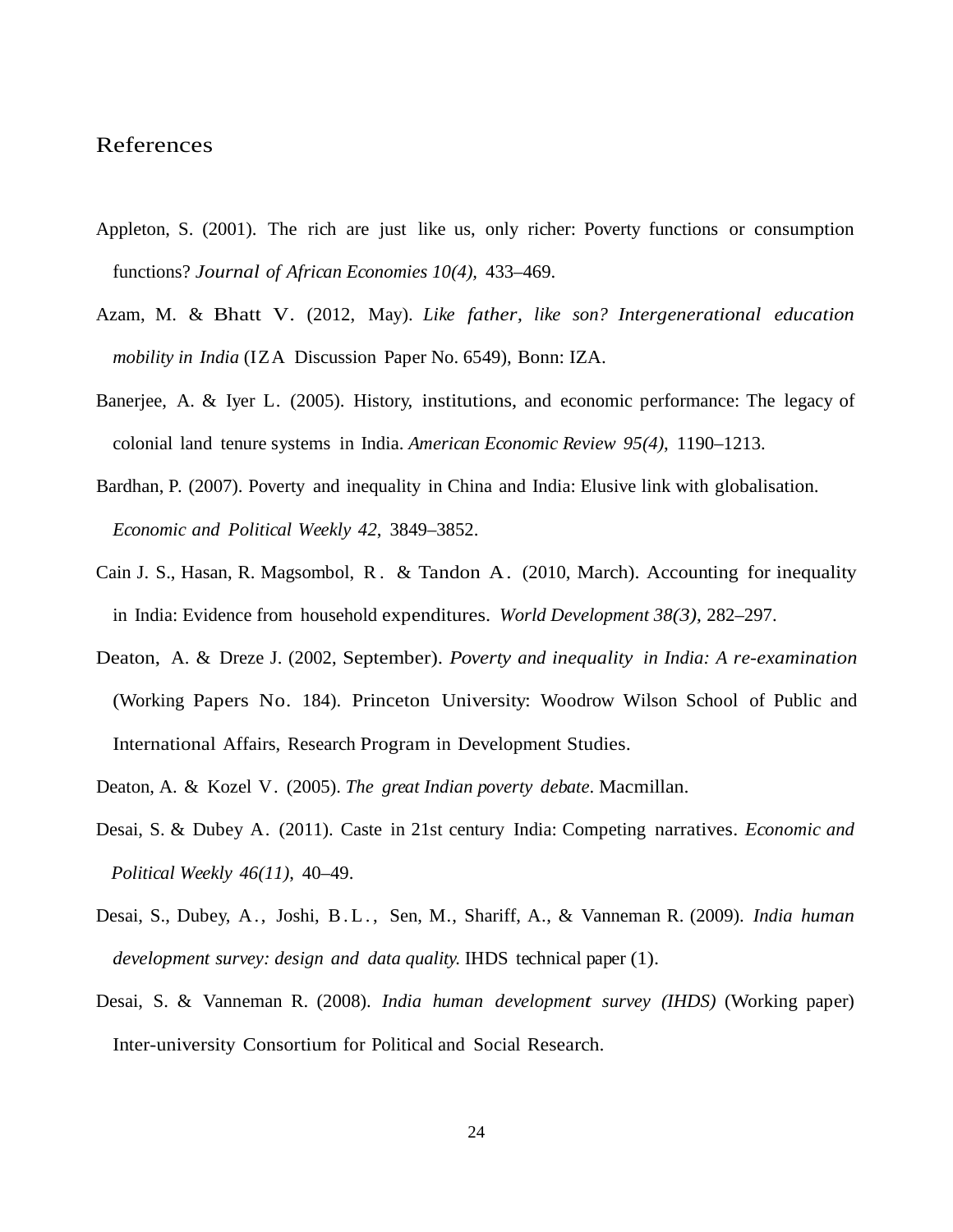Glewwe, P. (1991, April). Investigating the determinants of household welfare in Cote d'Ivoire. *Journal of Development Economics 35(2)*, 307–337.

Greene, W.H. (2008). *Econometric Analysis*. Prentice Hall.

- Hnatkovska, V., Lahiri, A., & Paul S.B. (2013). Breaking the caste barrier intergenerational mobility in india. *Journal of Human Resources 48(2)*, 435–473.
- Iversen, V., Kalwij, A. Verschoor, A., & Dubey A. (2014). Caste dominance and economic performance in rural India. *Economic Development and Cultural Change, 62(3)*, 423-457.
- Jha, R., Kang, W., Nagarajan, H.K., & Pradham K.C. (2013). *Vulnerability as expected poverty in rural India*. ASARC Working Papers No. 2013-12.
- Jolliffe, D. (2002, January). Whose education matters in the determination of household income? evidence from a developing country. *Economic Development and Cultural Change 50(2)*, 287–312.
- Kotwal, A., Ramaswami, B., & Wadhwa W. (2011). Economic liberalization and Indian economic growth: What's the evidence? *Journal of Economic Literature 49(4)*, 1152–1199.
- Krishna, A., & Shariff A. (2011, April). The irrelevance of national strategies? rural poverty dynamics in states and regions of India, 1993-2005. *World Development 39(4)*, 533–549.
- Lenagala, C., & Ram R. (2010). Growth elasticity of poverty: estimates from new data. International *Journal of Social Economics 37(12)*, 923–932.
- Morris, D. (2002, January). Land markets in India: Distortions and issues. *Economic*
- *Development and Cultural Change 50(2)*, 287–312.
- Oldiges, C. (2012, February). Cereal consumption and per capita income in India. *Economic and Political Weekly 50(2)*, 287–312.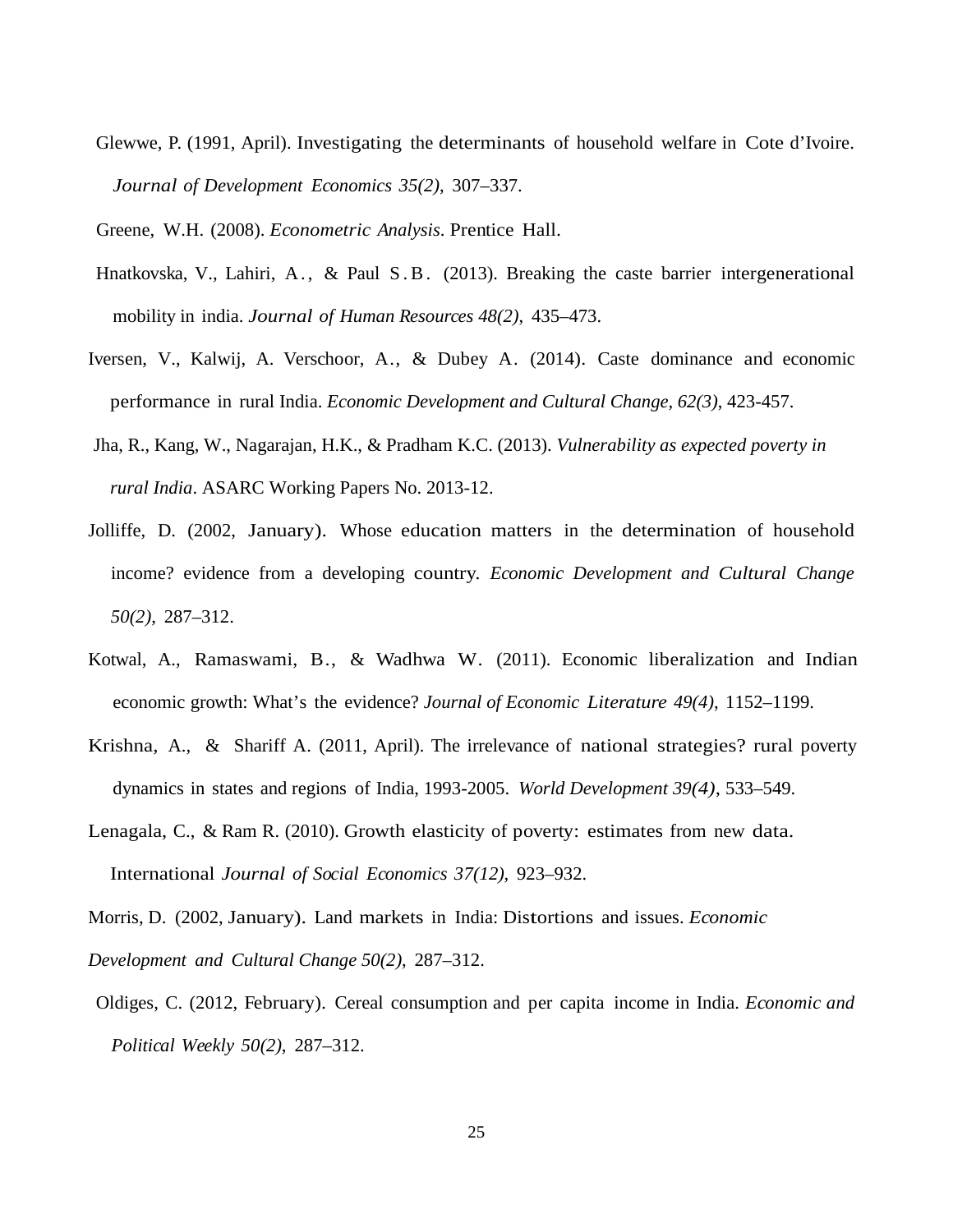- Parida, J.K., & Madheswaran S. (2011). Determinants of migration and remittance in India: Empirical evidence. *The Indian Journal of Labour Economics 54(3)*, 561-578.
- Ravallion, M. (2012). Why don't we see poverty convergence? *American Economic Review 102(1)*, 504–523.
- Shariff, A. (April/June 2009). Rural income and employment diversity in India during 1994 and 2005. *Journal of Developing Societies 25(2)*, 165–208.
- Singh, A. (2010, July). *Does returns to farming depend on caste? new evidence from India* (MPRA Paper 26526). University Library of Munich, Germany.
- Wooldridge, J.M. (2002). *Econometric Analysis Cross Section Panel*. MIT press.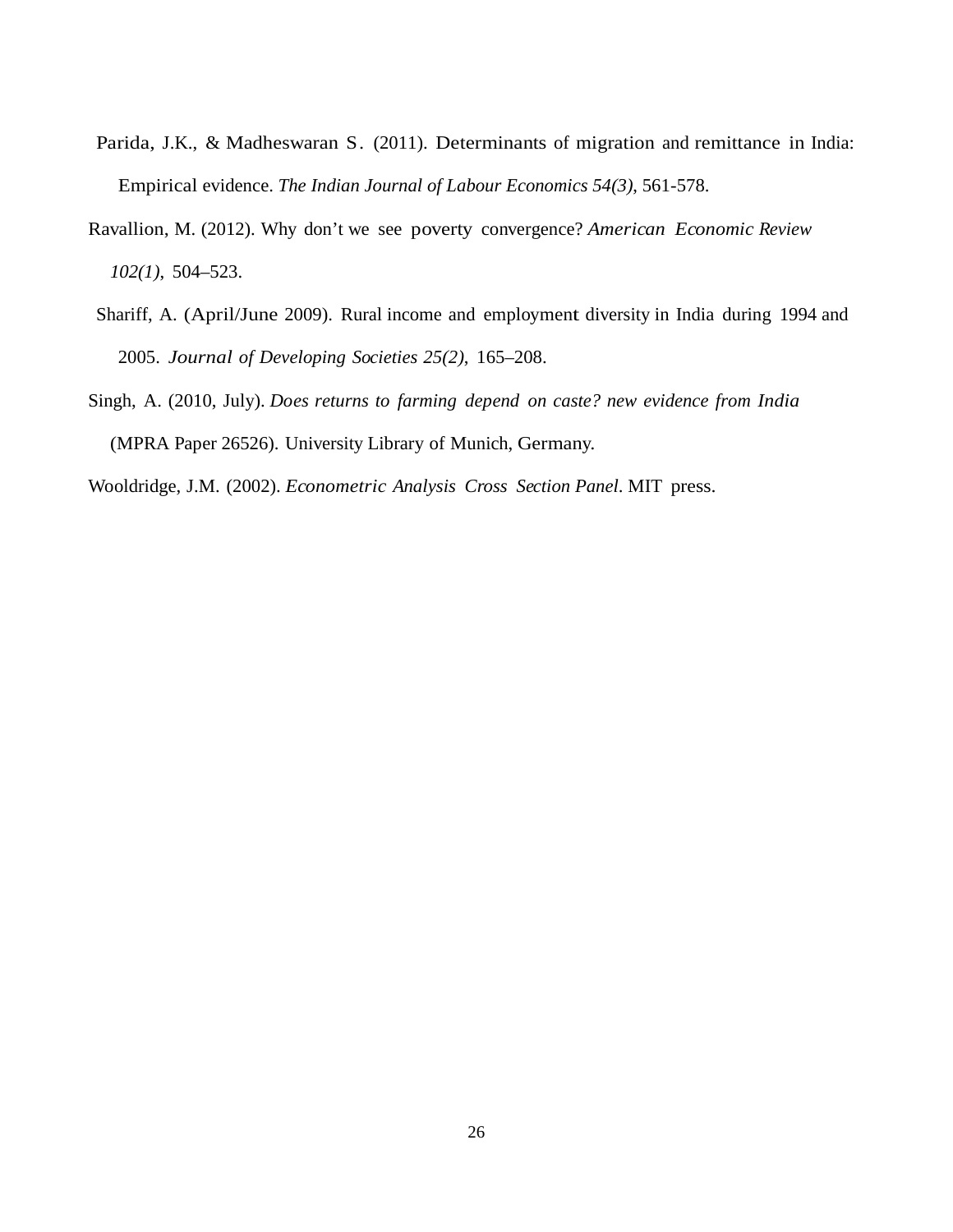

Figure 1: Kernel density plot for food consumption expenditure and income per capita

Note: All variables are demeaned. We use the Consumer Price Index for Agricultural and Rural Labourers (CPI-AL) to transform the 1994 data to 2005 prices. y is income and c is food consumption per capita.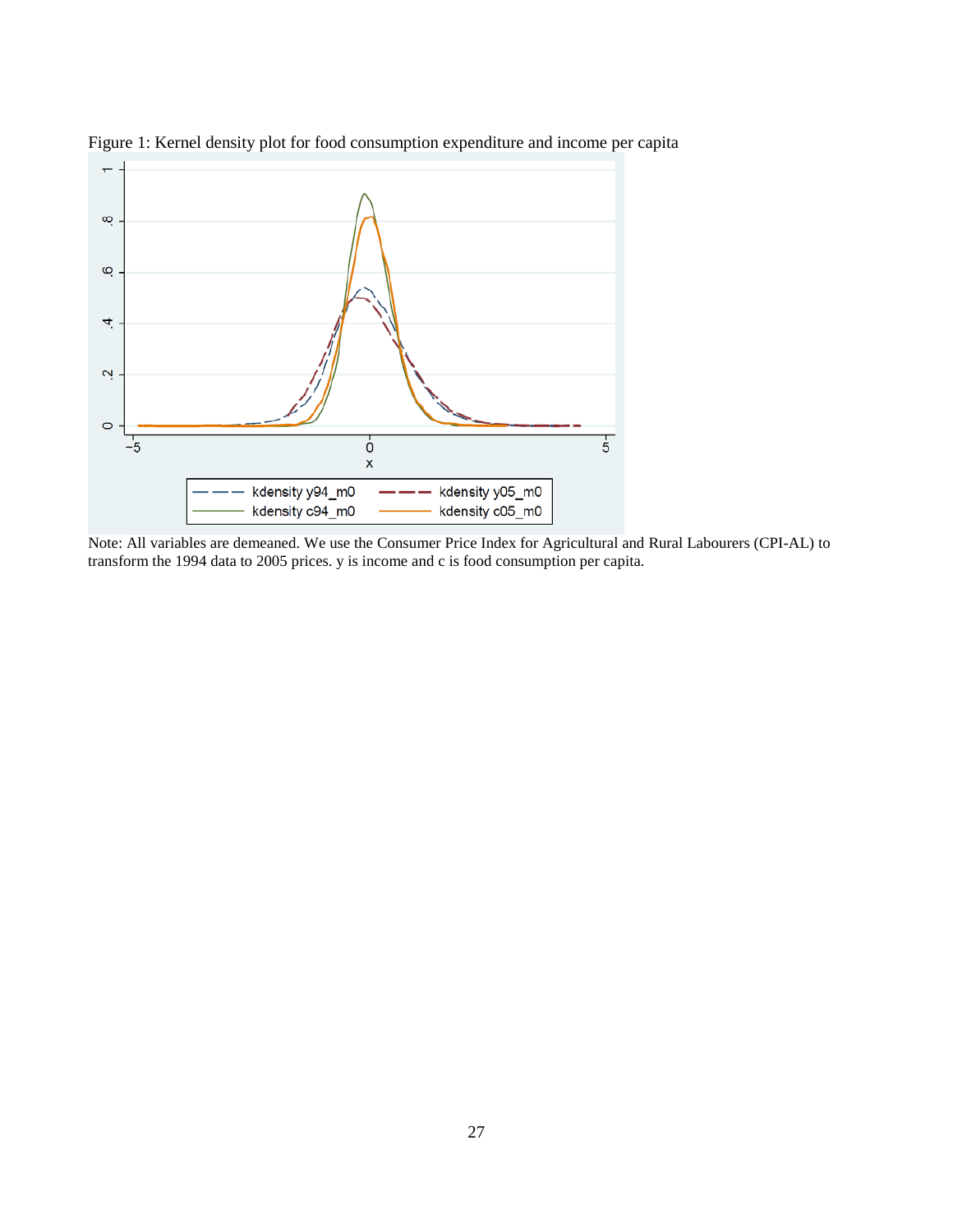Table 1: Comparison of new and re-interviewed rural sample in districts where any re-interviews took place

|                                  | <b>New</b>     | Re-interviewed |
|----------------------------------|----------------|----------------|
|                                  | Sample         | Sample         |
| <b>Household Characteristics</b> |                |                |
| Social group                     |                |                |
| <b>Forward Caste Hindu</b>       | 16             | 18             |
| OBC                              | 38             | 35             |
| Dalit                            | 23             | 26             |
| Adivasi                          | 12             | 10             |
| Muslim                           | 9              | 9              |
| Christian, Sikh, Jain            | 2              | $\overline{c}$ |
| Place of Residence               |                |                |
| Metro                            | $\overline{0}$ | $\mathbf{0}$   |
| Other urban                      | 1              | 1              |
| More developed village           | 50             | 45             |
| Less developed village           | 49             | 54             |
| Maximum adult education          |                |                |
| <b>Iliterate</b>                 | 30             | 29             |
| $1-4$ Std                        | 10             | 10             |
| $5-9$ Std                        | 34             | 33             |
| $10-11$ Std                      | 11             | 12             |
| 12 Some college                  | 8              | 8              |
| College graduate                 | 7              | 8              |
| Household income                 |                |                |
| Negative-Rs 999                  | 3              | 3              |
| 1st Ouintile (Rs 1,000–14,000)   | 27             | 23             |
| 2nd Quintile (Rs 14,001–22,950)  | 24             | 23             |
| 3rd Quintile (Rs 22,951-36,097)  | 19             | 21             |
| 4th Quintile (Rs 36,098-69,000)) | 17             | 18             |
| 5th Quintile (Rs $69,001+$ )     | 10             | 12             |

Note: Table copied from Desai et.al.(2010). Results in terms of the total sample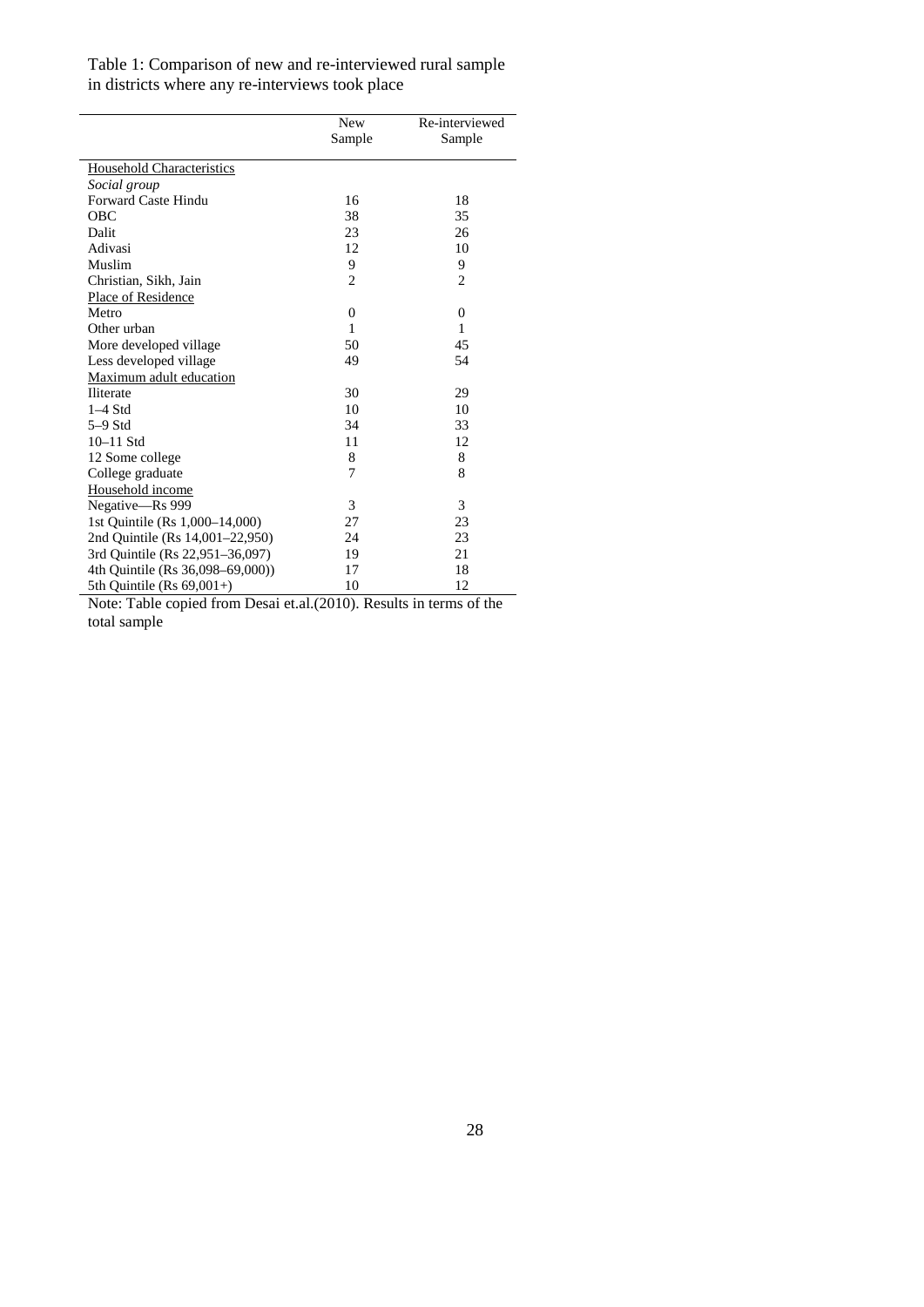# Table 2: Proportions estimations

|          | Proportion | Robust Std. Err. | [95% Conf. | Interval] |
|----------|------------|------------------|------------|-----------|
| poor1994 | 0.63       | 0,011            | 0,61       | 0,65      |
|          | 0,37       | 0,011            | 0,35       | 0,39      |
| poor2005 | 0.59       | 0,010            | 0.57       | 0,61      |
|          | 0,41       | 0,010            | 0.39       | 0,43      |

Note: Std. Err.adjusted for 788 clusters. IHDS design weights are used to get population estimates.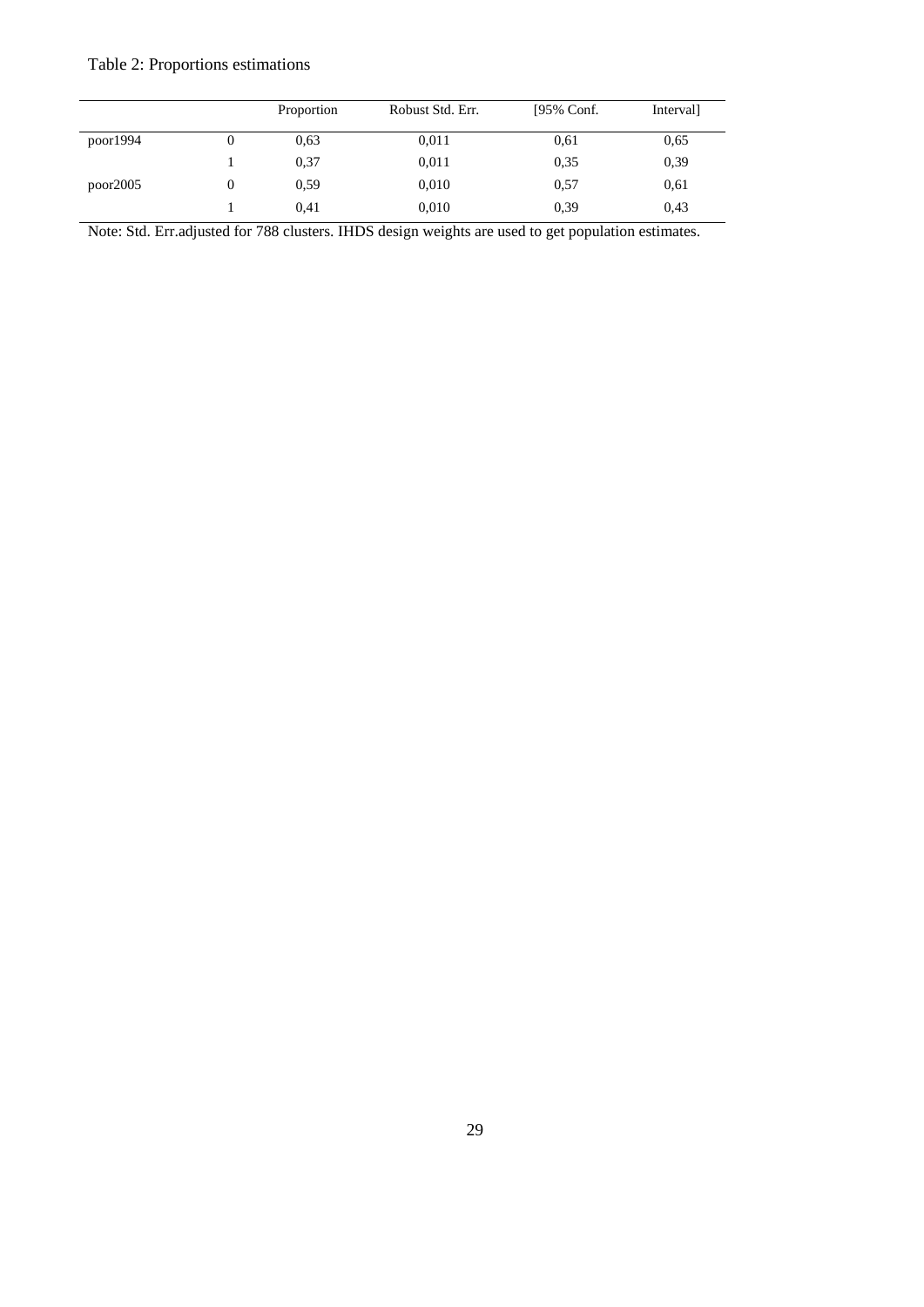### Table 3:Poverty Flows

#### Total

|               |  | Poor 2005 |     |
|---------------|--|-----------|-----|
|               |  |           |     |
| Poor 1994     |  | 41%       | 18% |
|               |  | 22%       | 19% |
| Obs. in mill. |  | 70        |     |

### Flows by Caste

|                 |          |                | <b>High Caste</b> |                | OBC                  |          | Dalit         |              | Adivasi |          | Muslim  |          | Minorities |
|-----------------|----------|----------------|-------------------|----------------|----------------------|----------|---------------|--------------|---------|----------|---------|----------|------------|
|                 |          |                |                   |                |                      |          |               | Poor 2005    |         |          |         |          |            |
|                 |          | $\overline{0}$ |                   | $\overline{0}$ |                      | $\Omega$ |               | $\mathbf{0}$ |         | $\Omega$ |         | $\theta$ |            |
| Poor 1994       | $\Omega$ | 56%            | 14%               | 44%            | 17%                  | 32%      | 22%           | 32%          | 20%     | 32%      | 19%     | 63%      | 20%        |
|                 |          | 19%            | 10%               | 24%            | 15%                  | 22%      | 25%           | 22%          | 25%     | 25%      | 24%     | 14%      | 4%         |
| Obs. in mill.   |          |                | 12,70             |                | 24,4                 |          | 18,6          |              | 6,8     | 6,3      |         |          | 1,2        |
|                 |          |                |                   |                |                      |          |               |              |         |          |         |          |            |
| Flows by Region |          |                |                   |                |                      |          |               |              |         |          |         |          |            |
|                 |          |                | Northern          |                | <b>Upper Central</b> |          | Lower Central |              | Western |          | Eastern |          | Southern   |
|                 |          |                |                   |                |                      |          |               | Poor 2005    |         |          |         |          |            |
|                 |          | $\Omega$       |                   | $\theta$       |                      | $\theta$ |               | $\mathbf{0}$ |         | $\Omega$ |         | $\Omega$ |            |
| Poor 1994       | $\Omega$ | 56%            | 19%               | 32%            | 21%                  | 36%      | 18%           | 46%          | 14%     | 33%      | 24%     | 55%      | 15%        |
|                 |          | 13%            | 12%               | 26%            | 21%                  | 24%      | 22%           | 23%          | 16%     | 18%      | 25%     | 19%      | 11%        |
| Obs. in mill.   |          |                | 4,5               |                | 16,1                 |          | 16,0          |              | 11,8    | 8,7      |         |          | 12,9       |

Note: Flows are calculated as shares of the total samples of each group (Obs.in mill). Design weights are used to get population estimates.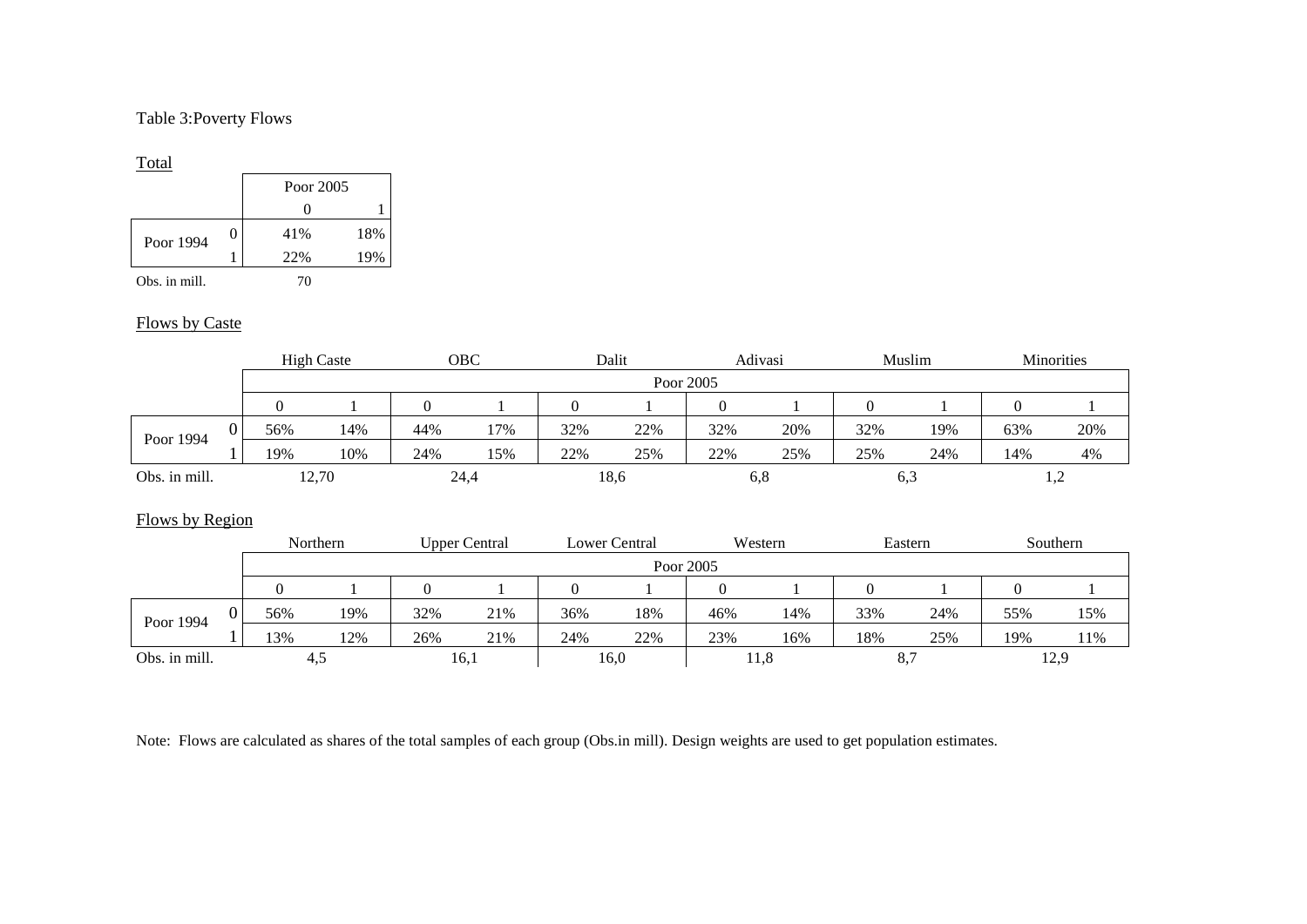## Table 4: Convergence Results

|                                  | Income growth          | Consumption growth        |
|----------------------------------|------------------------|---------------------------|
|                                  | $g_y$                  | $g_c$                     |
| $\mathcal{Y}_0$                  | $-0.076***$            |                           |
|                                  | [0.002]                |                           |
| c <sub>0</sub>                   |                        | $-0.079***$<br>[0.002]    |
| (omitted: edu_illitarate)        |                        |                           |
| edu_primary                      | $0.005**$              | $0.004***$                |
|                                  | [0.002]                | [0.001]                   |
| edu_middle                       | $0.014***$             | $0.009***$                |
|                                  | [0.003]                | [0.002]                   |
| edu_secondary                    | $0.034***$             | $0.020***$                |
| (omitted: share_mid)             | [0.006]                | [0.003]                   |
| share_old                        | $-0,011$               | 0,007                     |
|                                  | [0.009]                | [0.008]                   |
| share_children                   | $-0,005$               | $-0.001$                  |
|                                  | [0.005]                | [0.003]                   |
| (omitted: caste_high)            |                        |                           |
| caste_OBC                        | $-0.011***$            | $-0.005***$               |
| caste_SC                         | [0.003]<br>$-0.019***$ | [0.002]<br>$-0.013***$    |
|                                  | [0.003]                | [0.002]                   |
| caste ST                         | $-0.017***$            | $-0.016***$               |
|                                  | [0.005]                | [0.002]                   |
| muslim                           | $-0.020***$            | $-0.008$ ***              |
|                                  | [0.005]                | [0.003]                   |
| others                           | $-0,006$               | 0,001                     |
|                                  | [0.006]                | [0.003]                   |
| (omitted: male)<br>Female        | 0,005                  | $0.005**$                 |
|                                  | [0.004]                | [0.003]                   |
| (omitted: age_young)             |                        |                           |
| age_mid                          | $-0.013***$            | $-0.004***$               |
|                                  | [0.002]                | [0.001]                   |
| age_old                          | 0,002                  | $\theta$                  |
|                                  | [0.003]                | [0.002]                   |
| (omitted: ocu_agri)              |                        |                           |
| ocu_proff                        | $0.009***$<br>[0.002]  | $\overline{0}$<br>[0.001] |
| ocu_own                          | $0.012***$             | 0,001                     |
|                                  | [0.003]                | [0.002]                   |
| ocu_none                         | $0.007*$               | $-0,001$                  |
|                                  | [0.004]                | [0.002]                   |
| exp_edu                          | $0.060***$             | 0,008                     |
|                                  | [0.016]                | [0.007]                   |
| assets                           | $0.002***$             | $0.001***$                |
|                                  | [0.000]                | [0.000]                   |
| split                            | $-0.004*$              | 0,001                     |
|                                  | [0.002]                | [0.001]                   |
| Constant                         | $0.689***$             | $0.669***$                |
|                                  | [0.015]                | [0.015]                   |
| <b>Observations</b><br>R-squared | 12352<br>0,456         | 12327<br>0,438            |
|                                  |                        |                           |

Note: Standard errors allow for intra-village correlation. Coefficients for states are ommitted. \*\*\*: statistically significant at 1%; \*\*: statistically significant at 5%; \*:statistically significant at 10%; ++: statistically significant at 15%; +: statistically significant at 20%.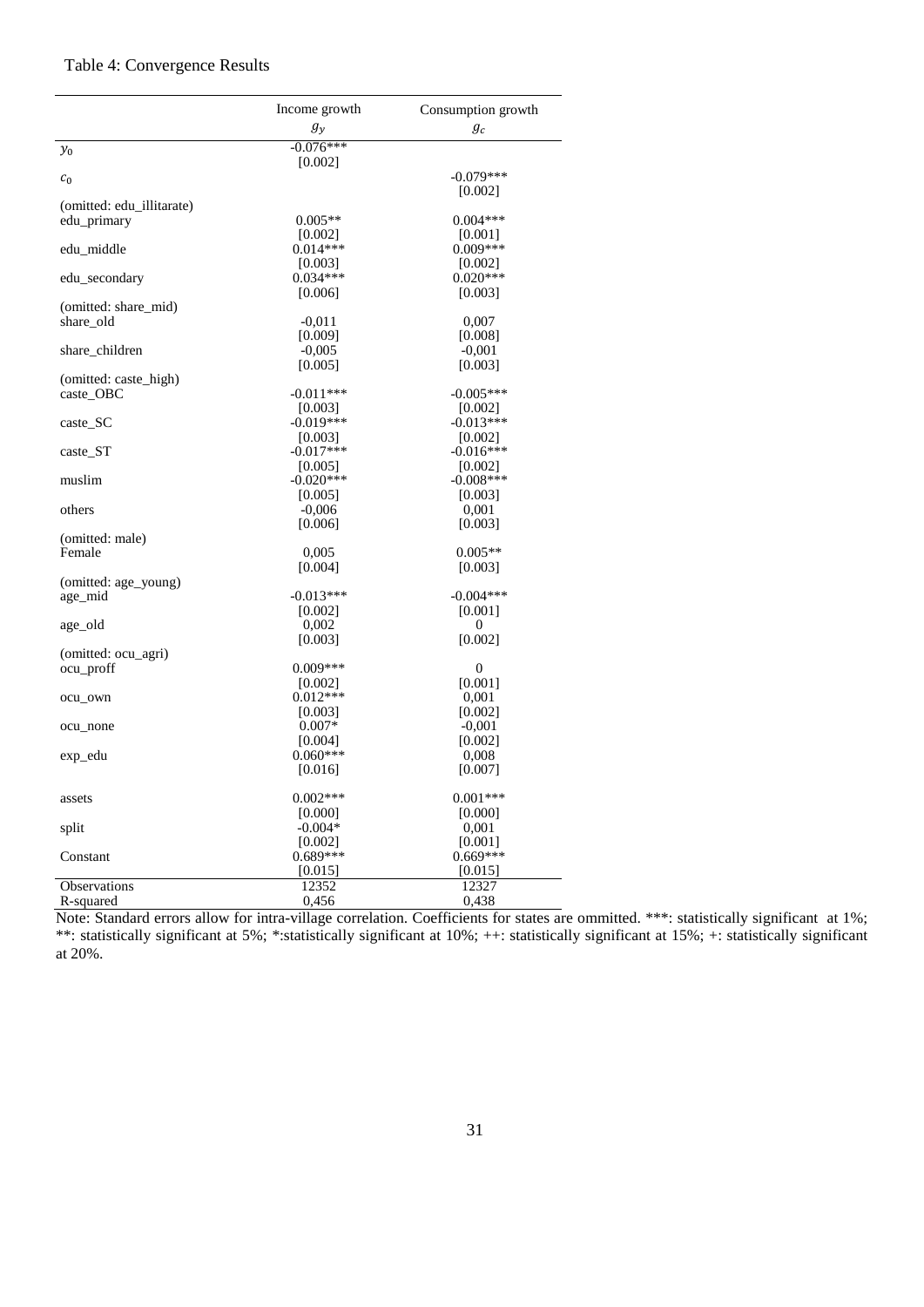#### Table 5 : Sensitivity analysis

|                           |                     | Income              | Income growth         |
|---------------------------|---------------------|---------------------|-----------------------|
|                           | Income              | with instrument     | with instrument       |
|                           | $y_t$               | $y_t$               | $g_{\nu}$             |
| $y_0$                     | $0.161***$          | $0.241***$          | $-0.069***$           |
|                           | [0.017]             | [0.055]             | [0.055]               |
| c <sub>0</sub>            |                     |                     |                       |
| (omitted: edu_illitarate) |                     |                     |                       |
| edu_primary               | $0.050**$           | $0.044*$            | $0.004*$              |
|                           | [0.025]             | [0.026]             | [0.002]               |
| edu middle                | $0.156***$          | $0.135***$          | $0.012***$            |
|                           | [0.035]             | [0.037]             | [0.003]               |
| edu_secondary             | $0.379***$          | $0.332***$          | $0.030***$            |
|                           | [0.069]             | [0.072]             | [0.007]               |
| (omitted: share_mid)      |                     |                     |                       |
| share old                 | $-0,122$            | $-0.125+$           | $-0.011+$             |
|                           | [0.096]             | [0.093]             | [0.008]               |
| share_children            | $-0.057$            | 0,023               | 0,002                 |
|                           | [0.057]             | [0.082]             | [0.007]               |
| (omitted: caste_high)     |                     |                     |                       |
| caste_OBC                 | $-0.117***$         | $-0.108***$         | $-0.010***$           |
|                           | [0.037]             | [0.037]             | [0.003]               |
| $\caste\_SC$              | $-0.214***$         | $-0.176***$         | $-0.018***$           |
|                           | [0.063]             | [0.065]             | [0.003]               |
| caste ST                  | $-0.190**$          | $-0.149**$          | $-0.015**$            |
|                           | [0.052]             | [0.072]             | [0.005]               |
| muslim                    | $-0.218***$         | $-0.213***$         | $-0.015***$           |
|                           | [0.051]             | [0.051]             | [0.005]               |
| others                    | $-0,064$            | $-0.056$            | $-0.005$              |
|                           | [0.062]             | [0.064]             | [0.006]               |
| (omitted: male)           |                     |                     |                       |
| Female                    | 0,057               | 0,045               | 0,004                 |
|                           | [0.048]             | [0.049]             | [0.004]               |
| (omitted: age_young)      |                     |                     |                       |
| age_mid                   | $-0.144***$         | $-0.137***$         | $-0.012***$           |
|                           | [0.024]             | [0.024]             | [0.002]               |
| age_old                   | 0,019               | 0,024               | 0,002                 |
|                           | [0.031]             | [0.031]             | [0.003]               |
| (omitted: ocu_agri)       |                     |                     |                       |
| ocu_proff                 | $0.099***$          | $0.115***$          | $0.010***$            |
|                           | [0.026]             | [0.027]             | [0.002]               |
| ocu_own                   | $0.132***$          | $0.138***$          | $0.013***$            |
|                           | [0.033]             | [0.033]             | [0.003]               |
| ocu_none                  | $0.074*$            | $0.097**$           | $0.009*$              |
|                           | [0.041]             | [0.044]             | [0.004]               |
| exp_edu                   | $0.656***$          | $0.878***$          | $0.080***$            |
|                           | [0.179]             | [0.231]             | [0.021]               |
| assets                    | $0.018***$          | $0.016***$          | $0.0014***$           |
|                           | [0.002]             | [0.003]             | [0.000]               |
| split                     | $-0.043*$           | $-0,028$            | $-0,003$              |
|                           | [0.024]<br>7.578*** | [0.027]<br>6.827*** | [0.002]<br>$0.621***$ |
| Constant                  |                     |                     |                       |
| Observations              | [0.165]<br>12352    | [0.516]<br>12352    | [0.047]<br>12352      |
|                           |                     |                     |                       |
| R-squared                 | 0,19                | 0,186               |                       |

Note: Standard errors allow for intra-village correlation. Coefficients for states are ommitted. \*\*\*: statistically significant at 1%; \*\*: statistically significant at 5%; \*:statistically significant at 10%; ++: statistically significant at 15%; +: statistically significant at 20%.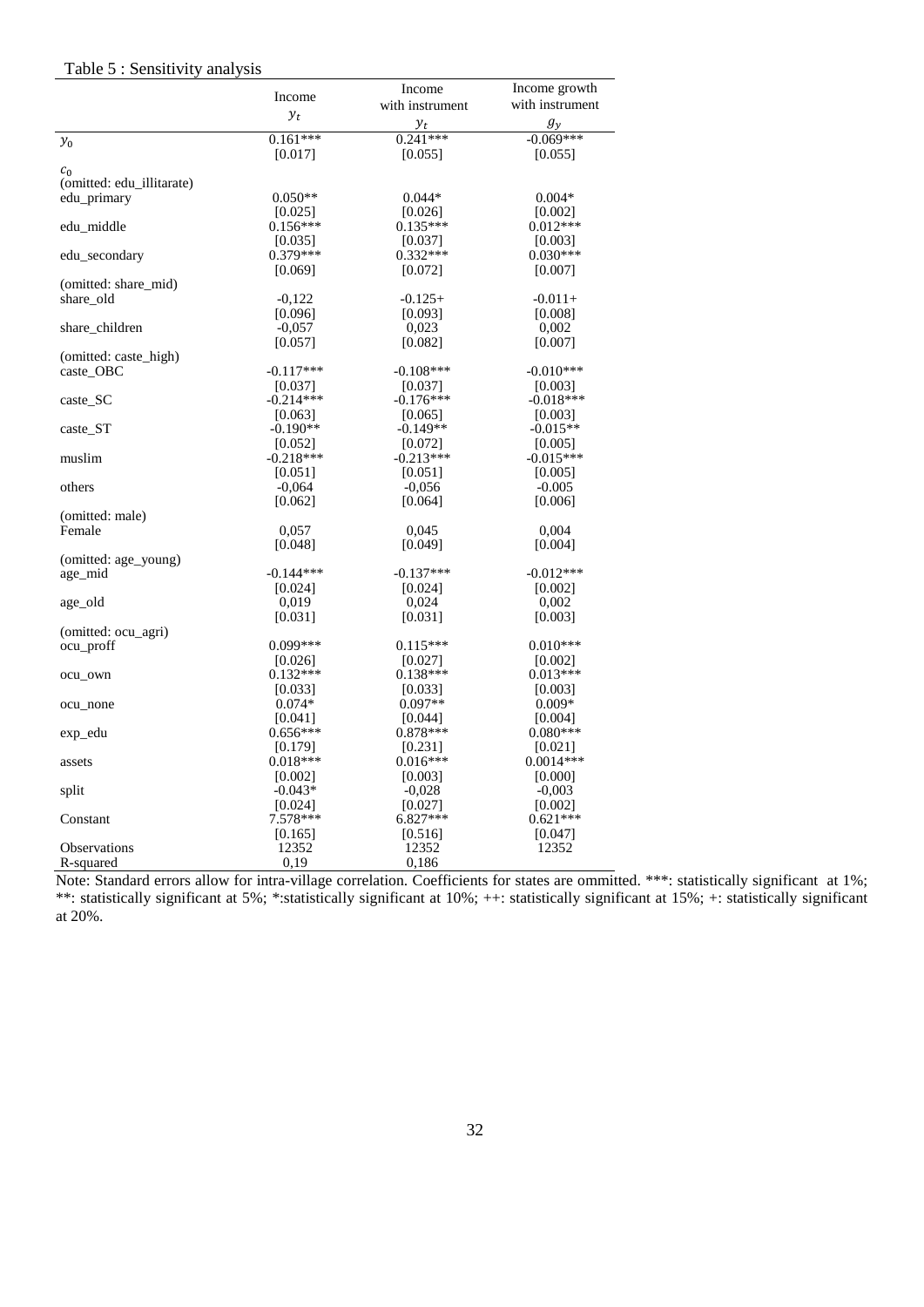Table 6: Marginal average effects of the biprobit model

|                           | $Pr(poor05=1)$ | $Pr(poor05=1   poor94=1)$ |
|---------------------------|----------------|---------------------------|
| (omitted: edu_illitarate) |                |                           |
| edu_primary               | $-0.027*$      | $-0.027*$                 |
|                           | [0.015]        | [0.015]                   |
| edu middle                | $-0.065***$    | $-0.065***$               |
|                           | [0.022]        | [0.023]                   |
| edu_secondary             | $-0.112***$    | $-0.114$                  |
|                           | [0.038]        | [13.73]                   |
| (omitted: ocu_agri)       |                |                           |
| ocu_proff                 | $-0.053***$    | $-0.053***$               |
|                           | [0.016]        | [0.016]                   |
| ocu_own                   | $-0.067***$    | $-0.068**$                |
|                           | [0.023]        | [0.030]                   |
| ocu_none                  | -0,037         | $-0.036$                  |
|                           | [0.028]        | [0.027]                   |
| (omitted: caste_high)     |                |                           |
| caste_OBC                 | $0.038*$       | $0.037*$                  |
|                           | [0.022]        | [0.022]                   |
| caste_SC                  | $0.096***$     | 0.095***                  |
|                           | [0.023]        | [0.024]                   |
| caste_ST                  | $0.099***$     | $0.098**$                 |
|                           | [0.029]        | [0.029]                   |
| muslim                    | $0.126***$     | $0.123***$                |
|                           | [0.031]        | [0.032]                   |
| others                    | $-0.029$       | $-0.028$                  |
|                           | [0.039]        | [0.038]                   |
| (omitted: male)           |                |                           |
| female                    | $-0.076***$    | $-0.074***$               |
|                           |                |                           |
|                           | [0.029]        | [0.025]                   |
| (omitted: age_young)      | $0.090***$     | $0.088***$                |
| age mid                   |                |                           |
|                           | [0.020]        | [0.019]                   |
| age_old                   | 0.007          | 0.006                     |
|                           | [0.019]        | [0.018]                   |
| (omitted: share_mid)      |                |                           |
| share_old                 | 0,066          | 0.065                     |
|                           | [0.049]        | [0.048]                   |
| share_children            | $0.085***$     | $0.090**$                 |
|                           | [0.032]        | [0.034]                   |
| assets                    | $-0.009***$    | $-0.009***$               |
|                           | [0.001]        | [0.001]                   |
| Split                     | $0.023+$       | 0.024                     |
|                           | [0.014]        | [0.014]                   |
| poor1994                  | $0.081***$     | $0.104**$                 |
|                           | [0.018]        | [0.052]                   |
| Land                      |                | $0.00\,$                  |
|                           |                | [0.000]                   |
| exp_edu                   | $-0.207*$      | $-0.167$                  |
|                           | [0.115]        | [0.124]                   |
| <b>Observations</b>       | 12.352         | 12352                     |

Note: Standard errors allow for intra-village correlation. Reference groups are 1. eduh (illiterate), 1.sexh(male), 1.ageh(<30 years), sna (share of people 15-50 yrs old), 2.state(Himachal Pradesh). Coefficients for states are ommitted. \*\*\*: statistically significant at 1%; \*\*: statistically significant at 5%; \*:statistically significant at 10%; ++: statistically significant at 15%; +: statistically significant at 20%.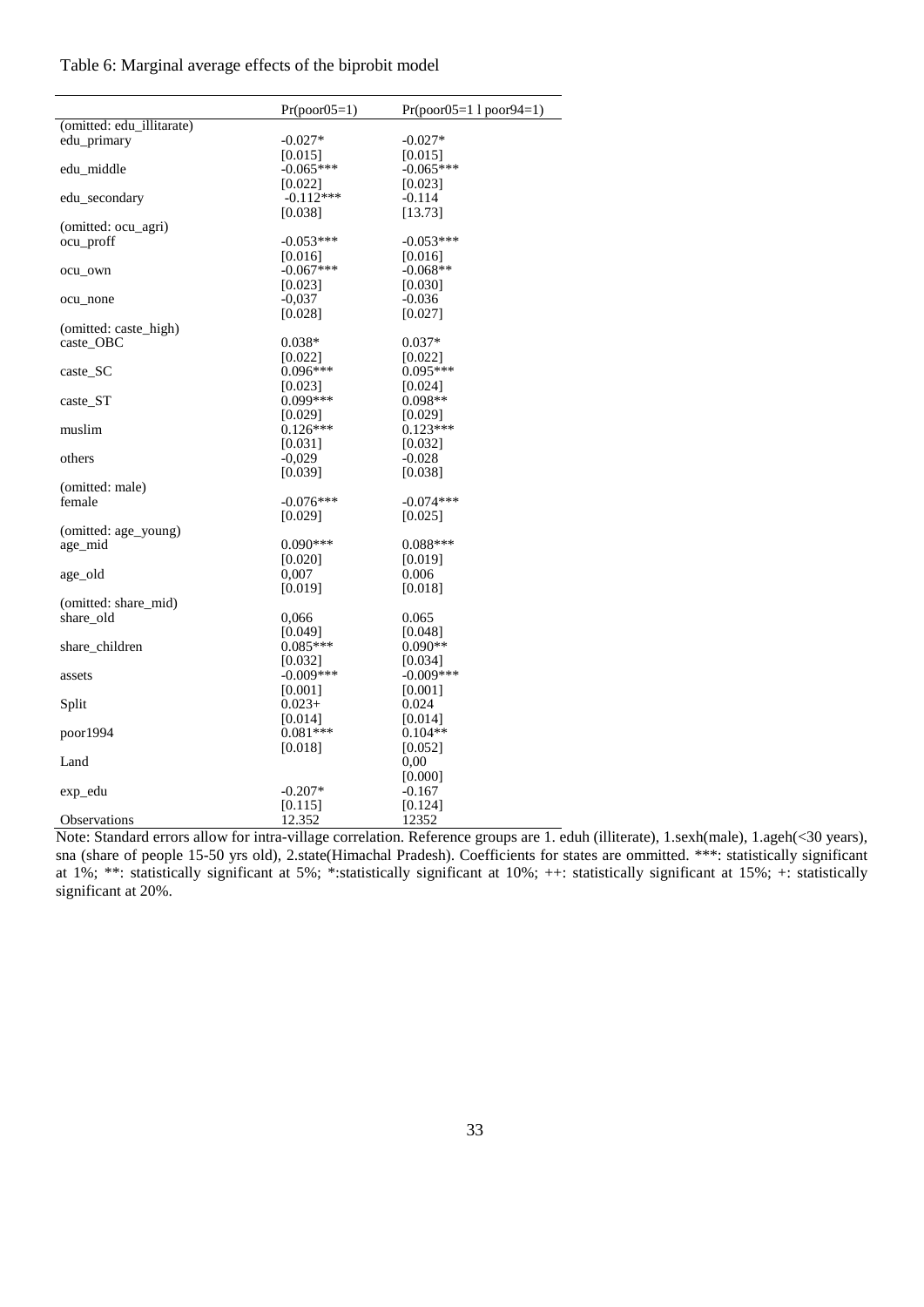Table 7: Joint and conditional predicted probabilities

|                           |       | Caste            |            |       |         |        |            |          |                  | Region           |         |         |          |
|---------------------------|-------|------------------|------------|-------|---------|--------|------------|----------|------------------|------------------|---------|---------|----------|
|                           | Total | <b>High Cast</b> | <b>OBC</b> | Dalit | Adivasi | Muslim | Minorities | Northern | Upper<br>Central | Lower<br>Central | Western | Eastern | Southern |
| Joint probabilities       |       |                  |            |       |         |        |            |          |                  |                  |         |         |          |
| $P(poor05=1, poor94=1)$   | 16%   | 7%               | 14%        | 21%   | 24%     | 22%    | 4%         | 8%       | 21%              | 21%              | 12%     | 24%     | 9%       |
| $P(poor05=0, poor94=1)$   | 20%   | 17%              | 19%        | 24%   | 22%     | 22%    | 17%        | 23%      | 21%              | 20%              | 17%     | 27%     | 18%      |
| $P(poor05=1, poor94=0)$   | 23%   | 20%              | 25%        | 23%   | 26%     | 26%    | 12%        | 15%      | 27%              | 27%              | 26%     | 21%     | 20%      |
| $P(poor05=0, poor94=0)$   | 41%   | 55%              | 42%        | 31%   | 28%     | 29%    | 67%        | 53%      | 31%              | 33%              | 44%     | 28%     | 53%      |
| Conditional probabilities |       |                  |            |       |         |        |            |          |                  |                  |         |         |          |
| $P(poor05=1   poor94=1)$  | 37%   | 25%              | 37%        | 43%   | 48%     | 47%    | 14%        | 22%      | 46%              | 45%              | 36%     | 44%     | 27%      |
| $P(poor05=0   poor94=1)$  | 63%   | 75%              | 63%        | 57%   | 52%     | 53%    | 86%        | 78%      | 54%              | 55%              | 64%     | 56%     | 73%      |
| $P(poor05=1   poor94=0)$  | 40%   | 28%              | 40%        | 46%   | 51%     | 50%    | 16%        | 25%      | 49%              | 49%              | 39%     | 47%     | 30%      |
| $P(poor05=0   poor94=0)$  | 60%   | 72%              | 60%        | 54%   | 49%     | 50%    | 84%        | 75%      | 51%              | 51%              | 61%     | 53%     | 70%      |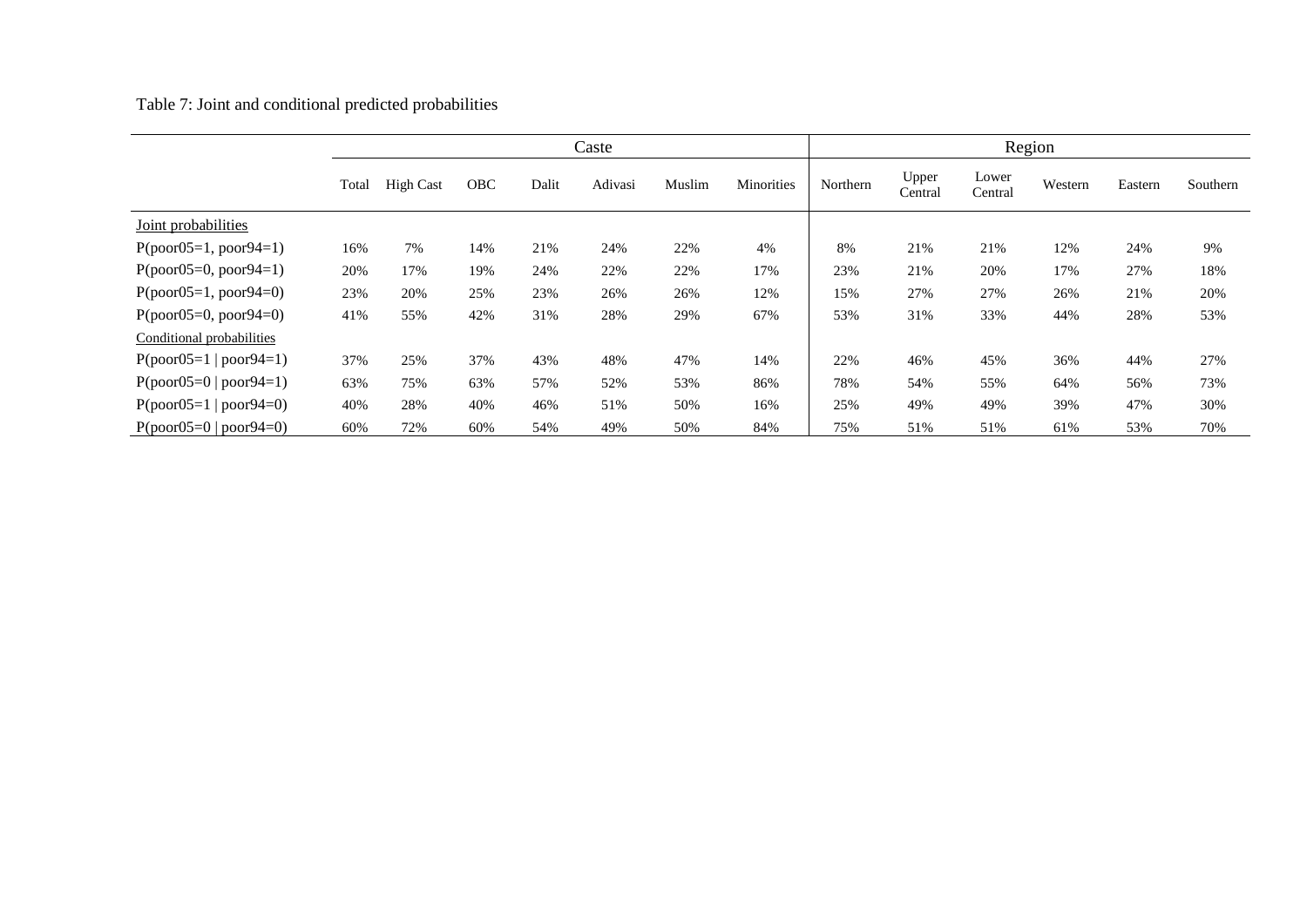## Table A.1: Description and statistics of data set

| Abbreviation in tables | <b>Used Name</b> | Description                                                                                                                                                                                                                                     | Obs   | Mean      | Std. Dev. | Min              | Max          |
|------------------------|------------------|-------------------------------------------------------------------------------------------------------------------------------------------------------------------------------------------------------------------------------------------------|-------|-----------|-----------|------------------|--------------|
| $y_0$                  | lyo94_05pc       | 1994 annual household income per capita in 2005 prices (based on rural<br>deflators by State). In logarithms.                                                                                                                                   | 12352 | 8,66412   | 0,80649   | 5,19281          | 12,6018      |
| $y_\tau$               | lyo05pc          | 2005 annual household income per capita in constant prices. In logarithms                                                                                                                                                                       | 12352 | 8,64649   | 0,82043   | 6,90776          | 13,1103      |
|                        | yo05pc           | 2005 annual household income per capita in constant prices                                                                                                                                                                                      | 12352 | 8433,08   | 12641,5   | 1000             | 494000       |
|                        | y94_m0           | Demeaned income based on lyo94_05pc                                                                                                                                                                                                             |       |           |           |                  |              |
|                        | $y05$ _m $0$     | Demeaned income based on lyo05pc                                                                                                                                                                                                                |       |           |           |                  |              |
| $g_y$                  | g1p              | Annual growth rate of income per capita in prices of 2005.                                                                                                                                                                                      | 12352 | $-0,0016$ | 0,08772   | $-0,4502$        | 0,48966      |
|                        | def05            | State-level rural deflators for 1993/1994 year. Base year: 2004/2005                                                                                                                                                                            | 12352 | 0,57193   | 0,01875   | 0,5381           | 0,5987       |
| $c_0$                  | lc94_05p         | 1994 annual household food consumption per capita in 2005 prices(based<br>on rural deflators by State). In logarithms. The products are: cereals and<br>pulses, sugar, milk, edible oil, meat and fish, eggs, vegetables, fruits and<br>others. | 12351 | 8,0971    | 0,46163   | 5,56847          | 10,5866      |
| $c_{\tau}$             | lc05p            | 2005 annual household food consumption per capita in constant prices. In<br>logarithms.                                                                                                                                                         | 12328 | 8,06496   | 0,51026   | 3,17805          | 10,9474      |
|                        | $c94$ _m $0$     | Demeaned consumption based on lc94_05p                                                                                                                                                                                                          |       |           |           |                  |              |
|                        | $c05$ _m $0$     | Demeaned income based on lc05p                                                                                                                                                                                                                  |       |           |           |                  |              |
| $g_c$                  | gcpc             | Annual growth rate of food consumption per capita in prices of 2005.                                                                                                                                                                            | 12327 | $-0,0029$ | 0,05005   | $-0,4188$        | 0,2455       |
| $p_{0}$                | poor $94=1$      | Poor, if current income per capita in 1994 is below the poverty line in<br>1994.                                                                                                                                                                | 12352 | 36%       | 0,47934   | $\boldsymbol{0}$ | $\mathbf{1}$ |
|                        | $poor94 = 0$     | Non poor, if current income per capita in 1994 is above the poverty line in<br>1994.                                                                                                                                                            | 12352 | 64%       | 0,47934   | $\mathbf{0}$     | 1            |
| $p_\tau$               | poor $05=1$      | Poor, if current income per capita in 2005 is below the poverty line of<br>2005.                                                                                                                                                                | 12352 | 39%       | 0,4884    | $\mathbf{0}$     | 1            |
|                        | $poor05 = 0$     | Non poor if current income per capita in 2005 is above the poverty line<br>of2005.                                                                                                                                                              | 12352 | 61%       | 0,4884    | $\boldsymbol{0}$ | $\mathbf{1}$ |
| exp_edu                | rexe94           | Share of expenses on education of total annual household income.                                                                                                                                                                                | 12352 | 0,03386   | 0,09078   | $\overline{0}$   | 4.2739       |
| assets                 | ass94            | Sum of weighted productive and unproductive asset index. Productive<br>assets: tractor, winnower, etc. Unproductive assets: car, bicycle,<br>television, etc.                                                                                   | 12352 | 4,88196   | 6,8805    | $\boldsymbol{0}$ | 63           |
| share_ad               | sna              | Share of number of adults (15-59 yrs of age) with respect to size of<br>household.                                                                                                                                                              | 12352 | 59%       | 0,21269   | $\boldsymbol{0}$ | 1            |
| share_old              | sno              | Share of number of old people (more than 59 yrs of age) with respect to<br>size of household.                                                                                                                                                   | 12352 | 7%        | 0,13919   | $\boldsymbol{0}$ |              |
| share_child            | snch             | Share of number of children (6-14 yrs of age) with respect to size of<br>household.                                                                                                                                                             | 12352 | 34%       | 0,20969   | $\mathbf{0}$     |              |
|                        | split            | 1 if the original household in 1994 was split in 2005                                                                                                                                                                                           | 12352 | 0,30149   | 0,45892   | $\boldsymbol{0}$ | 1            |
|                        | vill             | Village                                                                                                                                                                                                                                         | 12352 | 386,361   | 227,17    | 1                | 789          |
| Abbreviation in tables | <b>Used Name</b> | Description                                                                                                                                                                                                                                     | Obs   | Mean      | Std. Dev. | Min              | Max          |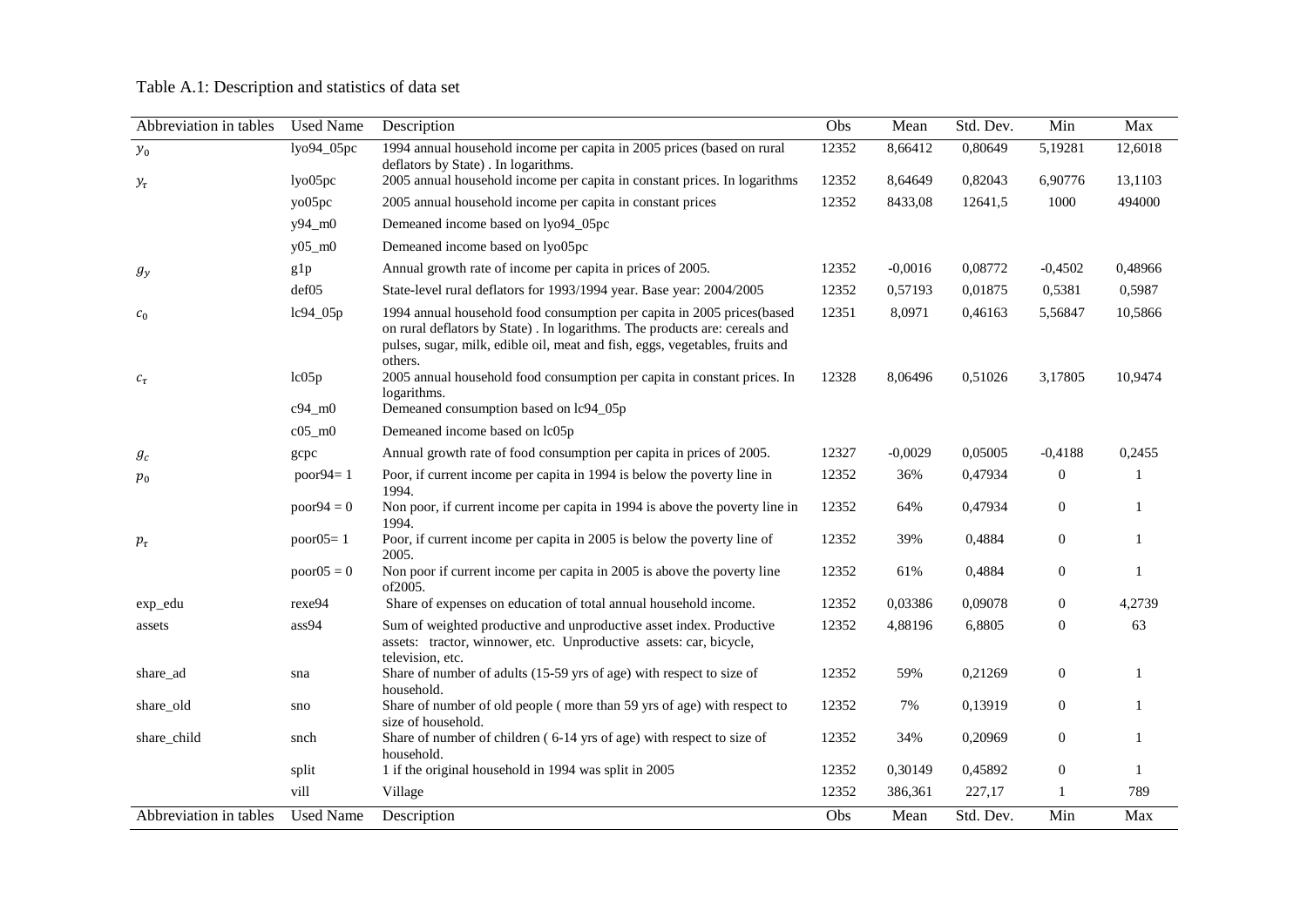| edu_illi               | 1.eduh           | Head of household's education. Illiterate                                                                                           | 12352 | 51%     | 0,4999    | $\boldsymbol{0}$ | $\mathbf{1}$ |
|------------------------|------------------|-------------------------------------------------------------------------------------------------------------------------------------|-------|---------|-----------|------------------|--------------|
| edu_prim               | 2.eduh           | Primary education                                                                                                                   | 12352 | 28%     | 0,44986   | $\boldsymbol{0}$ | $\mathbf{1}$ |
| edu_mid                | 3.eduh           | Middle education and Matriculation                                                                                                  | 12352 | 17%     | 0,37409   | $\boldsymbol{0}$ | $\mathbf{1}$ |
| edu_sec                | 4.eduh           | Secondary education and above                                                                                                       | 12352 | 4%      | 0,19404   | $\boldsymbol{0}$ | $\mathbf{1}$ |
| caste_up               | 1.castrel05      | Head of household's caste. Brahmin+ Forward castes                                                                                  | 12352 | 21%     | 0,40733   | 0                | 1            |
| caste_OBC              | 2.castrel05      | Other Backward Classes (OBC)                                                                                                        | 12352 | 34%     | 0,47274   | 0                | $\mathbf{1}$ |
| caste_SC               | 3.castrel05      | Dalit or Scheduled Castes (SC)                                                                                                      | 12352 | 25%     | 0,43308   | $\boldsymbol{0}$ | $\mathbf{1}$ |
| caste_ST               | 4.castrel05      | Adivasi or Scheduled Tribes (ST)                                                                                                    | 12352 | 9%      | 0,29318   | $\boldsymbol{0}$ | $\mathbf{1}$ |
| muslim                 | 5.castrel05      | Muslim                                                                                                                              | 12352 | $8\%$   | 0,26952   | $\boldsymbol{0}$ | $\mathbf{1}$ |
| others                 | 6.castrel05      | Sikh, Jain and Christian                                                                                                            | 12352 | 3%      | 0,16777   | $\boldsymbol{0}$ | $\mathbf{1}$ |
| male                   | 1.sexh           | Head of household's gender. Male                                                                                                    | 12352 | 95%     | 0,20805   | 0                | 1            |
| female                 | 2.sexh           | Female                                                                                                                              | 12352 | 5%      | 0,20805   | 0                | 1            |
| young_age              | 1.ageh           | Head of household's age. <30 years                                                                                                  | 12352 | 60%     | 0,48942   | 0                | $\mathbf{1}$ |
| ad_age                 | 2.ageh           | 31-55 years                                                                                                                         | 12352 | 15%     | 0,35487   | 0                | $\mathbf{1}$ |
| old_age                | 3.ageh           | $>55$ years                                                                                                                         | 12352 | 25%     | 0,43294   | $\boldsymbol{0}$ | $\mathbf{1}$ |
| ocu_agri               | 1.ocuh           | Head of household's ocupation. Cultivation+allied agriculture+cattle                                                                | 12352 | 48%     | 0,49964   | $\boldsymbol{0}$ | $\mathbf{1}$ |
| ocu_prof               | 2.ocuh           | Wages, salaries and professional                                                                                                    | 12352 | 33%     | 0,47159   | $\boldsymbol{0}$ | $\mathbf{1}$ |
| ocu_own                | 3.ocuh           | Own business                                                                                                                        | 12352 | 11%     | 0,30957   | 0                | $\mathbf{1}$ |
| ocu_none               | 4.ocuh           | Other (no work or work at home and not specified.                                                                                   | 12352 | 8%      | 0,26863   | $\boldsymbol{0}$ | $\mathbf{1}$ |
| land                   | land94           | Household owns land in acres. Note: Min. and Max value is in one<br>decimal points e.g. Max. value is 3600 means 360 acres of land. | 12352 | 37,3718 | 98,0158   | $\boldsymbol{0}$ | 3600         |
| 2.state                | 2.state          | Sate. Himachal Pradesh                                                                                                              | 12352 | $6\%$   | 0,23384   | $\boldsymbol{0}$ | $\mathbf{1}$ |
| 3.state                | 3.state          | Punjab                                                                                                                              | 12352 | $6\%$   | 0,23215   | $\boldsymbol{0}$ | $\mathbf{1}$ |
| 5.state                | 5.state          | Uttaranchal                                                                                                                         | 12352 | 1%      | 0,11617   | $\boldsymbol{0}$ | $\mathbf{1}$ |
| 6.state                | 6.state          | Haryana                                                                                                                             | 12352 | 7%      | 0,25507   | 0                | $\mathbf{1}$ |
| 8.state                | 8.state          | Rajasthan                                                                                                                           | 12352 | 9%      | 0,28201   | $\boldsymbol{0}$ | $\mathbf{1}$ |
| 9.state                | 9.state          | <b>Uttar Pradesh</b>                                                                                                                | 12352 | 4%      | 0,20538   | $\boldsymbol{0}$ | $\mathbf{1}$ |
| 10.state               | 10.state         | Bihar                                                                                                                               | 12352 | 5%      | 0,21345   | $\boldsymbol{0}$ | $\mathbf{1}$ |
| 18.state               | 18.state         | Assam                                                                                                                               | 12352 | 0%      | 0,02698   | 0                | $\mathbf{1}$ |
| 19.state               | 19.state         | West Bengal                                                                                                                         | 12352 | 7%      | 0,26204   | $\boldsymbol{0}$ | $\mathbf{1}$ |
| 20.state               | 20.state         | Jharkhand                                                                                                                           | 12352 | 2%      | 0,14027   | $\boldsymbol{0}$ | $\mathbf{1}$ |
| 21.state               | 21.state         | Orissa                                                                                                                              | 12352 | 7%      | 0,25966   | 0                | 1            |
| 22.state               | 22.state         | Chhatishgarh                                                                                                                        | 12352 | 5%      | 0,21835   | $\boldsymbol{0}$ | $\mathbf{1}$ |
| Abbreviation in tables | <b>Used Name</b> | Description                                                                                                                         | Obs   | Mean    | Std. Dev. | Min              | Max          |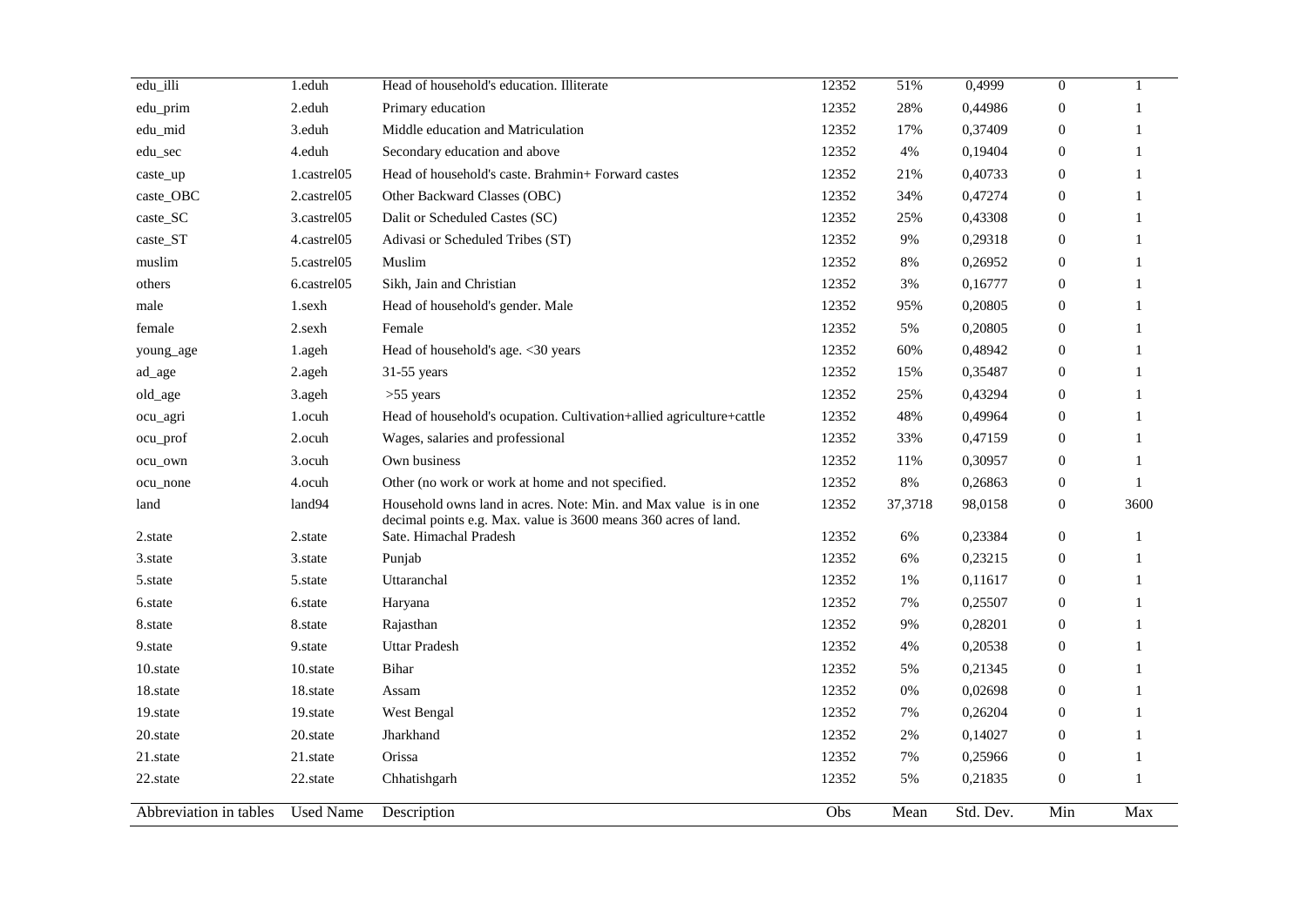| 23.state | Madhya Pradesh                                                   | 12352 | 11%  | 0,30761 | $\mathbf{0}$     |        |
|----------|------------------------------------------------------------------|-------|------|---------|------------------|--------|
| 24.state | Gujarat                                                          | 12352 | 6%   | 0,22888 | $\mathbf{0}$     |        |
| 27.state | Maharashtra                                                      | 12352 | 11%  | 0,31474 | $\mathbf{0}$     |        |
| 28.state | Andhra Pradesh                                                   | 12352 | 6%   | 0,24149 | $\mathbf{0}$     |        |
| 32.state | Kerala                                                           | 12352 | 2%   | 0,15117 | $\mathbf{0}$     |        |
| 33.state | Tamil Nadu                                                       | 12352 | 5%   | 0,20928 | $\boldsymbol{0}$ |        |
| 1.region | Region. Northern                                                 | 12352 | 19%  | 0,38844 | $\boldsymbol{0}$ |        |
| 2.region | <b>Upper Central</b>                                             | 12352 | 13%  | 0,33156 | $\mathbf{0}$     |        |
| 3.region | Lower Central                                                    | 12352 | 32%  | 0,46486 | $\mathbf{0}$     |        |
| 4.region | Western                                                          | 12352 | 17%  | 0,37293 | $\mathbf{0}$     |        |
| 5.region | Eastern                                                          | 12352 | 7%   | 0,26322 | $\mathbf{0}$     |        |
| 6.region | Southern                                                         | 12352 | 13%  | 0,33793 | $\boldsymbol{0}$ |        |
|          |                                                                  |       |      |         |                  |        |
| swe05    | weight from 2005                                                 | 12352 | 5664 | 7292    | 543              | 308216 |
|          | sum of weights=sum of population estimates in millons of persons | 70    |      |         |                  |        |
|          |                                                                  |       |      |         |                  |        |

Note: Sample restricted to yo05pc>=1000. Most of variables are from 1994 survey, unless otherwise stated.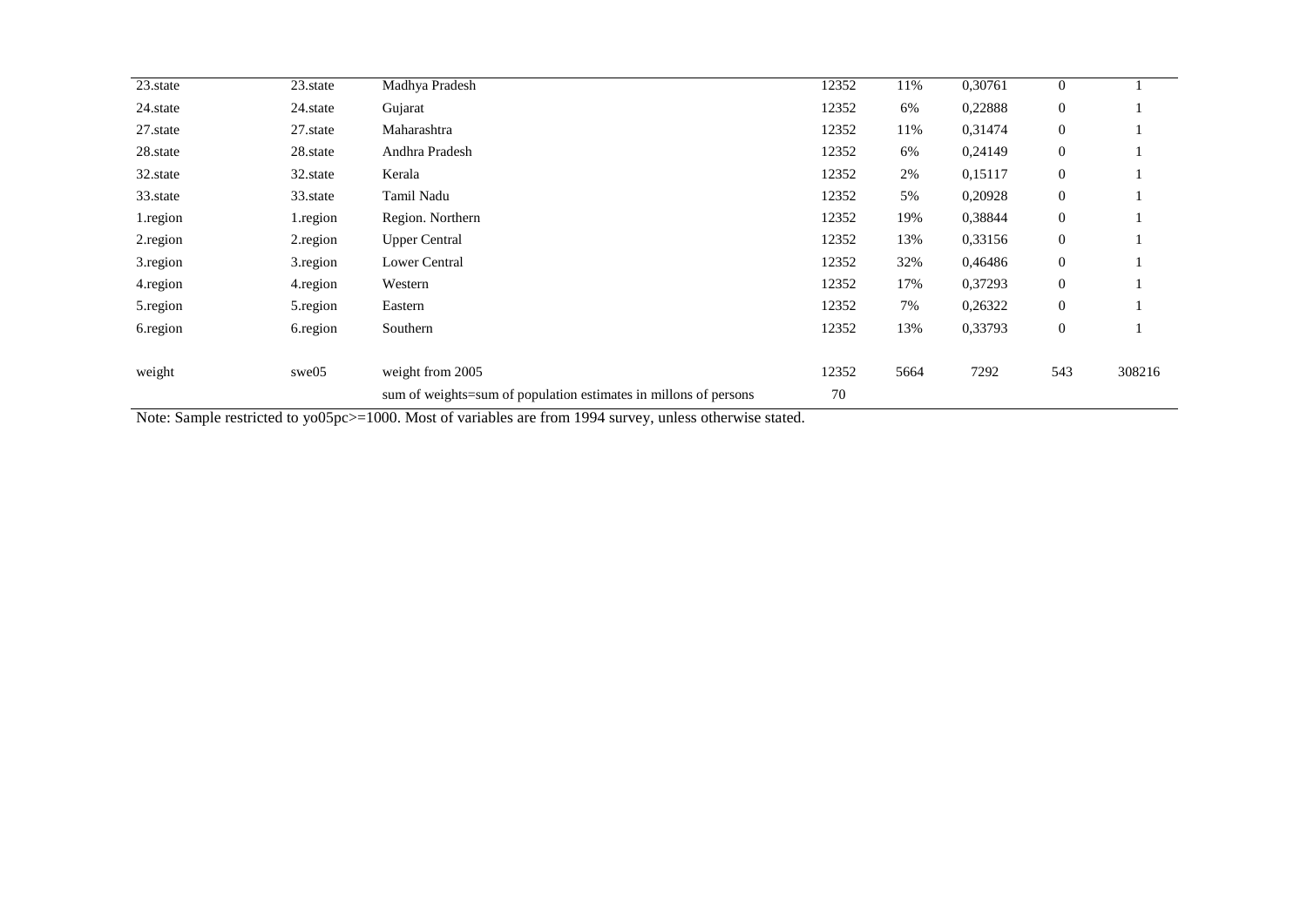#### Table A.2: Sensitivity analysis for consumption

|                           | Consumption | Consumption with<br>instrument | Consumption growth<br>with instrument |
|---------------------------|-------------|--------------------------------|---------------------------------------|
|                           | $c_{\tau}$  | $c_\tau$                       | $g_c$                                 |
| $y_0$                     |             |                                |                                       |
| c <sub>0</sub>            | $0.133***$  | $0.353++$                      | $-0.059***$                           |
| (omitted: edu_illitarate) | [0.018]     | [0.242]                        | [0.022]                               |
| edu_primary               | $0.047***$  | $0.039**$                      | $0.004**$                             |
|                           | [0.014]     | [0.017]                        | [0.002]                               |
| edu_middle                | $0.102***$  | $0.081***$                     | $0.007***$                            |
|                           | [0.018]     | [0.031]                        | [0.003]                               |
| edu_secondary             | $0.216***$  | $0.172***$                     | $0.015***$                            |
|                           | [0.036]     | [0.057]                        | [0.005]                               |
| (omitted: share_mid)      |             |                                |                                       |
| share_old                 | 0,08        | 0,069                          | 0.006                                 |
|                           | [0.086]     | [0.079]                        | [0.007]                               |
| share_children            | $-0,006$    | 0,123                          | 0.011                                 |
|                           | [0.031]     | [0.150]                        | [0.014]                               |
| (omitted: caste_high)     |             |                                |                                       |
| caste_OBC                 | $-0.056***$ | $-0.049**$                     | $-0.004**$                            |
|                           | [0.020]     | [0.023]                        | [0.002]                               |
| caste_SC                  | $-0.144***$ | $-0.123***$                    | $-0.011*$                             |
|                           | [0.020]     | [0.032]                        | [0.003]                               |
| caste_ST                  | $-0.180***$ | $-0.147***$                    | $-0.013***$                           |
|                           | [0.028]     | [0.047]                        | [0.004]                               |
| muslim                    | $-0.091***$ | $-0.081**$                     | $-0.007**$                            |
|                           | [0.030]     | [0.033]                        | [0.002]                               |
| others                    | 0,015       | 0,018                          | 0.001<br>[0.004]                      |
| (omitted: male)           | [0.037]     | [0.039]                        |                                       |
| female                    | $0.058**$   | $0.050++$                      | $0.005++$                             |
|                           | [0.029]     | [0.031]                        | [0.003]                               |
| (omitted: age_young)      |             |                                |                                       |
| age_mid                   | $-0.042***$ | $-0.041**$                     | $-0.004**$                            |
|                           | [0.016]     | [0.017]                        | [0.002]                               |
| age_old                   | 0,003       | 0,01                           | 0.001                                 |
|                           | [0.019]     | [0.019]                        | [0.002]                               |
| (omitted: ocu_agri)       |             |                                |                                       |
| ocu_proff                 | 0,004       | 0,018                          | 0.002                                 |
|                           | [0.014]     | [0.021]                        | [0.002]                               |
| ocu_own                   | 0,017       | 0,02                           | 0,002                                 |
|                           | [0.018]     | [0.019]                        | [0.002]                               |
| ocu_none                  | $-0,009$    | 0,009                          | 0,001                                 |
|                           | [0.024]     | [0.032]                        | [0.003]                               |
| exp_edu                   | 0,085       | 0.095                          | $0.009***$                            |
|                           | [0.079]     | [0.078]                        | [0.007]                               |
| assets                    | $0.008***$  | $0.005*$                       | $0.000*$                              |
|                           | [0.001]     | [0.003]                        | [0.000]                               |
| split                     | 0,006       | 0,028                          | 0.003                                 |
|                           | [0.014]     | [0.030]                        | [0.003]                               |
| Constant                  | 7.361***    | $5.423**$                      | $0.45**$                              |
|                           | [0.161]     | [2.118]                        | [0.193]                               |
| <b>Observations</b>       | 12327       | 12327                          | 12327                                 |
| R-squared                 | 0,26        | 0,231                          |                                       |

Note: Standard errors allow for intra-village correlation. Coefficients for states are ommitted. \*\*\*: statistically significant at 1%; \*\*: statistically significant at 5%; \*:statistically significant at 10%; ++: statistically significant at 15%; +: statistically significant at 20%.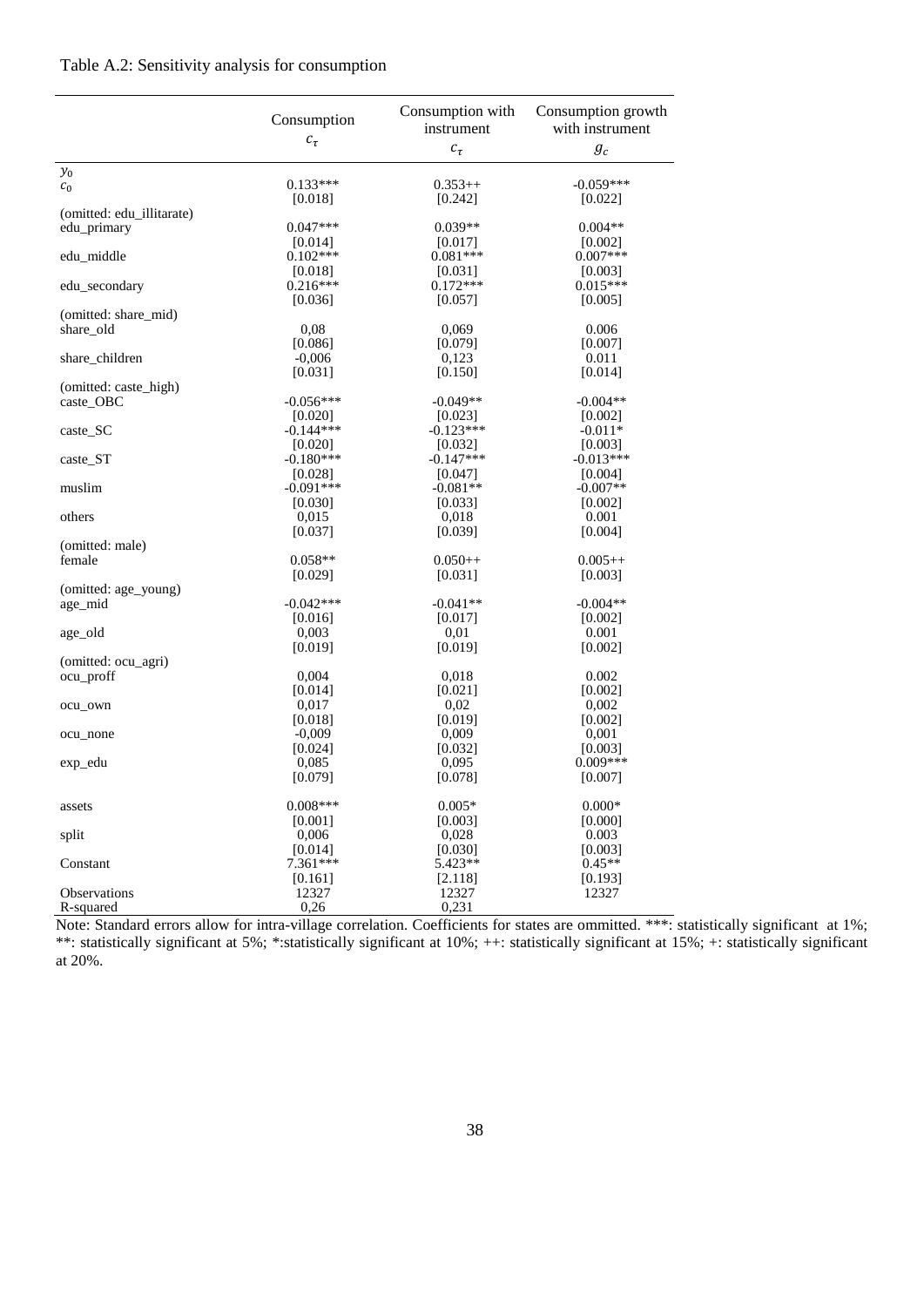# Table A.3: β-convergence parameters

|                           | Income |       | Consumption |       |
|---------------------------|--------|-------|-------------|-------|
|                           |        | IV    |             | IV    |
| $\beta(Y)$                | 7,6%   | 6.9%  |             |       |
| $\beta(C)$                |        |       | 7,9%        | 5,9%  |
| Half-life                 | 9      | 10    | 9           | 12    |
| Test of endogeneity       |        |       |             |       |
| Ho: variable is exogenous |        |       |             |       |
| F-test                    |        | 2,24  |             | 1,14  |
| p-value                   |        | 0,130 |             | 0,285 |
| Explanation power of IV   |        |       |             |       |
| R <sub>2</sub>            |        | 0,390 |             | 0,319 |
| Adjusted R2               |        | 0,387 |             | 0.317 |
| Partial R <sub>2</sub>    |        | 0,044 |             | 0,004 |
| F-test                    |        | 9,74  |             | 7,87  |
| prob>F                    |        | 0,002 |             | 0,005 |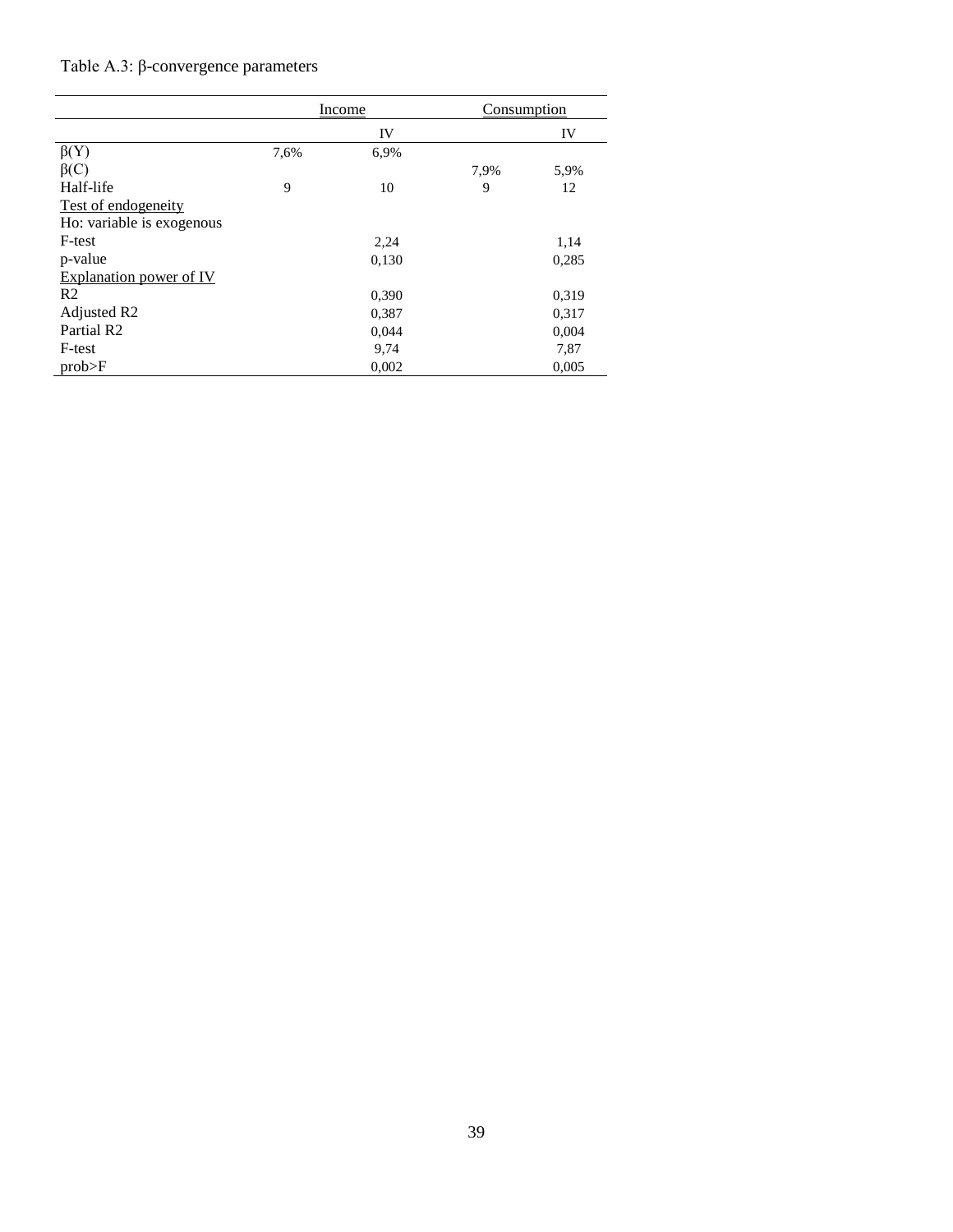#### Table A.4.: Estimated coefficients from probit and biprobit models

|                           | Probit                 |                        | Biprobit              |  |
|---------------------------|------------------------|------------------------|-----------------------|--|
|                           | poor2005               | poor2005               | poor1994              |  |
| (omitted: edu_illitarate) |                        |                        |                       |  |
| edu_primary               | $-0.075*$              | $-0.073*$              | $-0.115**$            |  |
|                           | [0.042]                | [0.044]                | [0.050]               |  |
| edu_middle                | $-0.182***$            | $-0.174**$             | $-0.403***$           |  |
|                           | [0.063]                | [0.069]                | [0.074]               |  |
| edu_secondary             | $-0.322***$            | $-0.301**$             | $-0.955***$           |  |
|                           | [0.113]                | [0.118]                | [0.135]               |  |
| (omitted: share_mid)      |                        |                        |                       |  |
| share old                 | 0,185                  | 0,185<br>[0.136]       | 0,1                   |  |
| share_children            | [0.137]<br>$0.243***$  | $0.200*$               | [0.203]<br>$1.756***$ |  |
|                           | [0.091]                | [0.114]                | [0.104]               |  |
| (omitted: caste_high)     |                        |                        |                       |  |
| caste OBC                 | $0.107*$               | $0.105*$               | $0.125*$              |  |
|                           | [0.062]                | [0.063]                | [0.074]               |  |
| $\caste\_SC$              | $0.270***$             | $0.239**$              | $0.215**$             |  |
|                           | [0.063]                | [0.112]                | [0.083]               |  |
| caste ST                  | $0.278**$              | $0.248**$              | $0.364***$            |  |
|                           | [0.081]                | [0.115]                | [0.098]               |  |
| muslim                    | $0.349***$             | $0.346***$             | 0,107                 |  |
|                           | [0.086]                | [0.087]                | [0.103]               |  |
| others                    | $-0,088$               | $-0,084$               | $-0,007$              |  |
|                           | [0.118]                | [0.118]                | [0.170]               |  |
| (omitted: male)           |                        |                        |                       |  |
| female                    | $-0.218**$             | $-0.214**$             | $-0.193**$            |  |
|                           | [0.086]                | [0.087]                | [0.093]               |  |
| (omitted: age_young)      |                        |                        |                       |  |
| age_mid                   | $0.247***$             | $0.246***$             | 0,06                  |  |
|                           | [0.054]                | [0.054]                | [0.057]               |  |
| age_old                   | 0,017<br>[0.052]       | 0,016<br>[0.053]       | 0,091<br>[0.076]      |  |
| (omitted: ocu_agri)       |                        |                        |                       |  |
| ocu_proff                 | $-0.148***$            | $-0.157***$            | $0.117*$              |  |
|                           | [0.045]                | [0.047]                | [0.062]               |  |
| ocu_own                   | $-0.189***$            | $-0.188***$            | $-0.284***$           |  |
|                           | [0.065]                | [0.065]                | [0.086]               |  |
| ocu_none                  | $-0,102$               | $-0,111$               | $0.206**$             |  |
|                           | [0.079]                | [0.080]                | [0.086]               |  |
| exp_edu                   | $-0.562*$              | $-0.640*$              | 4.758***              |  |
|                           | [0.324]                | [0.375]                | [0.425]               |  |
| assets                    | $-0.026***$            | $-0.025***$            | $-0.044***$           |  |
|                           | [0.004]                | [0.004]                | [0.007]               |  |
| split                     | $0.064+$               | 0,057                  | $0.378***$            |  |
|                           | [0.039]                | [0.043]                | [0.057]               |  |
| land                      |                        |                        | $-0.008***$           |  |
|                           |                        |                        | [0.001]               |  |
| poor94                    | $0.236***$             | $0.308*$               |                       |  |
| Constant                  | [0.050]<br>$-0.776***$ | [0.165]<br>$-0.783***$ | $-1.148***$           |  |
|                           | [0.119]                | [0.119]                |                       |  |
|                           |                        |                        | [0.147]               |  |
| Observations              | 12.352                 | 12.352                 | 12.352                |  |
|                           |                        | wald test of           |                       |  |
|                           |                        | rho=0                  |                       |  |
|                           |                        | p-value                | 0,66                  |  |

Note: Standard errors allow for intra-village correlation. Reference groups are 1. eduh (illiterate), 1.sexh(male), 1.ageh(<30 years), sna (share of people 15-50 yrs old), 2.state(Himachal Pradesh). Coefficients for states are ommitted. \*\*\*: statistically significant at 1%; \*\*: statistically significant at 5%; \*: statistically significant at 10%; ++: statistically significant at 15%; +: statistically significant at 20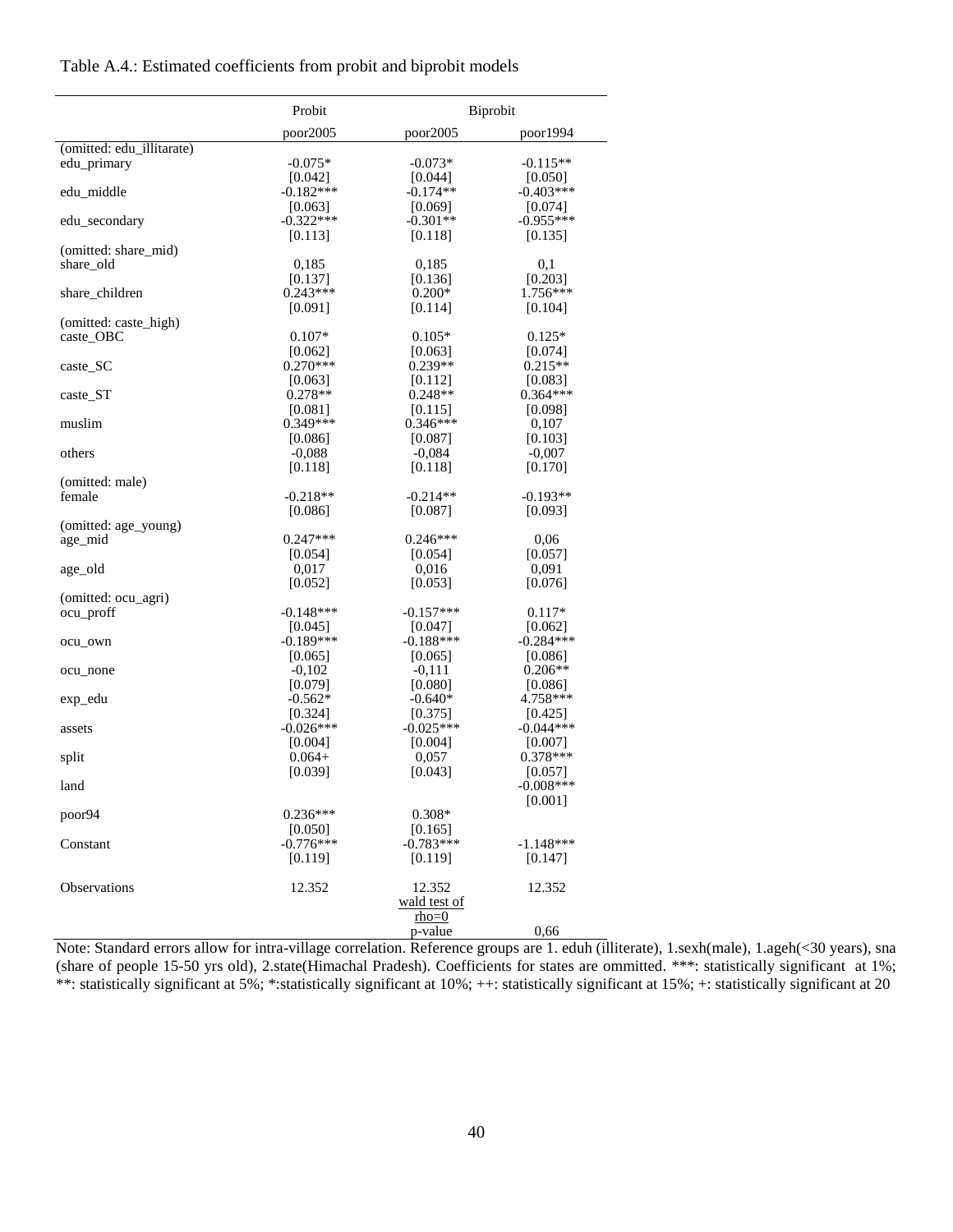#### Endnotes

<span id="page-42-0"></span><sup>1</sup> Results on poverty from different studies may differ according to the measure of poverty employed. Indeed there is an extensive debate in India about this issue, with considerable disagreement on how poverty should be measured. Deaton and Kozel (2005) argue that there is no consensus on what happened to poverty in India in the 1990s; there is good evidence both that poverty fell and that the official estimates of poverty reduction are too optimistic, particularly in rural India.

<span id="page-42-1"></span> $2$  The caste system is an ancient classification of rigid social stratification of the Indian society. Caste is endogamous, rarely changed, and implies occupational specialization.

<span id="page-42-2"></span><sup>3</sup> Affirmative action policy has been adopted in a larger scale in India than anywhere else in the world, with a nation-wide program of reservation (quotas) of new jobs, political seats and slots in higher educational institutions for the historically discriminated lowest caste groups in Indian society, the scheduled castes (SCs) and the scheduled tribes (STs). Although such quotas had existed earlier, in 1982 they were set at 15% of all public sector openings for SCs and 7.5% for STs, though varying according to fluctuations in the SC/ST population share measured during the (previous) decennial census (with administrative lags in implementation). In 1990 a further 27% of all public sector new hires were reserved for other backward castes (the OBCs).

<span id="page-42-3"></span><sup>4</sup> A seemingly natural objection here might be that we should have used adult equivalent income instead of per capita income in order to reflect the lower needs of children. To calculate the adult equivalent income variable, however, we need detailed data for all individuals in all households, and unfortunately the individual data is incomplete. Instead we use income in per capita terms since information on the total household size is available. Nevertheless, we include in the analysis information of the household composition by the three age ranges which are available in the data (share of adults, old people and children) to at least go some way toward incorporating household composition in the analysis.

<span id="page-42-4"></span><sup>5</sup> We were not able to recover expenditure on other consumption goods because of a lack of detailed information in the 1994 survey. However, our constructed variable of food consumption expenditures is still quite complete. It includes the value of purchased and home produced cereals and pulses, sugar, milk, edible oil, meat and fish, eggs, vegetables, fruits and others. We could have used consumption of cereals only but Oldiges (2012) mentions that cereal consumption seems unrelated to per capita income but that other food expenditures like fruits or meat do increase with income (normal goods), indicating that richer people do eat better.

<span id="page-42-5"></span><sup>6</sup> We are aware that the information of the head of the household may not be the only relevant information to include in the analysis. Perhaps information of the person that is most educated is also (possibly even more) relevant (Jolliffe, 2002), or that of the main earner of the household (Glewwe, 1991). Unfortunately, we could not recover individual-level data since a large share of individuals is missing. However, information on the head is complete and likely to be still quite important.

<span id="page-42-6"></span> $^7$  Alternatively one could use distribution-sensitive measures of poverty (p1 or p2). That is beyond the scope of this paper, however.